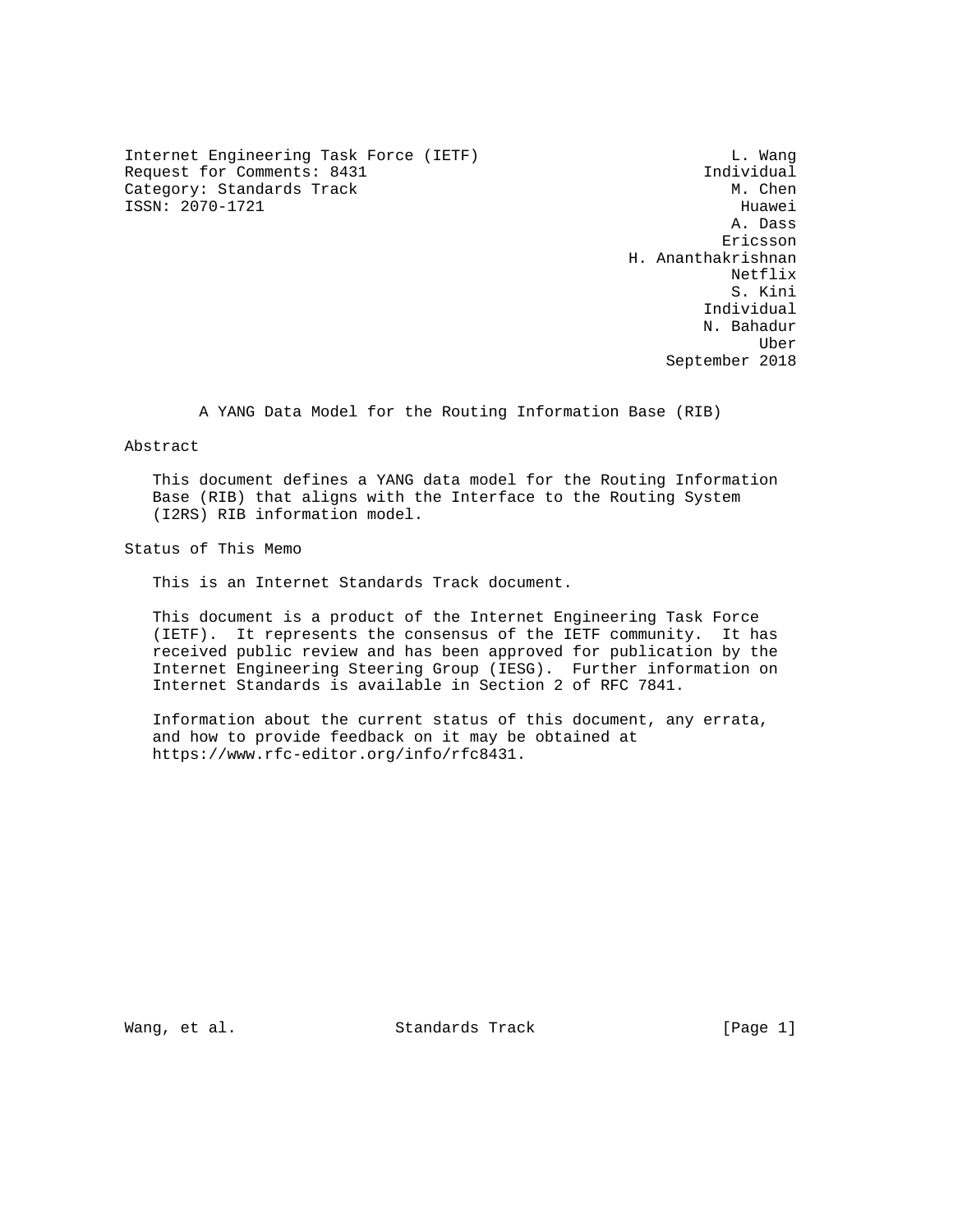# Copyright Notice

 Copyright (c) 2018 IETF Trust and the persons identified as the document authors. All rights reserved.

 This document is subject to BCP 78 and the IETF Trust's Legal Provisions Relating to IETF Documents (https://trustee.ietf.org/license-info) in effect on the date of

 publication of this document. Please review these documents carefully, as they describe your rights and restrictions with respect to this document. Code Components extracted from this document must include Simplified BSD License text as described in Section 4.e of the Trust Legal Provisions and are provided without warranty as described in the Simplified BSD License.

Table of Contents

|             |                                                                                                                                                                                                                                             |  |  |  | 3   |
|-------------|---------------------------------------------------------------------------------------------------------------------------------------------------------------------------------------------------------------------------------------------|--|--|--|-----|
| 1.1.        | Requirements Language                                                                                                                                                                                                                       |  |  |  | 3   |
| 1.2.        | Definitions and Abbreviations                                                                                                                                                                                                               |  |  |  | 3   |
| $1 \cdot 3$ |                                                                                                                                                                                                                                             |  |  |  | 3   |
| 2.          |                                                                                                                                                                                                                                             |  |  |  | 3   |
| 2.1.        |                                                                                                                                                                                                                                             |  |  |  | 8   |
| 2.2.        | Routing Instance and RIB                                                                                                                                                                                                                    |  |  |  | 8   |
| 2.3.        |                                                                                                                                                                                                                                             |  |  |  | 9   |
| 2.4.        |                                                                                                                                                                                                                                             |  |  |  | 11  |
| 2.5.        |                                                                                                                                                                                                                                             |  |  |  | 15  |
| 2.6.        |                                                                                                                                                                                                                                             |  |  |  | 2.0 |
| 3           |                                                                                                                                                                                                                                             |  |  |  | 22  |
| 4.          |                                                                                                                                                                                                                                             |  |  |  | 67  |
| 5.          |                                                                                                                                                                                                                                             |  |  |  | 67  |
|             | References<br>. The contract of the contract of the contract of the contract of the contract of the contract of the contract of the contract of the contract of the contract of the contract of the contract of the contract of the contrac |  |  |  | 68  |
| 61          | Normative References                                                                                                                                                                                                                        |  |  |  | 68  |
| 6.2.        | Informative References                                                                                                                                                                                                                      |  |  |  | 69  |
|             |                                                                                                                                                                                                                                             |  |  |  | 70  |
|             |                                                                                                                                                                                                                                             |  |  |  | 70  |
|             | Authors' Addresses<br>and a series and a series are a series and a series and a series are                                                                                                                                                  |  |  |  | 71  |

Wang, et al. Standards Track [Page 2]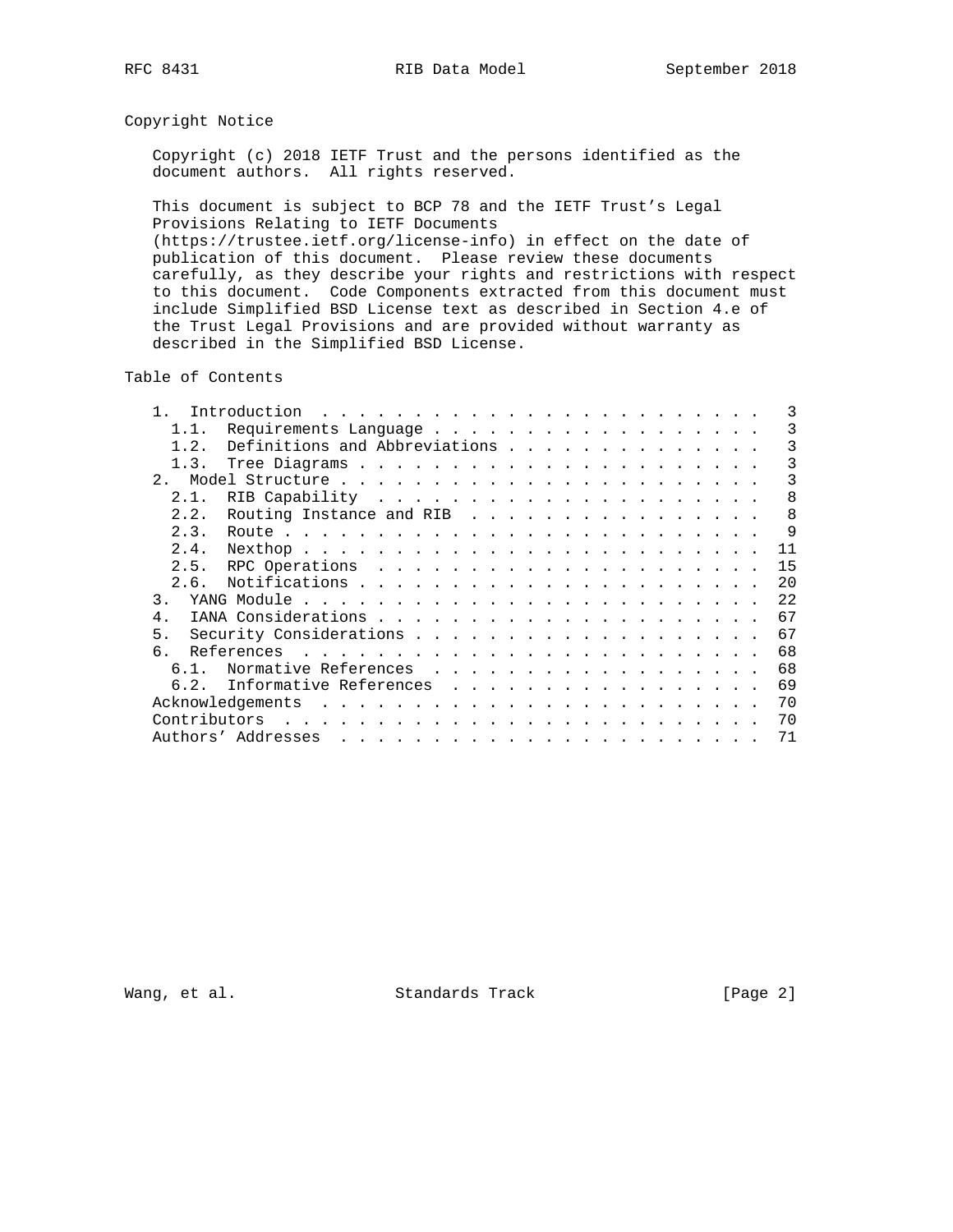1. Introduction

 The Interface to the Routing System (I2RS) [RFC7921] provides read and write access to the information and state within the routing process that exists inside the routing elements; this is achieved via protocol message exchange between I2RS clients and I2RS agents associated with the routing system. One of the functions of I2RS is to read and write data of the Routing Information Base (RIB). [I2RS-REQS] introduces a set of RIB use cases. The RIB information model is defined in [RFC8430].

 This document defines a YANG data model [RFC7950] [RFC6991] for the RIB that satisfies the RIB use cases and aligns with the RIB information model.

1.1. Requirements Language

 The key words "MUST", "MUST NOT", "REQUIRED", "SHALL", "SHALL NOT", "SHOULD", "SHOULD NOT", "RECOMMENDED", "NOT RECOMMENDED", "MAY", and "OPTIONAL" in this document are to be interpreted as described in BCP 14 [RFC2119] [RFC8174] when, and only when, they appear in all capitals, as shown here.

1.2. Definitions and Abbreviations

RIB: Routing Information Base

FIB: Forwarding Information Base

RPC: Remote Procedure Call

 IM: Information Model. An abstract model of a conceptual domain, which is independent of a specific implementation or data representation.

1.3. Tree Diagrams

 Tree diagrams used in this document follow the notation defined in [RFC8340].

2. Model Structure

 The following figure shows an overview of the structure tree of the ietf-i2rs-rib module. To give a whole view of the structure tree, some details of the tree are omitted. The relevant details are introduced in the subsequent subsections.

Wang, et al. Standards Track [Page 3]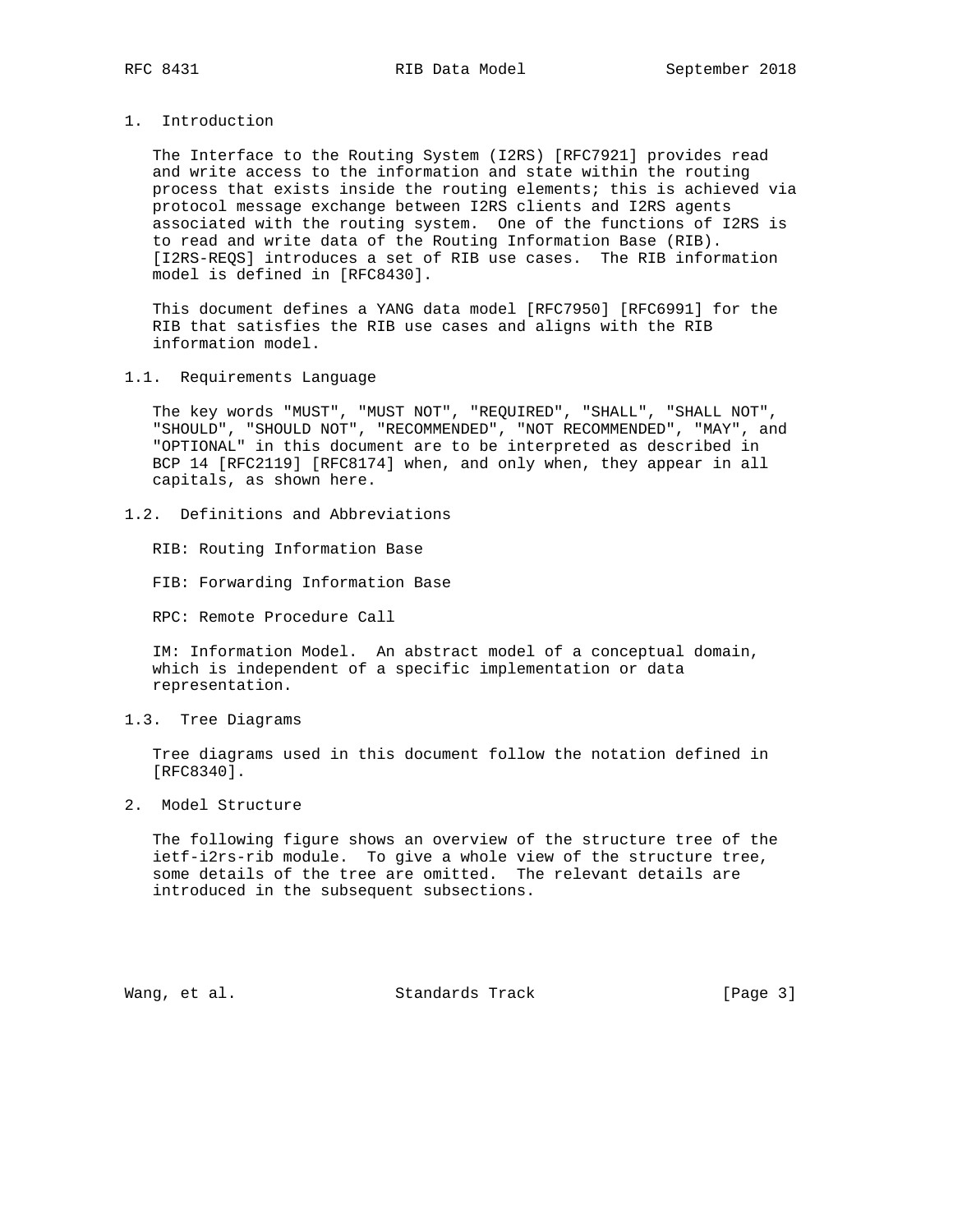```
 module: ietf-i2rs-rib
      +--rw routing-instance
         +--rw name string
         +--rw interface-list* [name]
         | +--rw name if:interface-ref
 +--rw router-id? yang:dotted-quad
 +--rw lookup-limit? uint8
         +--rw rib-list* [name]
            +--rw name string
            +--rw address-family address-family-definition
            +--rw ip-rpf-check? boolean
            +--rw route-list* [route-index]
               | +--rw route-index uint64
               | +--rw match
                 | | +--rw (route-type)?
                     | | +--:(ipv4)
                    | | | ...
                    +--:(ipv6) | | | ...
                     | | +--:(mpls-route)
                    | | | ...
                    +--: (mac-route)
                      | \cdot | \cdot | \cdot | | | +--:(interface-route)
| | .... | .... | .... | .... | .... | ....
              +--rw nexthop<br>| +--rw nexthop-id?
 | | +--rw nexthop-id? uint32
 | | +--rw sharing-flag? boolean
                 | | +--rw (nexthop-type)?
                    | | +--:(nexthop-base)
                     | | | ...
                     | | +--:(nexthop-chain) {nexthop-chain}?
                     | | | ...
                     | | +--:(nexthop-replicate) {nexthop-replicate}?
 | | | ...
                     | | +--:(nexthop-protection) {nexthop-protection}?
 | | | ...
                     | | +--:(nexthop-load-balance) {nexthop-load-balance}?
 | | ...
               | +--rw route-status
               | | ...
               | +--rw route-attributes
               | | ...
               | +--rw route-vendor-attributes
            +--rw nexthop-list* [nexthop-member-id]
               +--rw nexthop-member-id uint32
```
Wang, et al. Standards Track and [Page 4]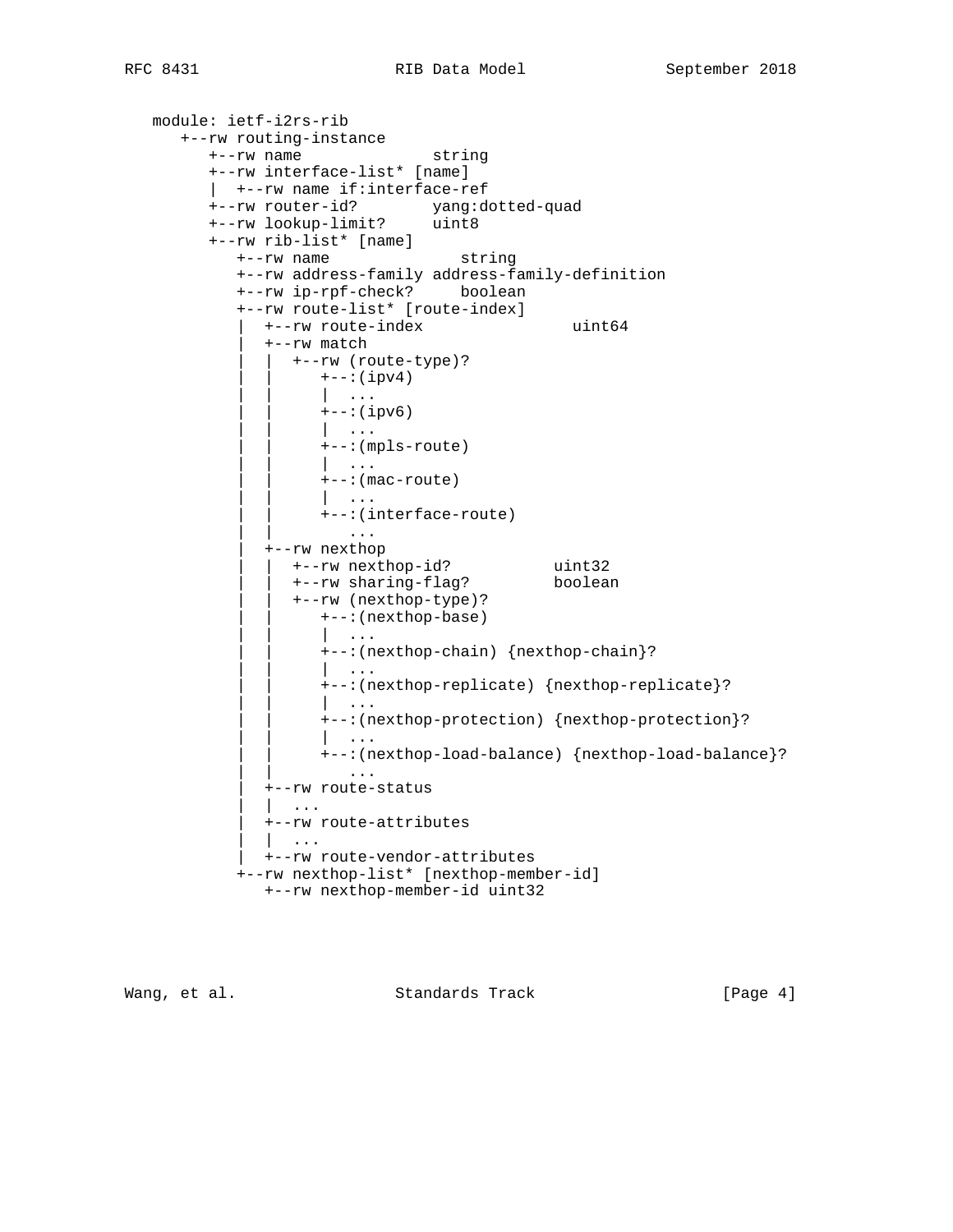rpcs: +---x rib-add | +---w input | | +---w name string | | +---w address-family address-family-definition | | +---w ip-rpf-check? boolean | +--ro output | +--ro result boolean | +--ro reason? string +---x rib-delete | +---w input | | +---w name string | +--ro output | +--ro result boolean | +--ro reason? string +---x route-add | +---w input | | +---w return-failure-detail? boolean | | +---w rib-name string | | +---w routes | | +---w route-list\* [route-index] | | ... | +--ro output | +--ro success-count uint32 | +--ro failed-count uint32 | +--ro failure-detail | +--ro failed-routes\* [route-index] | +--ro route-index uint32 | +--ro error-code? uint32 +---x route-delete | +---w input | | +---w return-failure-detail? boolean | | +---w rib-name string  $|$  +---w routes | | +---w route-list\* [route-index] | | ... | +--ro output | +--ro success-count uint32 | +--ro failed-count uint32 | +--ro failure-detail | +--ro failed-routes\* [route-index] | +--ro route-index uint32 | +--ro error-code? uint32 +---x route-update | +---w input | | +---w return-failure-detail? boolean | | +---w rib-name string

Wang, et al. Standards Track [Page 5]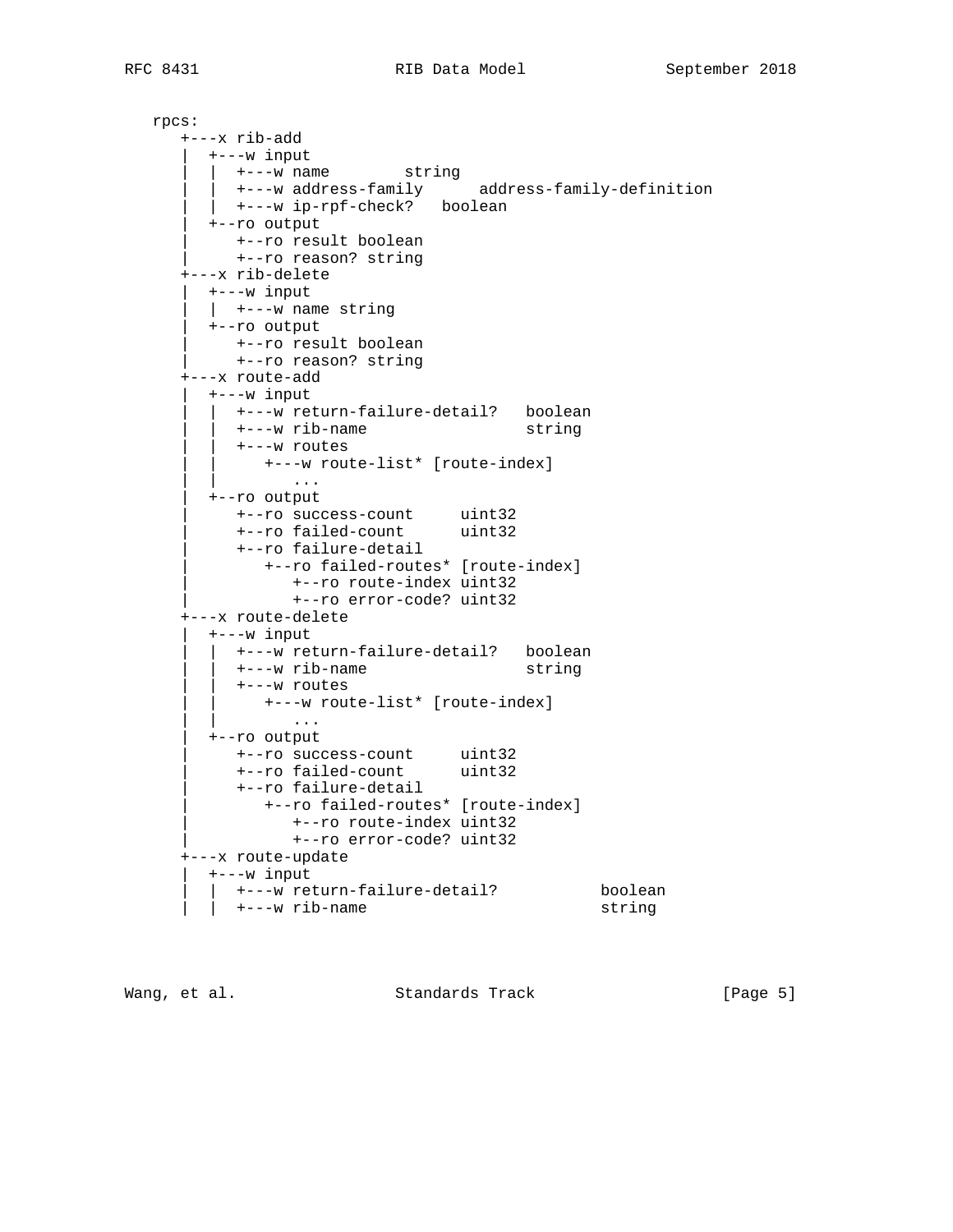| | +---w (match-options)? | | +--:(match-route-prefix)  $| \cdot |$  ... | | +--:(match-route-attributes) | | | ... | | +--:(match-route-vendor-attributes) {...}? | | | ... | | +--:(match-nexthop) | | ... | +--ro output | +--ro success-count uint32 | +--ro failed-count uint32 | +--ro failure-detail | +--ro failed-routes\* [route-index] | +--ro route-index uint32 | +--ro error-code? uint32 +---x nh-add | +---w input | | +---w rib-name string | | +---w nexthop-id? uint32 | | +---w sharing-flag? boolean | | +---w (nexthop-type)? | | +--:(nexthop-base) | | | ... | | +--:(nexthop-chain) {nexthop-chain}?  $| \cdot |$  ... | | +--:(nexthop-replicate) {nexthop-replicate}?  $| \cdot |$  ... | | +--:(nexthop-protection) {nexthop-protection}?  $| \cdot |$  ... | | +--:(nexthop-load-balance) {nexthop-load-balance}? | | ... | +--ro output | +--ro result boolean | +--ro reason? string | +--ro nexthop-id? uint32 +---x nh-delete +---w input | +---w rib-name string | +---w nexthop-id? uint32 | +---w sharing-flag? boolean | +---w (nexthop-type)? | +--:(nexthop-base) | | ... | +--:(nexthop-chain) {nexthop-chain}? | | ... | +--:(nexthop-replicate) {nexthop-replicate}?  $| \cdot |$ ...

Wang, et al. Standards Track [Page 6]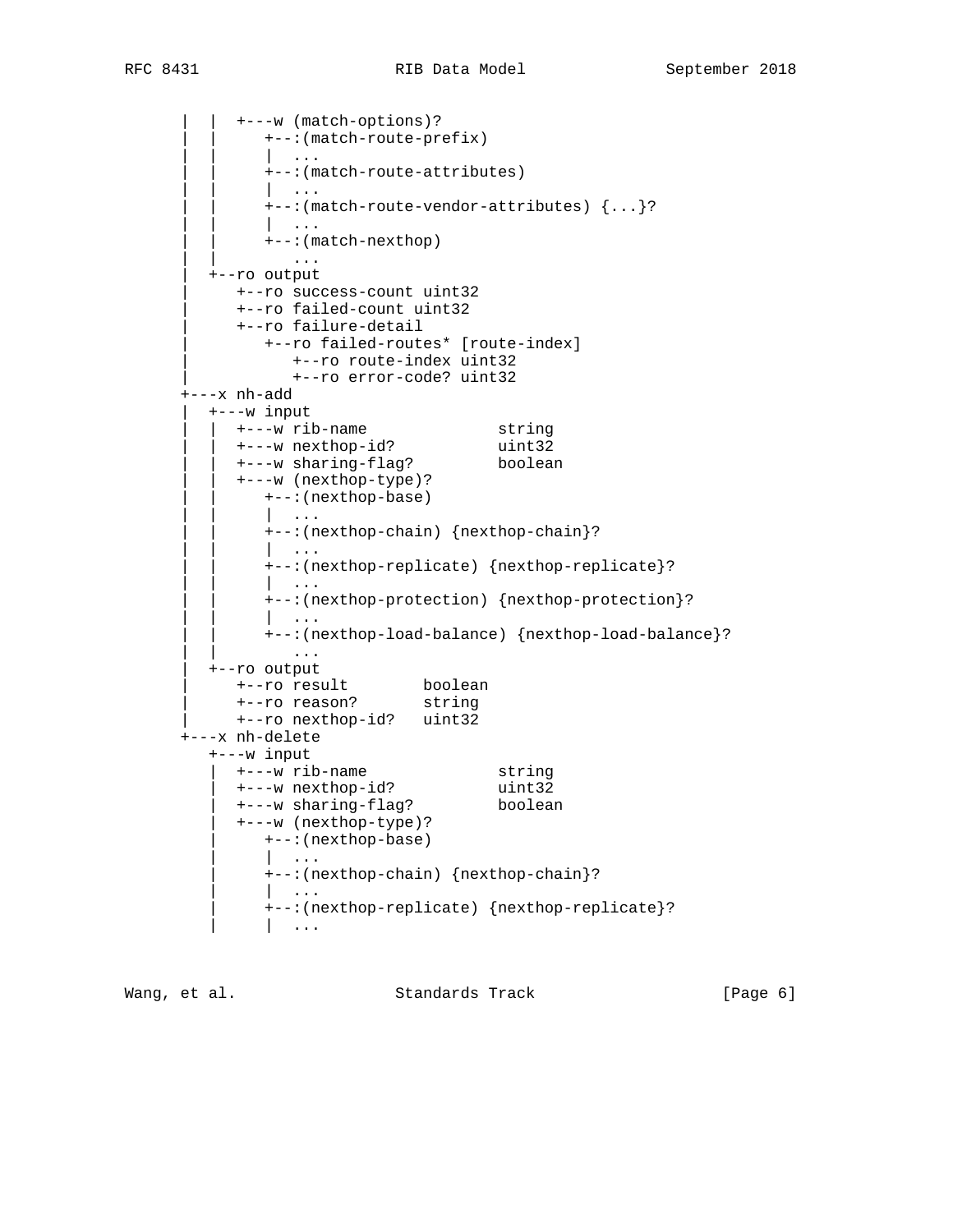```
 | +--:(nexthop-protection) {nexthop-protection}?
               | \cdot | ...
                | +--:(nexthop-load-balance) {nexthop-load-balance}?
               \| \cdot \| . . .
          +--ro output
             +--ro result boolean
             +--ro reason? string
   notifications:
       +---n nexthop-resolution-status-change
         +--ro nexthop<br>| +--ro nexthop-id?
 | | +--ro nexthop-id? uint32
 | | +--ro sharing-flag? boolean
             | | +--ro (nexthop-type)?
                | | +--:(nexthop-base)
                  | | | ...
                | | +--:(nexthop-chain) {nexthop-chain}?
                | | | ...
                | | +--:(nexthop-replicate) {nexthop-replicate}?
                | | | ...
                | | +--:(nexthop-protection) {nexthop-protection}?
                | | | ...
                | | +--:(nexthop-load-balance) {nexthop-load-balance}?
| | .... | ... | ... | ... | ... | ... | ... | ... | ... | ... | ... | ... | ...
          | +--ro nexthop-state nexthop-state-definition
       +---n route-change
 +--ro rib-name string
 +--ro address-family address-family-definition
 +--ro route-index uint64
          +--ro match
             | +--ro (route-type)?
                | +--:(ipv4)
                | | ...
                | +--:(ipv6)
                | | ...
                | +--:(mpls-route)
                   | | ...
               +--:(mac-route) | | ...
                | +--:(interface-route)
                    | ...
          +--ro route-installed-state route-installed-state-definition
          +--ro route-state route-state-definition
          +--ro route-change-reasons* [route-change-reason]
             +--ro route-change-reason route-change-reason-definition
               Figure 1: Overview of I2RS RIB Module Structure
```
Wang, et al. Standards Track [Page 7]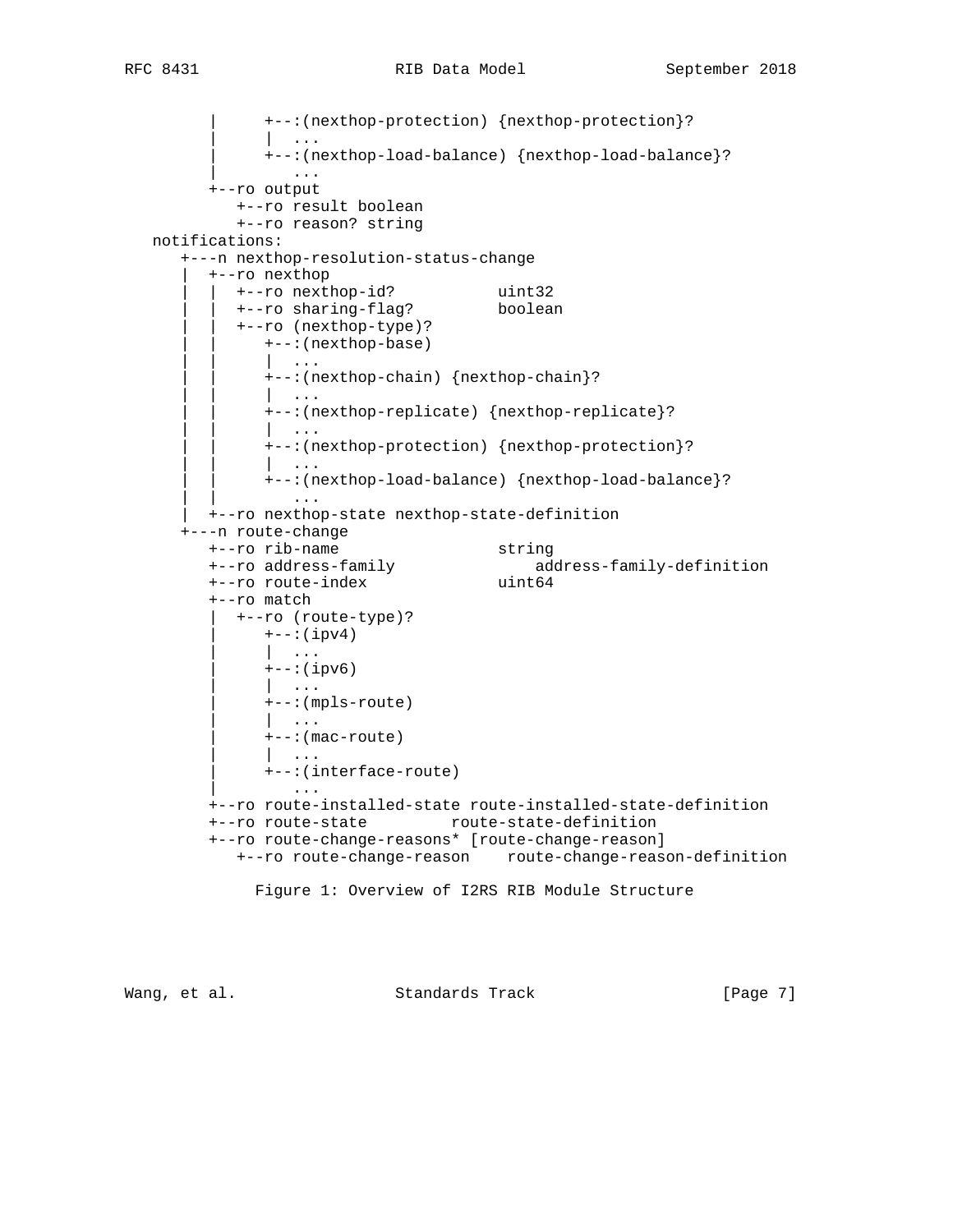## 2.1. RIB Capability

 RIB capability negotiation is very important because not all of the hardware will be able to support all kinds of nexthops, and there might be a limitation on how many levels of lookup can be practically performed. Therefore, a RIB data model needs to specify a way for an external entity to learn about the functional capabilities of a network device.

 At the same time, nexthop chains can be used to specify multiple headers over a packet before that particular packet is forwarded. Not every network device will be able to support all kinds of nexthop chains along with the arbitrary number of headers that are chained together. The RIB data model needs a way to expose the nexthop chaining capability supported by a given network device.

 This module uses the feature and if-feature statements to achieve above capability advertisement.

#### 2.2. Routing Instance and RIB

 A routing instance, in the context of the RIB information model, is a collection of RIBs, interfaces, and routing protocol parameters. A routing instance creates a logical slice of the router and can allow multiple different logical slices, across a set of routers, to communicate with each other. The routing protocol parameters control the information available in the RIBs. More details about a routing instance can be found in Section 2.2 of [RFC8430].

 For a routing instance, there can be multiple RIBs. Therefore, this model uses "list" to express the RIBs. The structure tree is shown below:

 +--rw routing-instance +--rw name string +--rw interface-list\* [name] | +--rw name if:interface-ref +--rw router-id? yang:dotted-quad +--rw lookup-limit? uint8 +--rw rib-list\* [name] +--rw name string +--rw address-family address-family-definition +--rw ip-rpf-check? boolean +--rw route-list\* [route-index] ... // refer to Section 2.3

Figure 2: Routing Instance Structure

Wang, et al. Standards Track [Page 8]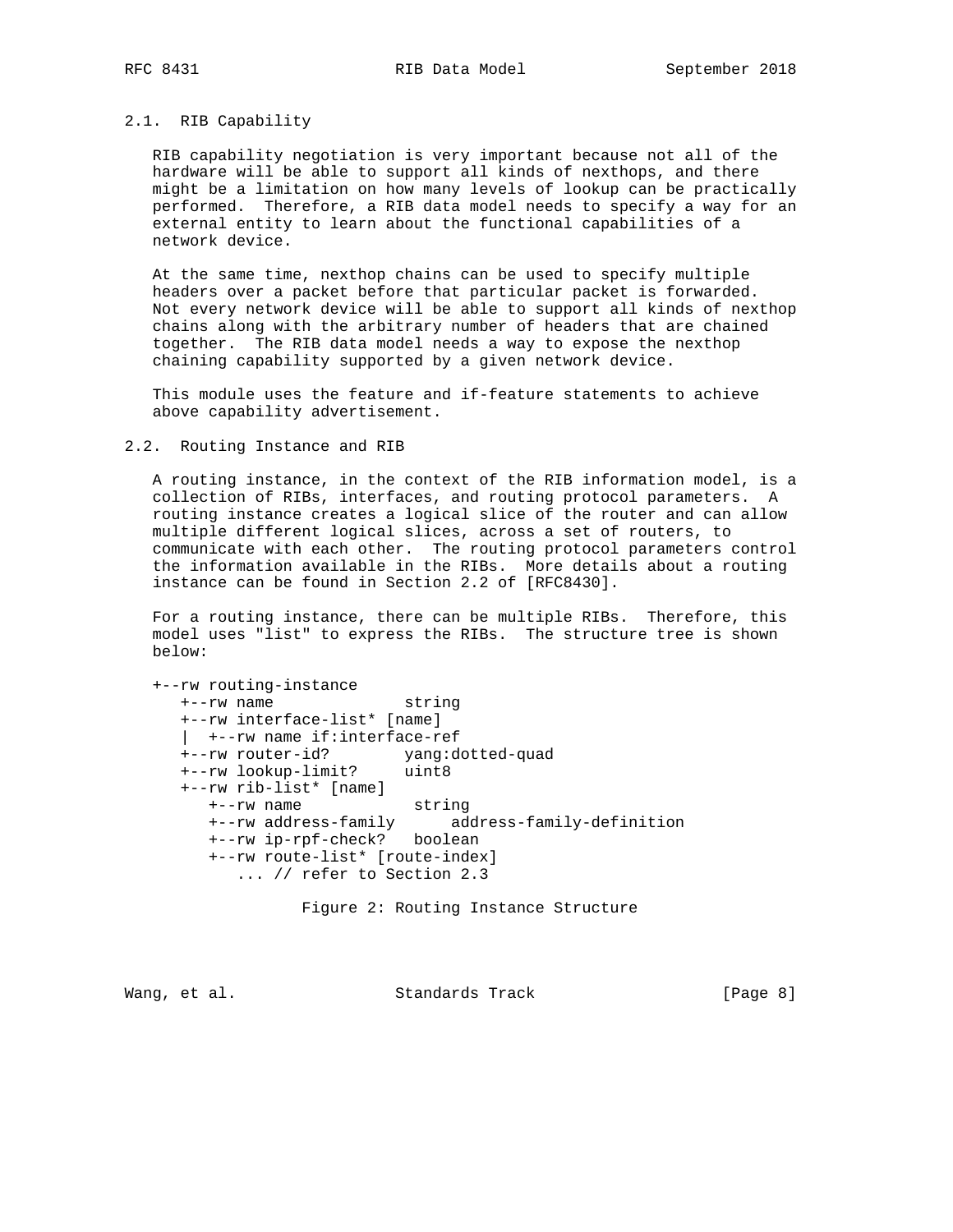# 2.3. Route

 A route is essentially a match condition and an action following that match. The match condition specifies the kind of route (e.g., IPv4, MPLS, Media Access Control (MAC), Interface, etc.) and the set of fields to match on.

 A route MUST contain the ROUTE\_PREFERENCE attribute (see Section 2.3 of [RFC8430]).

 In addition, a route MUST associate with the following status attributes in responses to a RIB writing/reading operation:

- o Active: Indicates whether a route has at least one fully resolved nexthop and is therefore eligible for installation in the FIB.
- o Installed: Indicates whether the route got installed in the FIB.
- o Reason: Indicates the specific reason that caused the failure, e.g., "Not authorized".

 In addition, a route can be associated with one or more optional route-attributes (e.g., route-vendor-attributes).

 A RIB will have a number of routes, so the routes are expressed as a list under a specific RIB. Each RIB has its own route list.

Wang, et al. Standards Track [Page 9]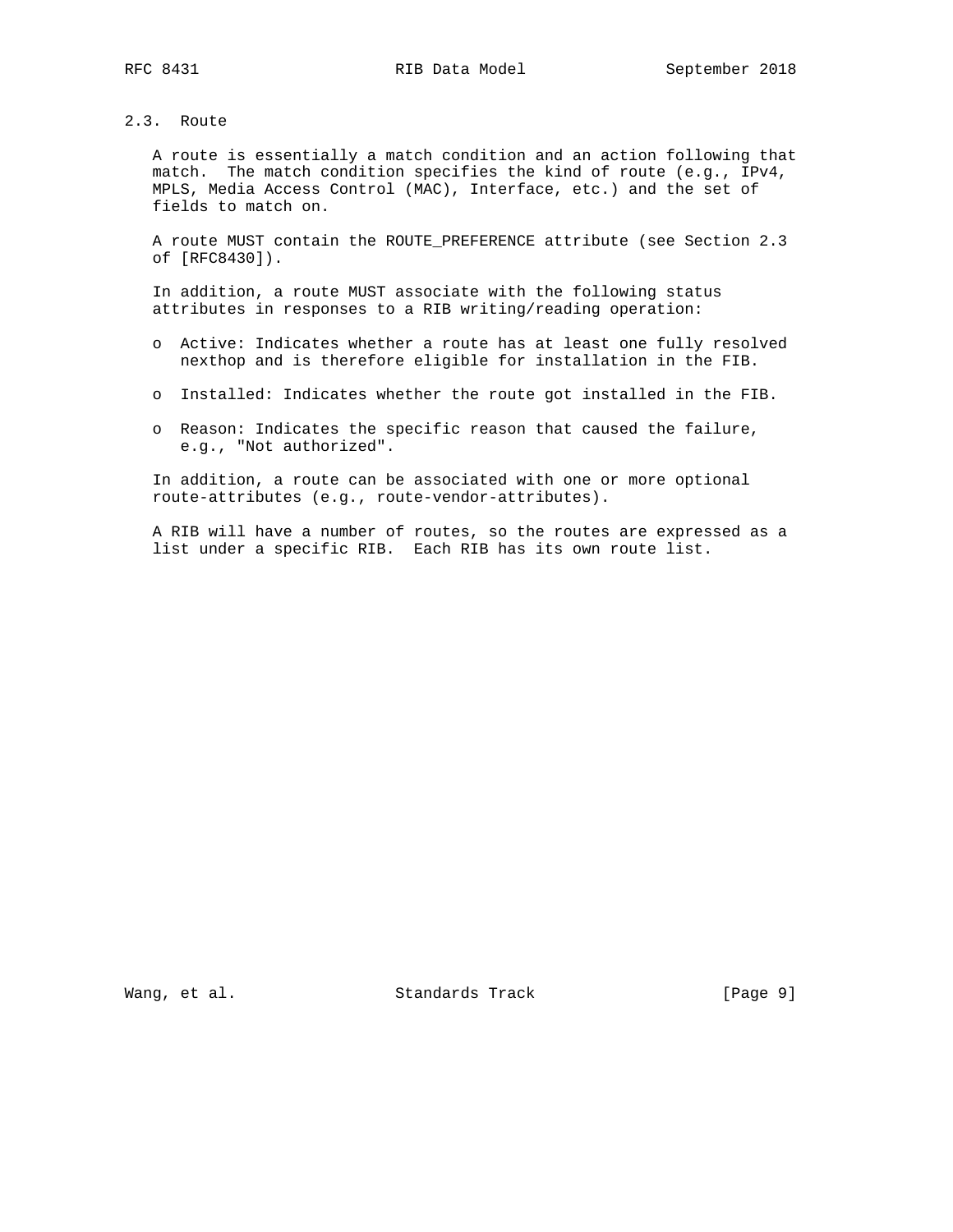```
 +--rw route-list* [route-index]
      +--rw route-index uint64
      +--rw match
         | +--rw (route-type)?
           +--:(ipv4) | | +--rw ipv4
                  | | +--rw (ip-route-match-type)?
                     | | +--:(dest-ipv4-address)
                     | | | ...
                     | | +--:(src-ipv4-address)
 | | | ...
                     | | +--:(dest-src-ipv4-address)
 | | ...
           +--:(ipv6) | | +--rw ipv6
                  | | +--rw (ip-route-match-type)?
                     | | +--:(dest-ipv6-address)
                     | | | ...
                    +--:(src-ipv6-address)| \cdot | \cdot | \cdot | | | +--:(dest-src-ipv6-address)
 | | ...
            | +--:(mpls-route)
           | +--rw mpls-label uint32
            | +--:(mac-route)
           | +--rw mac-address uint32
            | +--:(interface-route)
               | +--rw interface-identifier if:interface-ref
      +--rw nexthop
      | ...(refer to Section 2.4)
```
Figure 3: Routes Structure

Wang, et al. Standards Track [Page 10]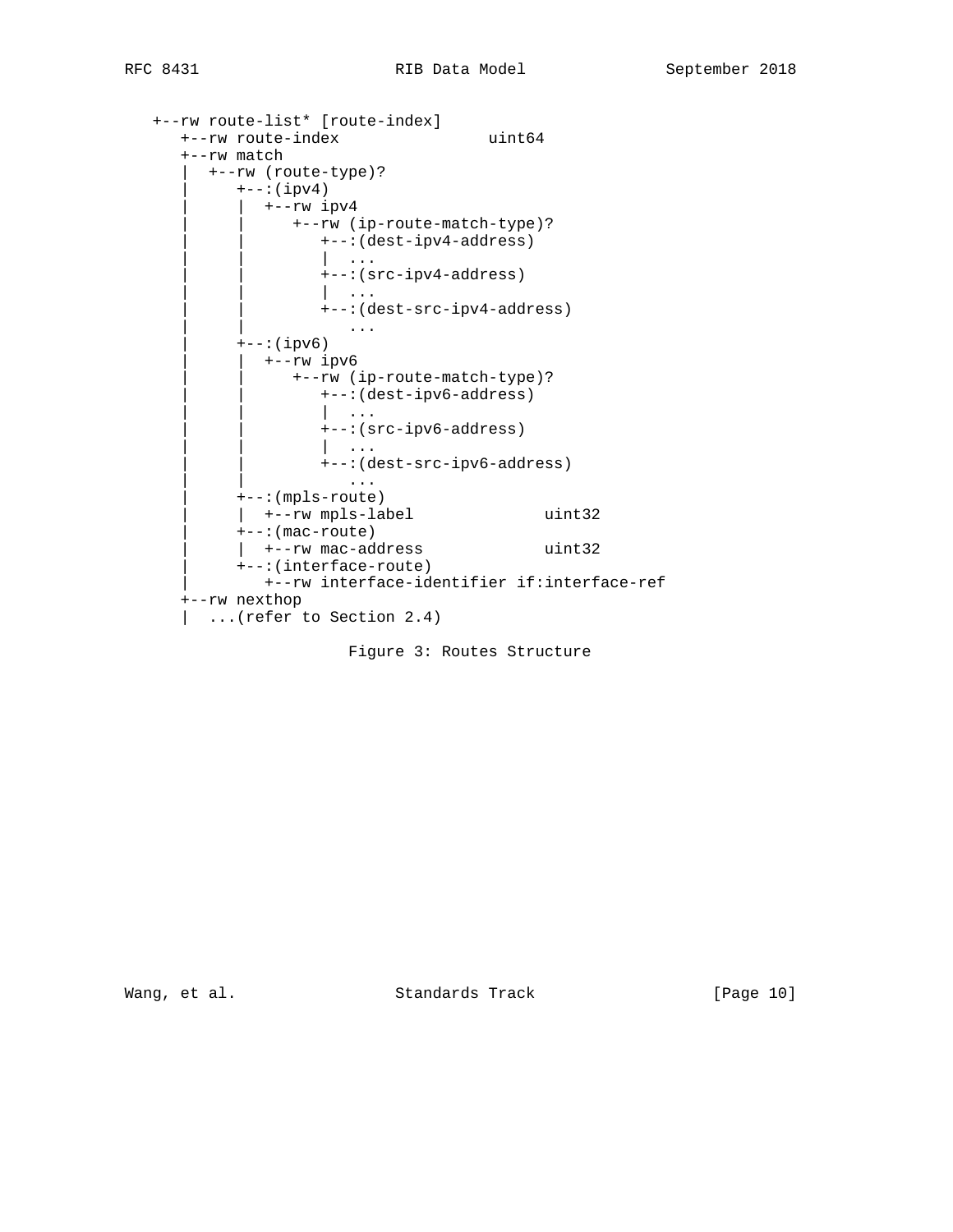# 2.4. Nexthop

 A nexthop represents an object resulting from a route lookup. As illustrated in Figure 4 of [RFC8430], to support various use cases (e.g., load-balancing, protection, multicast, or a combination of them), the nexthop is modeled as a multilevel structure and supports recursion. The first level of the nexthop includes the following four types:

- o Base: The "base" nexthop is the foundation of all other nexthop types. It includes the following basic nexthops:
	- \* nexthop-id
	- \* IPv4 address
	- \* IPv6 address
	- \* egress-interface
	- \* egress-interface with IPv4 address
	- \* egress-interface with IPv6 address
	- \* egress-interface with MAC address
	- \* logical-tunnel
	- \* tunnel-encapsulation
	- \* tunnel-decapsulation
	- \* rib-name
- o Chain: The "chain" nexthop provides a way to perform multiple operations on a packet by logically combining them.
- o Load-Balance: The "load-balance" nexthop is designed for a load balance case where it normally will have multiple weighted nexthops.
- o Protection: The "protection" nexthop is designed for a protection scenario where it normally will have primary and standby nexthop.
- o Replicate: The "replicate" nexthop is designed for multiple destinations forwarding.

Wang, et al. Standards Track [Page 11]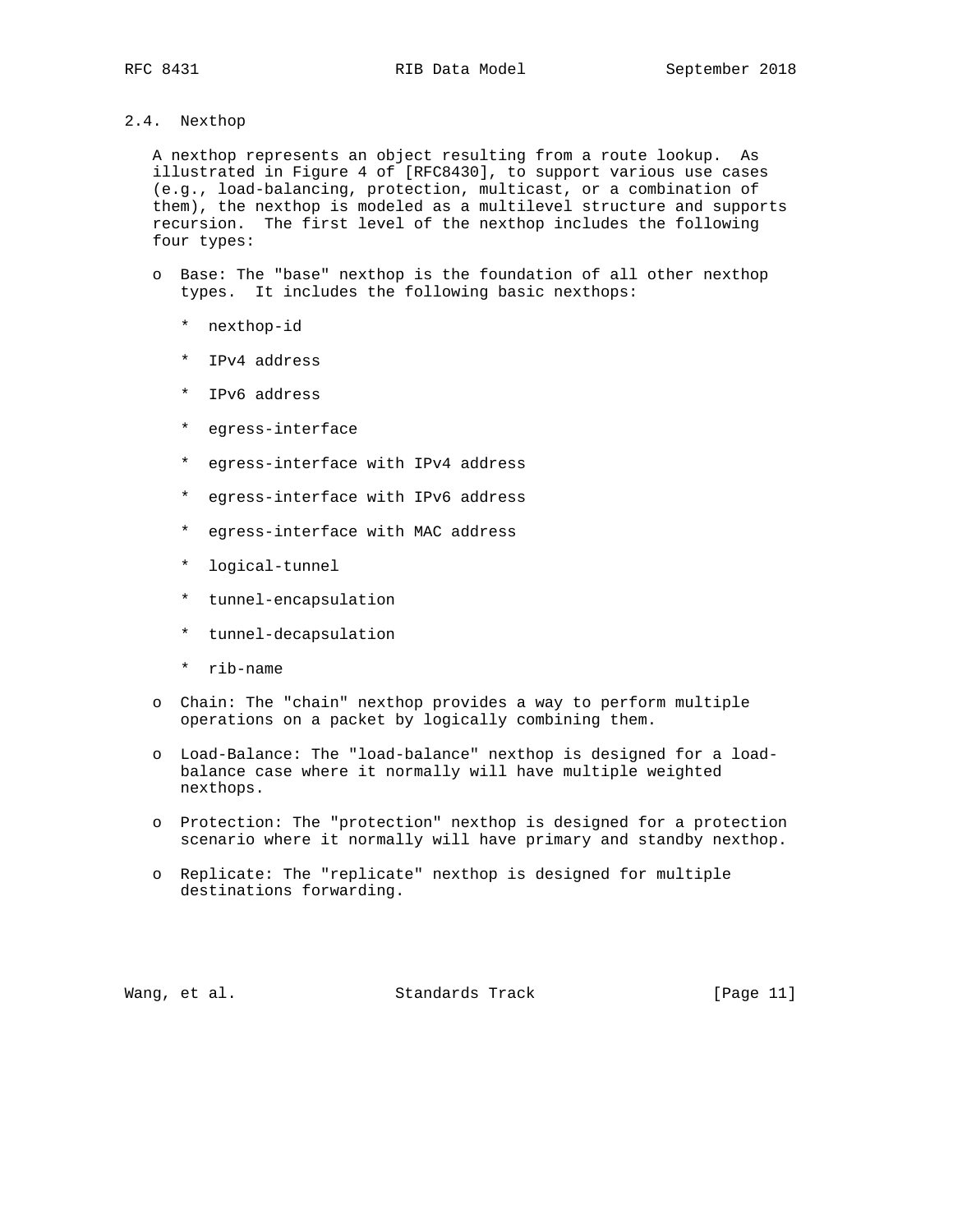The structure tree of nexthop is shown in the following figures.

```
 +--rw nexthop
   | +--rw nexthop-id? uint32
   | +--rw sharing-flag? boolean
    | +--rw (nexthop-type)?
      | +--:(nexthop-base)
      | ... (refer to Figure 5) | +--:(nexthop-chain) {nexthop-chain}?
      | +--rw nexthop-chain
             | | +--rw nexthop-list* [nexthop-member-id]
                | | +--rw nexthop-member-id uint32
       | +--:(nexthop-replicate) {nexthop-replicate}?
         | | +--rw nexthop-replicate
             | | +--rw nexthop-list* [nexthop-member-id]
                | | +--rw nexthop-member-id uint32
       | +--:(nexthop-protection) {nexthop-protection}?
         | | +--rw nexthop-protection
             | | +--rw nexthop-list* [nexthop-member-id]
                | | +--rw nexthop-member-id uint32
                | | +--rw nexthop-preference nexthop-preference-definition
       | +--:(nexthop-load-balance) {nexthop-load-balance}?
          | +--rw nexthop-lb
             | +--rw nexthop-list* [nexthop-member-id]
                | +--rw nexthop-member-id uint32
                | +--rw nexthop-lb-weight nexthop-lb-weight-definition
```
Figure 4: Nexthop Structure

 Figure 5 (as shown below) is a subtree of nexthop. It's under the nexthop base node and shows the structure of the "base" nexthop.

```
+--:(nexthop-base)
```

```
| +--rw nexthop-base
   | +--rw (nexthop-base-type)?
      | +--:(special-nexthop)
      | | +--rw special? special-nexthop-definition
      | +--:(egress-interface-nexthop)
      | | +--rw outgoing-interface if:interface-ref
      | +--:(ipv4-address-nexthop)
      | | +--rw ipv4-address inet:ipv4-address
      | +--:(ipv6-address-nexthop)
      | | +--rw ipv6-address inet:ipv6-address
      | +--:(egress-interface-ipv4-nexthop)
       | | +--rw egress-interface-ipv4-address
            | | +--rw outgoing-interface if:interface-ref
           | | +--rw ipv4-address inet:ipv4-address
```
Wang, et al. Standards Track [Page 12]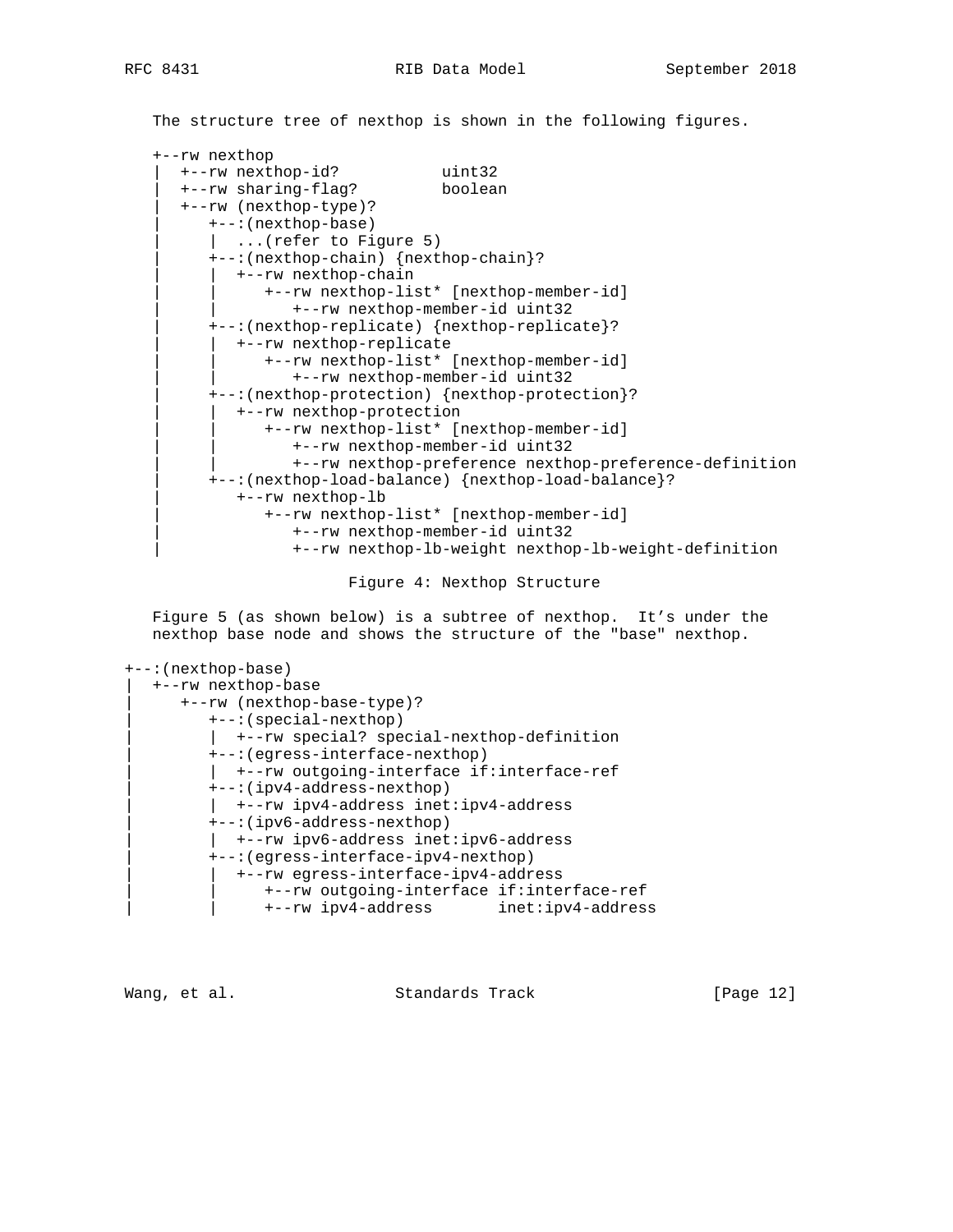| +--:(egress-interface-ipv6-nexthop) | | +--rw egress-interface-ipv6-address | | +--rw outgoing-interface if:interface-ref | | +--rw ipv6-address inet:ipv6-address | +--:(egress-interface-mac-nexthop) | | +--rw egress-interface-mac-address | | +--rw outgoing-interface if:interface-ref | | +--rw ieee-mac-address yang:mac-address | +--:(tunnel-encapsulation-nexthop) {nexthop-tunnel}? | | +--rw tunnel-encapsulation | | +--rw (tunnel-type)?  $+--:(ipv4)$  {ipv4-tunnel}? | | | +--rw ipv4-header | | | +--rw src-ipv4-address inet:ipv4-address | | | +--rw dest-ipv4-address inet:ipv4-address | | | +--rw protocol uint8 | +--rw ttl? uint8<br>| +--rw dscp? uint8 +--rw dscp? | | +--:(ipv6) {ipv6-tunnel}? | | | +--rw ipv6-header | | | +--rw src-ipv6-address inet:ipv6-address | | | +--rw dest-ipv6-address inet:ipv6-address | | | +--rw next-header uint8 | | | +--rw traffic-class? uint8 | | | +--rw flow-label? inet:ipv6-flow-label | | | +--rw hop-limit? uint8 | | +--:(mpls) {mpls-tunnel}? | | | +--rw mpls-header | | | +--rw label-operations\* [label-oper-id] | | | +--rw label-oper-id uint32 | | | +--rw (label-actions)?  $+--:(label-push)$ | | | | +--rw label-push | | | | +--rw label uint32 | | | | +--rw s-bit? boolean | | | | +--rw tc-value? uint8 | | | | +--rw ttl-value? uint8  $---:(label-swap)$ | | | +--rw label-swap | | | +--rw out-label uint32 | | | +--rw ttl-action? | | | ttl-action-definition  $+--:(gre) {gre-tunnel}$ ? | +--rw gre-header | | | +--rw (dest-address-type)?

Wang, et al. Standards Track [Page 13]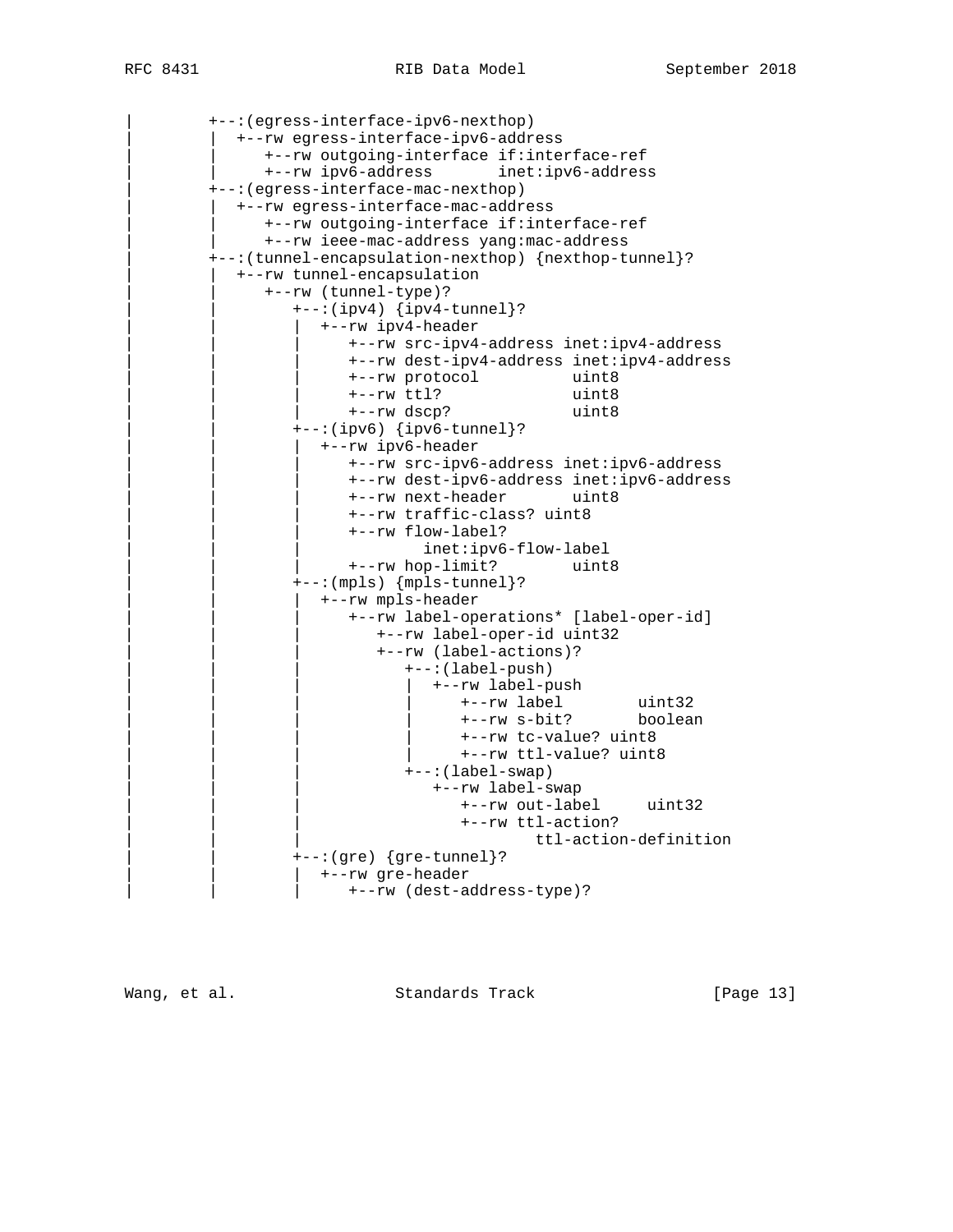$+--:$  (ipv4) | +--rw ipv4-dest inet:ipv4-address  $+--:(ipv6)$ | | | | +--rw ipv6-dest inet:ipv6-address | | | +--rw protocol-type uint16 | | | +--rw key? uint64 | | +--:(nvgre) {nvgre-tunnel}? | | | +--rw nvgre-header | | | +--rw (nvgre-type)?  $+--:(ipv4)$ | | | | | +--rw src-ipv4-address inet:ipv4-address | | | | | +--rw dest-ipv4-address inet:ipv4-address | | | | | +--rw protocol uint8 | | | | | | +--rw ttl? uint8 | | | | | +--rw dscp? uint8  $+--:(ipv6)$ | | | | +--rw src-ipv6-address inet:ipv6-address | | | | +--rw dest-ipv6-address inet:ipv6-address | | | | +--rw next-header uint8 | | | | +--rw traffic-class? uint8 | | | | +--rw flow-label? inet:ipv6-flow-label | | | | +--rw hop-limit? uint8 +--rw virtual-subnet-id uint32<br>+--rw flow-id? uint8 +--rw flow-id? | | +--:(vxlan) {vxlan-tunnel}? | | +--rw vxlan-header | | +--rw (vxlan-type)?  $+--:(ipv4)$ | | | | +--rw src-ipv4-address inet:ipv4-address | | | | +--rw dest-ipv4-address inet:ipv4-address | | | | +--rw protocol uint8 | | | | +--rw ttl? uint8 | | | | +--rw dscp? uint8  $+--:(ipv6)$ | | | +--rw src-ipv6-address inet:ipv6-address | | | +--rw dest-ipv6-address inet:ipv6-address | | | +--rw next-header uint8 | | | +--rw traffic-class? uint8 | | | +--rw flow-label? inet:ipv6-flow-label | | | +--rw hop-limit? uint8 | | +--rw vxlan-identifier uint32 | +--:(tunnel-decapsulation-nexthop) {nexthop-tunnel}? | | +--rw tunnel-decapsulation | | +--rw (tunnel-type)?

Wang, et al. Standards Track [Page 14]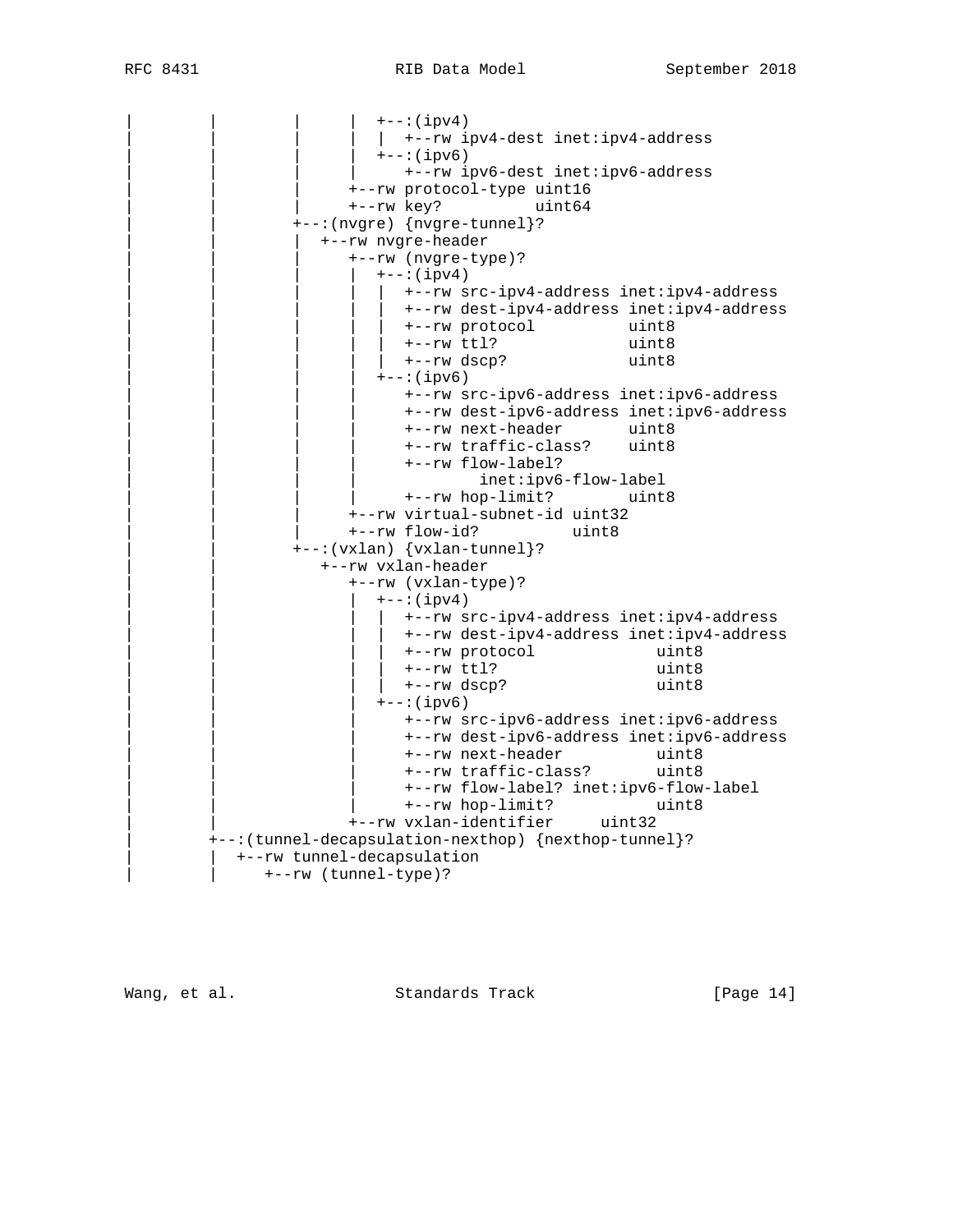$+--:(ipv4) {ipv4-tunnel}$ ? | | | +--rw ipv4-decapsulation | | | +--rw ipv4-decapsulation | | | tunnel-decapsulation-action-definition | | | +--rw ttl-action? ttl-action-definition  $+--:(ipv6) {ipv6-tunnel}$ ? | | | +--rw ipv6-decapsulation | | | +--rw ipv6-decapsulation | | | tunnel-decapsulation-action-definition | | | +--rw hop-limit-action? hop-limit-action-definition  $+--:(mp1s)$   ${mp1s-tunnel}$ ? | | +--rw label-pop | | +--rw label-pop mpls-label-action-definition | | +--rw ttl-action? ttl-action-definition | +--:(logical-tunnel-nexthop) {nexthop-tunnel}? | | +--rw logical-tunnel | | +--rw tunnel-type tunnel-type-definition | | +--rw tunnel-name string | +--:(rib-name-nexthop) | | +--rw rib-name? string | +--:(nexthop-identifier) | +--rw nexthop-ref nexthop-ref

Figure 5: Nexthop Base Structure

### 2.5. RPC Operations

This module defines the following RPC operations:

- o rib-add: Add a RIB to a routing instance. The following are passed as the input parameters: the name of the RIB, the address family of the RIB, and (optionally) whether the RPF check is enabled. The output is the result of the add operation:
	- \* true success
	- \* false failed (when failed, the I2RS agent may return the specific reason that caused the failure)

Wang, et al. Standards Track [Page 15]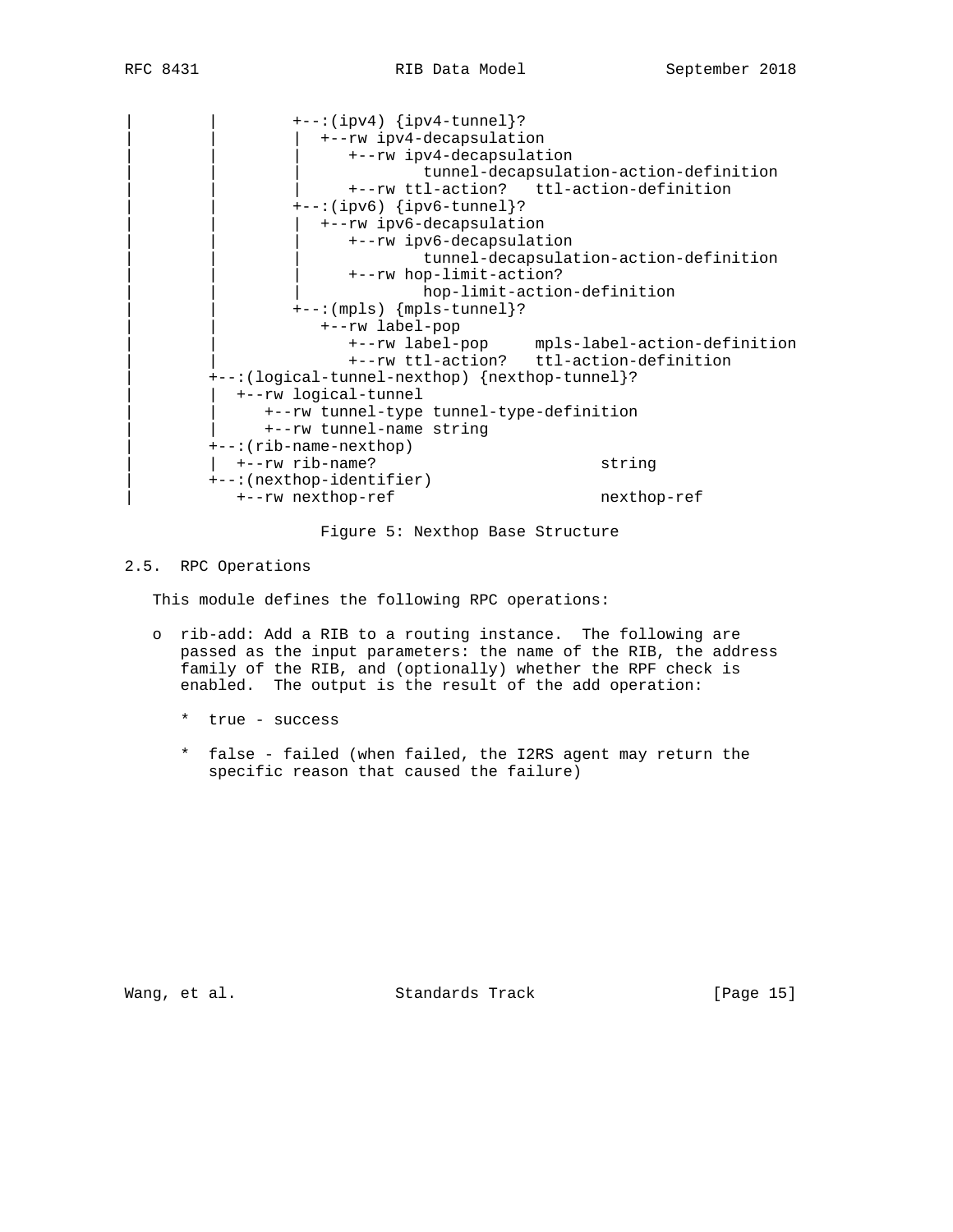- o rib-delete: Delete a RIB from a routing instance. When a RIB is deleted, all routes installed in the RIB will be deleted. A rib name is passed as the input parameter. The output is the result of the delete operation:
	- \* true success
	- \* false failed (when failed, the I2RS agent may return the specific reason that caused the failure)
- o route-add: Add a route or a set of routes to a RIB. The following are passed as the input parameters: the name of the RIB, the route prefix(es), the route-attributes, the route-vendor-attributes, the nexthop, and the "whether to return failure details" indication. Before calling the route-add rpc, it is required to call the nh add rpc to create and/or return the nexthop identifier. However, in situations when the nexthop already exists and the nexthop-id is known, this action is not expected. The output is a combination of the route operation states while querying the appropriate node in the data tree, which includes:
	- \* success-count: the number of routes that were successfully added;
	- \* failed-count: the number of the routes that failed to be added; and,
	- \* failure-detail: this shows the specific routes that failed to be added.
- o route-delete: Delete a route or a set of routes from a RIB. The following are passed as the input parameters: the name of the RIB, the route prefix(es), and the "whether to return failure details" indication. The output is a combination of route operation states, which includes:
	- \* success-count: the number of routes that were successfully deleted;
	- \* failed-count: the number of the routes that failed to be deleted; and,
	- \* failure-detail: this shows the specific routes that failed to be deleted.

Wang, et al. Standards Track [Page 16]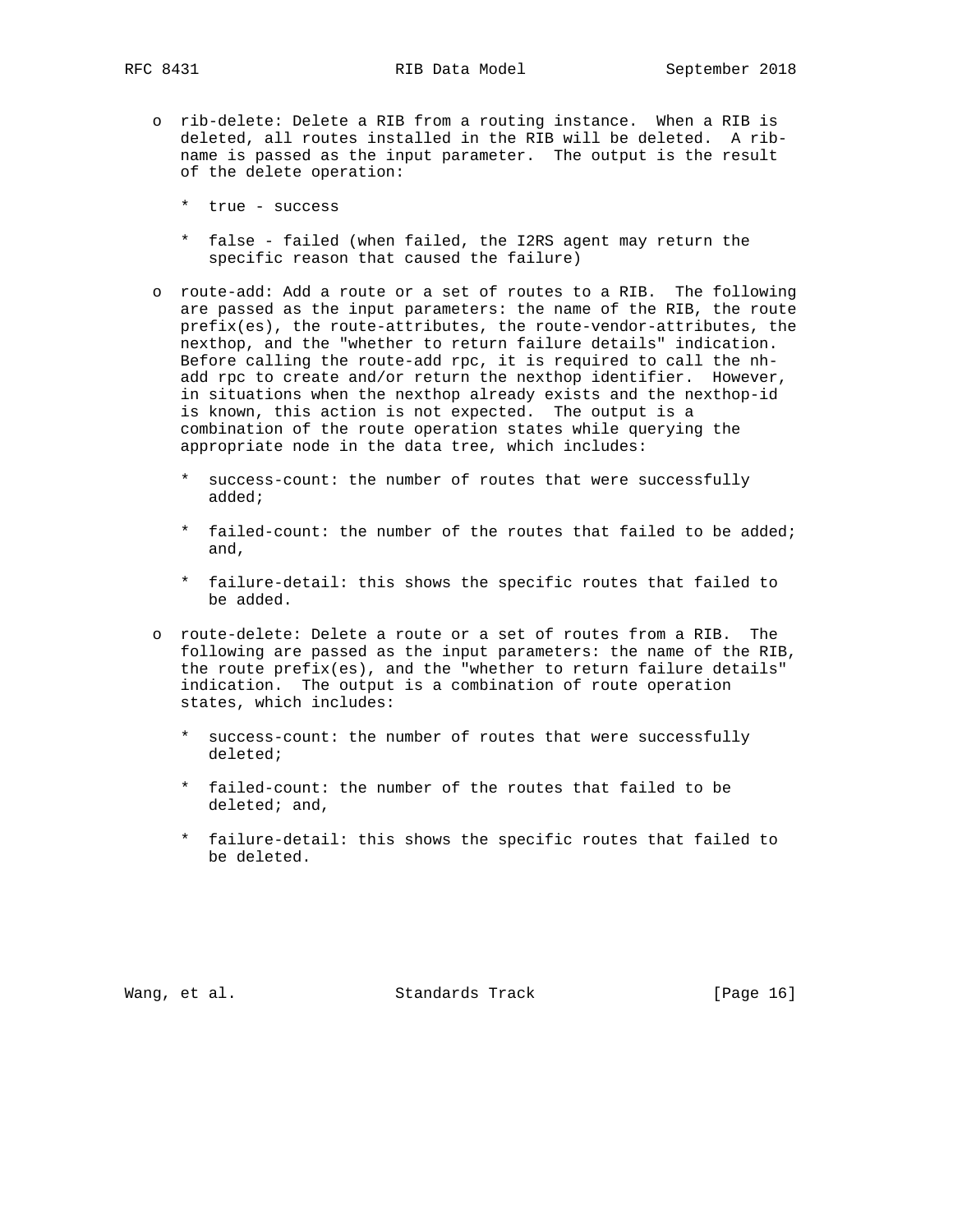- o route-update: Update a route or a set of routes. The following are passed as the input parameters: the name of the RIB, the route prefix(es), the route-attributes, the route-vendor-attributes, or the nexthop. The match conditions can be either route prefix(es), route-attributes, route-vendor-attributes, or nexthops. The update actions include the following: update the nexthops, update the route-attributes, and update the route-vendor-attributes. The output is a combination of the route operation states, which includes:
	- \* success-count: the number of routes that were successfully updated;
	- \* failed-count: the number of the routes that failed to be updated; and,
	- \* failure-detail: this shows the specific routes that failed to be updated.
- o nh-add: Add a nexthop to a RIB. The following are passed as the input parameters: the name of the RIB and the nexthop. The network node is required to allocate a nexthop identifier to the nexthop. The outputs include the result of the nexthop add operation.
	- \* true success (when success, a nexthop identifier will be returned to the I2RS client)
	- \* false failed (when failed, the I2RS agent may return the specific reason that caused the failure)
- o nh-delete: Delete a nexthop from a RIB. The following are passed as the input parameters: the name of the RIB and a nexthop or nexthop identifier. The output is the result of the delete operation:
	- \* true success
	- \* false failed (when failed, the I2RS agent may return the specific reason that caused the failure)

Wang, et al. Standards Track [Page 17]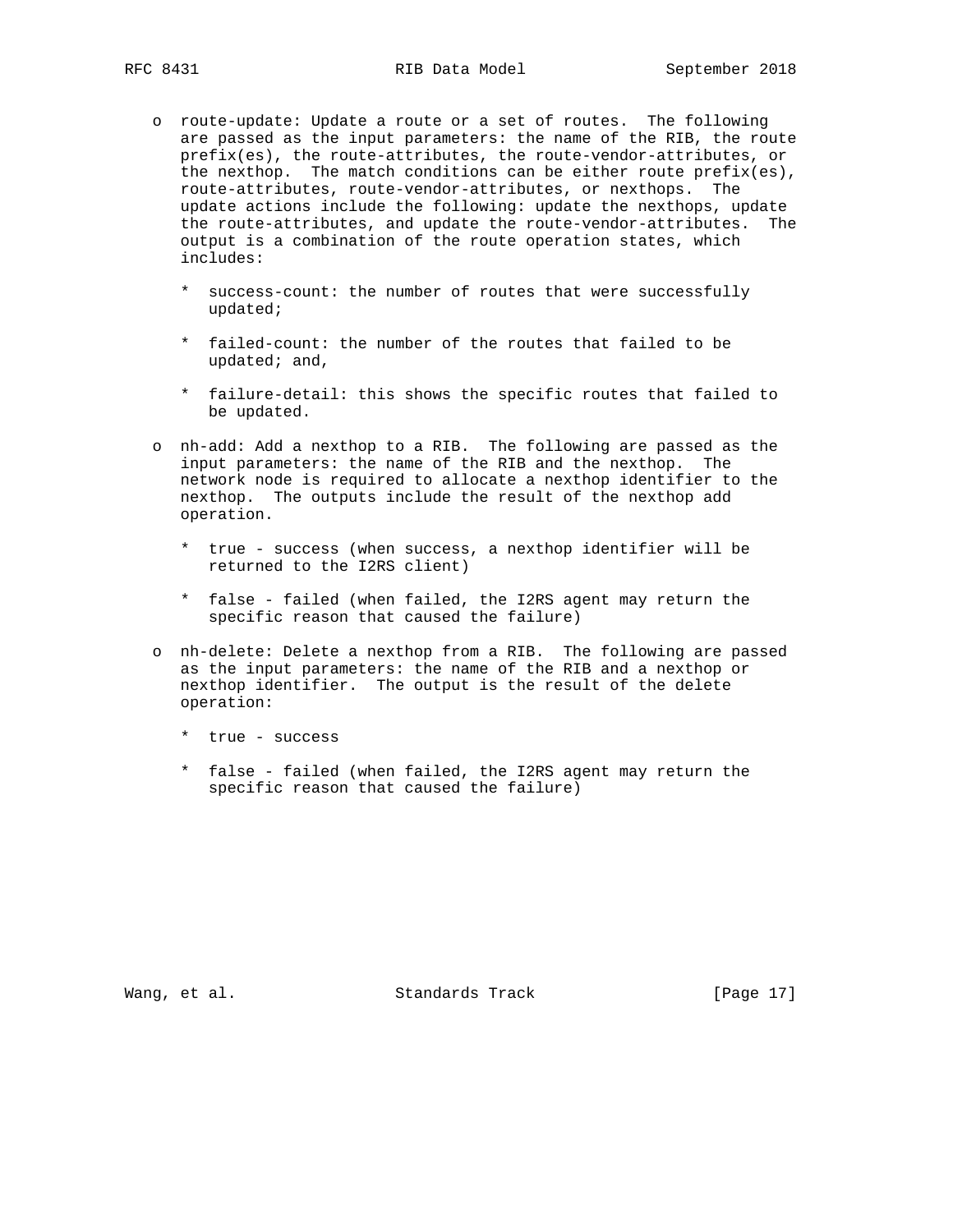```
 The structure tree of rpcs is shown in following figure.
   rpcs:
      +---x rib-add
        | +---w input
         \vert +---w rib-name string
         | +---w address-family address-family-definition
         | | +---w ip-rpf-check? boolean
         | +--ro output
           | +--ro result uint32
            | +--ro reason? string
      +---x rib-delete
         | +---w input
        | +---w rib-name string
         | +--ro output
           | +--ro result uint32
            | +--ro reason? string
      +---x route-add
         | +---w input
           | | +---w return-failure-detail? boolean
           | | +---w rib-name string
         | +---w routes
               | | +---w route-list* [route-index]
                  | | ...
         | +--ro output
 | +--ro success-count uint32
 | +--ro failed-count uint32
            | +--ro failure-detail
              | +--ro failed-routes* [route-index]
                  | +--ro route-index uint32
                  | +--ro error-code? uint32
      +---x route-delete
        | +---w input
          | | +---w return-failure-detail? boolean
           | | +---w rib-name string
           | | +---w routes
              | | +---w route-list* [route-index]
                  | | ...
         | +--ro output
 | +--ro success-count uint32
 | +--ro failed-count uint32
            | +--ro failure-detail
              | +--ro failed-routes* [route-index]
                 | +--ro route-index uint32
                 | +--ro error-code? uint32
```
Wang, et al. Standards Track [Page 18]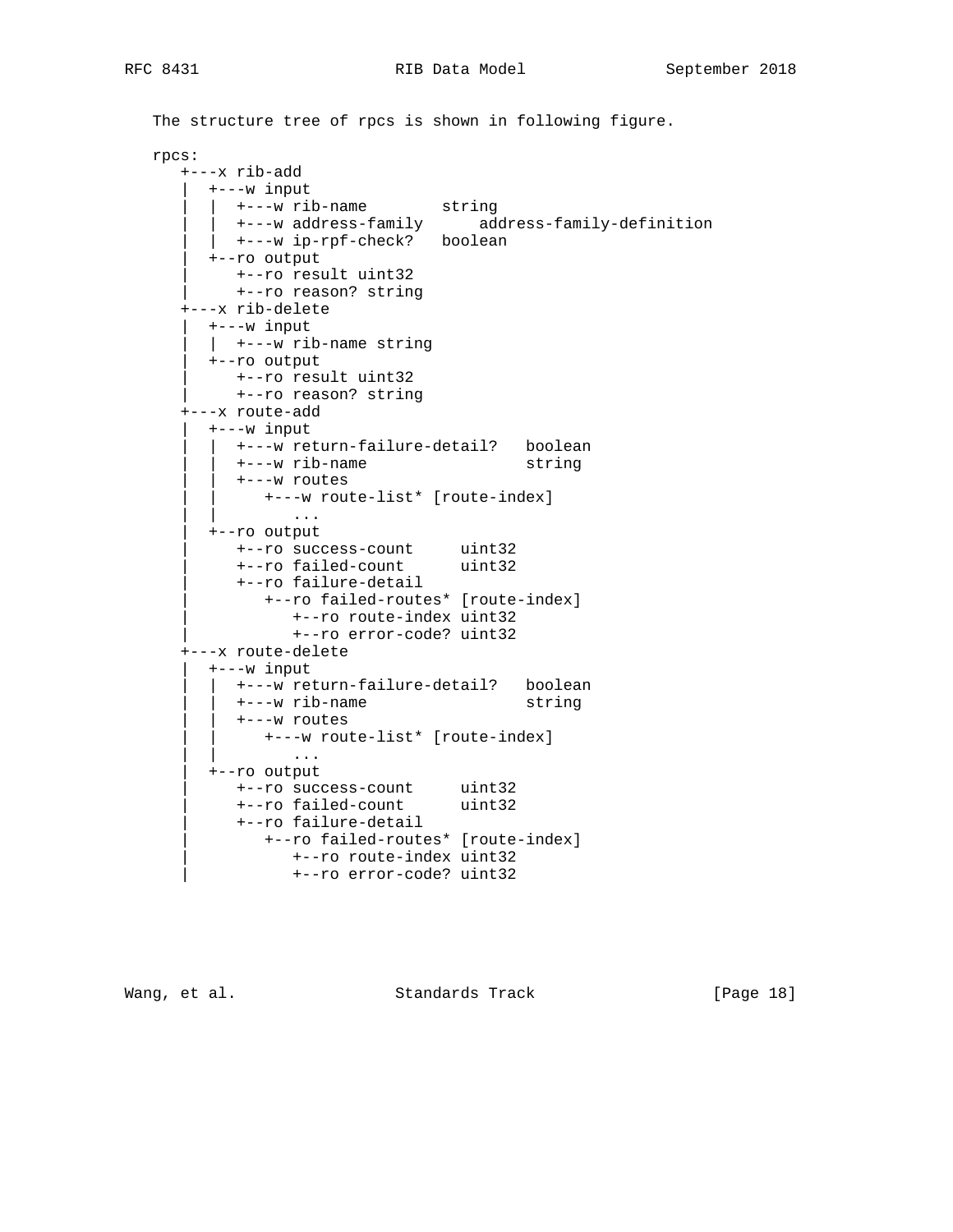+---x route-update | +---w input | | +---w return-failure-detail? boolean | | +---w rib-name string | | +---w (match-options)? | | +--:(match-route-prefix) | | | ... | | +--:(match-route-attributes) | | | ... | | +--:(match-route-vendor-attributes) {...}? | | | ... | | +--:(match-nexthop) | | ... | +--ro output | +--ro success-count uint32 | +--ro failed-count uint32 | +--ro failure-detail | +--ro failed-routes\* [route-index] | +--ro route-index uint32 | +--ro error-code? uint32 +---x nh-add | +---w input | | +---w rib-name string | | +---w nexthop-id? uint32 | | +---w sharing-flag? boolean | | +---w (nexthop-type)? | | ... | +--ro output | +--ro result uint32 | +--ro reason? string | +--ro nexthop-id? uint32 +---x nh-delete +---w input | +---w rib-name string | +---w nexthop-id? uint32 | +---w sharing-flag? boolean | +---w (nexthop-type)? | ... +--ro output +--ro result uint32 +--ro reason? string

```
 Figure 6: RPCs Structure
```
Wang, et al. Standards Track [Page 19]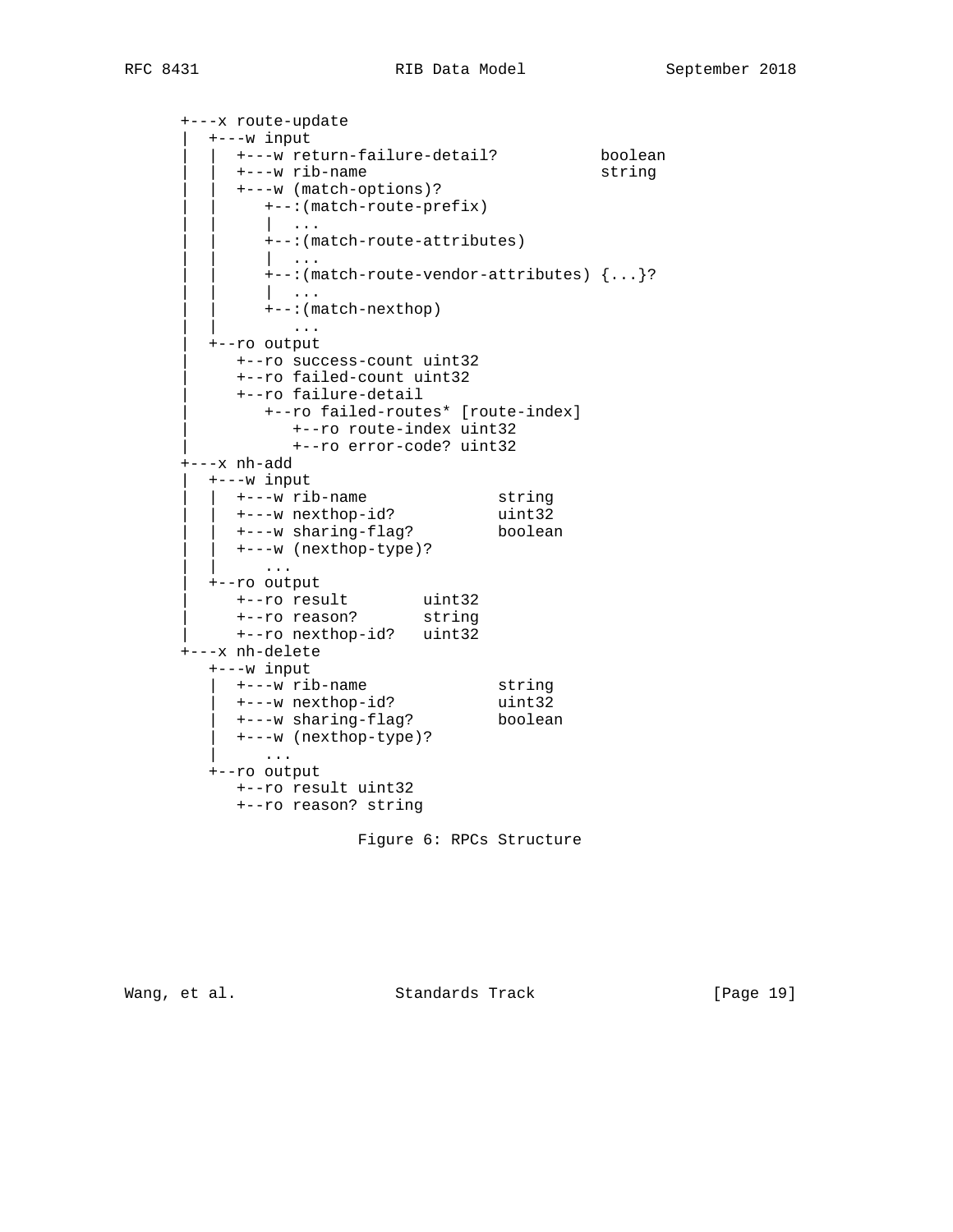## 2.6. Notifications

 Asynchronous notifications are sent by the RIB manager of a network device to an external entity when some event triggers on the network device. An implementation of this RIB data model MUST support sending two kinds of asynchronous notifications.

1. Route change notification:

o Installed (indicates whether the route got installed in the FIB)

 o Active (indicates whether a route has at least one fully resolved nexthop and is therefore eligible for installation in the FIB)

o Reason (e.g., "Not authorized")

2. Nexthop resolution status notification

Nexthops can be fully resolved or unresolved.

 A resolved nexthop has an adequate level of information to send the outgoing packet towards the destination by forwarding it on an interface to a directly connected neighbor.

 An unresolved nexthop is something that requires the RIB manager to determine the final resolved nexthop. In one example, a nexthop could be an IP address. The RIB manager would resolve how to reach that IP address, e.g., by checking if that particular IP address is reachable by regular IP forwarding, by an MPLS tunnel, or by both. If the RIB manager cannot resolve the nexthop, then the nexthop remains in an unresolved state and is NOT a suitable candidate for installation in the FIB.

 An implementation of this RIB data model MUST support sending route change notifications whenever a route transitions between the following states:

- o from the active state to the inactive state
- o from the inactive state to the active state
- o from the installed state to the uninstalled state
- o from the uninstalled state to the installed state

 A single notification MAY be used when a route transitions from inactive/uninstalled to active/installed or in the other direction.

Wang, et al. Standards Track [Page 20]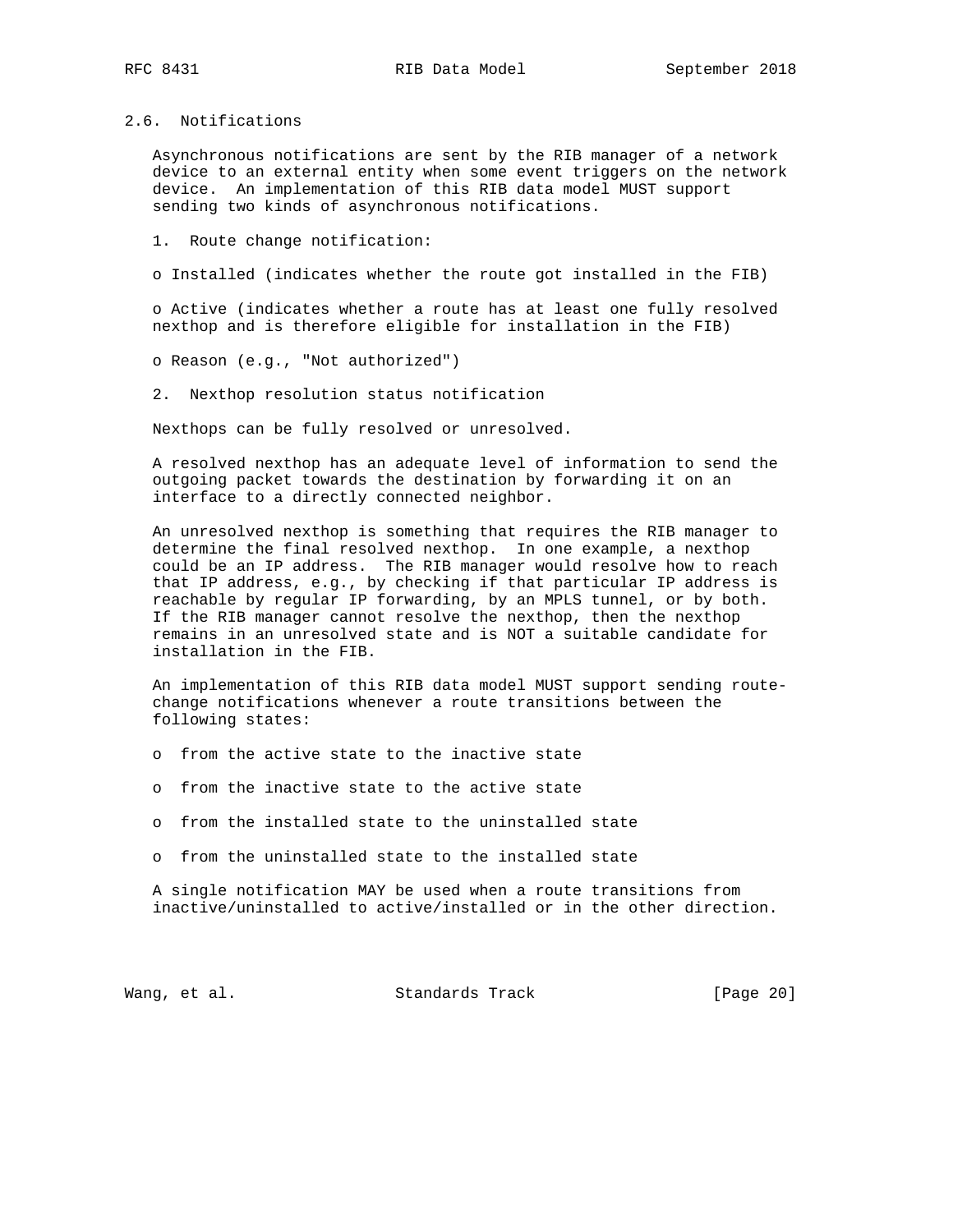# RFC 8431 RIB Data Model September 2018

```
 The structure tree of notifications is shown in the following figure.
   notifications:
        +---n nexthop-resolution-status-change
           | +--ro nexthop
 | | +--ro nexthop-id uint32
 | | +--ro sharing-flag boolean
             | | +--ro (nexthop-type)?
               | | +--:(nexthop-base)
                | | | ...
                | | +--:(nexthop-chain) {nexthop-chain}?
 | | | ...
                | | +--:(nexthop-replicate) {nexthop-replicate}?
                  | | | ...
                | | +--:(nexthop-protection) {nexthop-protection}?
                 | | | ...
                | | +--:(nexthop-load-balance) {nexthop-load-balance}?
| | .... | .... | ... | ... | ...
          | +--ro nexthop-state nexthop-state-definition
        +---n route-change
 +--ro rib-name string
 +--ro address-family address-family-definition
 +--ro route-index uint64
           +--ro match
             | +--ro (route-type)?
               +--:(ipv4)| \cdot | ...
               +--: (ipv6)
                | | ...
                | +--:(mpls-route)
                | | ...
               +--: (mac-route)
                 | | ...
                | +--:(interface-route)
 | ...
           +--ro route-installed-state route-installed-state-definition
           +--ro route-state route-state-definition
           +--ro route-change-reason route-change-reason-definition
```
Figure 7: Notifications Structure

Wang, et al. Standards Track [Page 21]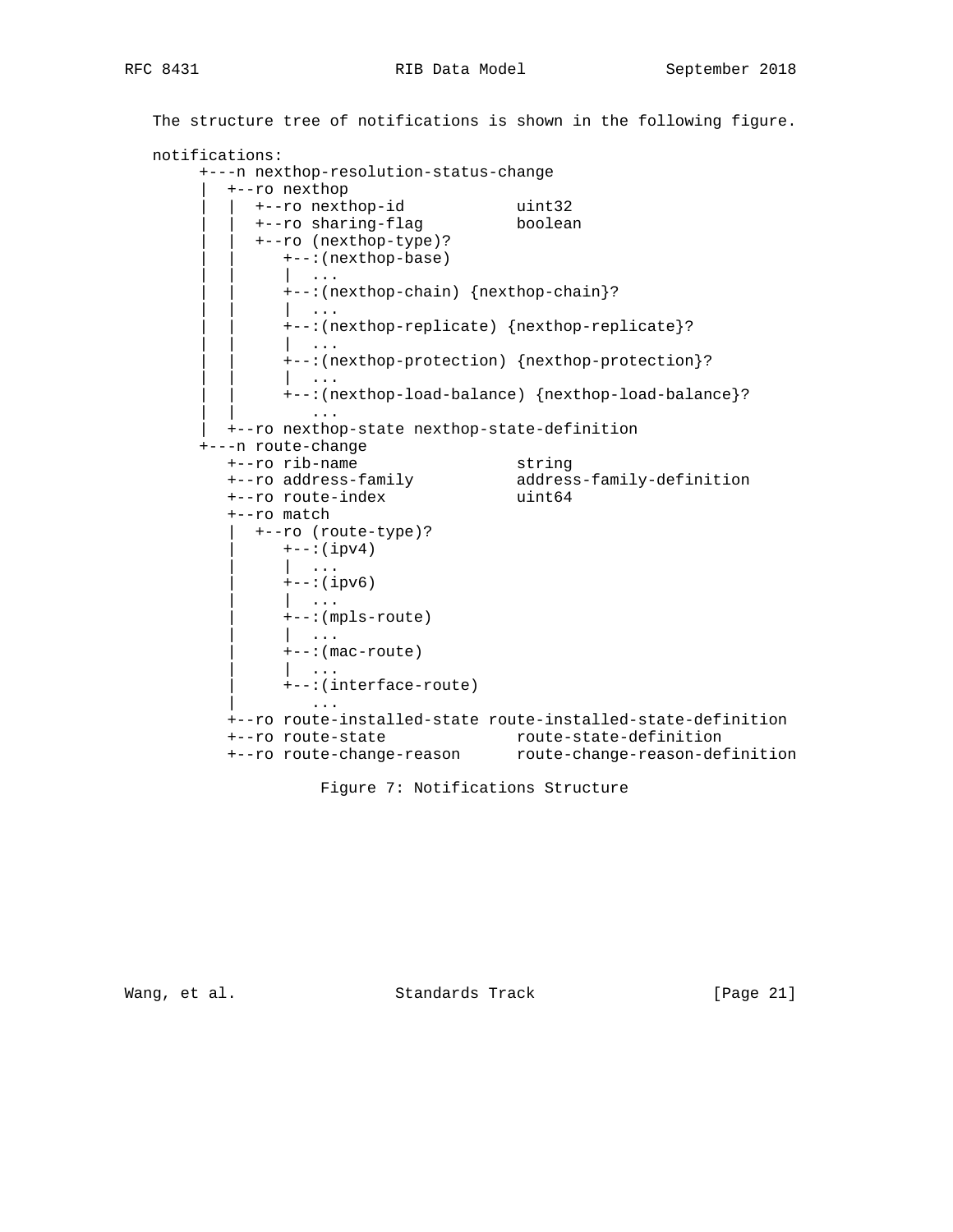```
3. YANG Module
```

```
 This YANG module references [RFC2784], [RFC7348], [RFC7637], and
   [RFC8344].
   <CODE BEGINS> file "ietf-i2rs-rib@2018-09-13.yang"
   module ietf-i2rs-rib {
     yang-version 1.1;
     namespace "urn:ietf:params:xml:ns:yang:ietf-i2rs-rib";
     prefix iir;
     import ietf-inet-types {
       prefix inet;
       reference "RFC 6991";
      }
     import ietf-interfaces {
       prefix if;
       reference "RFC 8344";
 }
     import ietf-yang-types {
       prefix yang;
       reference "RFC 6991";
     }
     organization
        "IETF I2RS (Interface to Routing System) Working Group";
     contact
        "WG Web: <https://datatracker.ietf.org/wg/i2rs/>
        WG List: <mailto:i2rs@ietf.org>
        Editor: Lixing Wang
                   <mailto:wang_little_star@sina.com>
        Editor: Mach(Guoyi) Chen
                   <mailto:mach.chen@huawei.com>
        Editor: Amit Dass
                   <mailto:dass.amit@gmail.com>
        Editor: Hariharan Ananthakrishnan
                  <mailto:hari@netflix.com>
        Editor: Sriganesh Kini
                   <mailto:sriganeshkini@gmail.com>
        Editor: Nitin Bahadur
                   <mailto:nitin_bahadur@yahoo.com>";
```
Wang, et al. Standards Track [Page 22]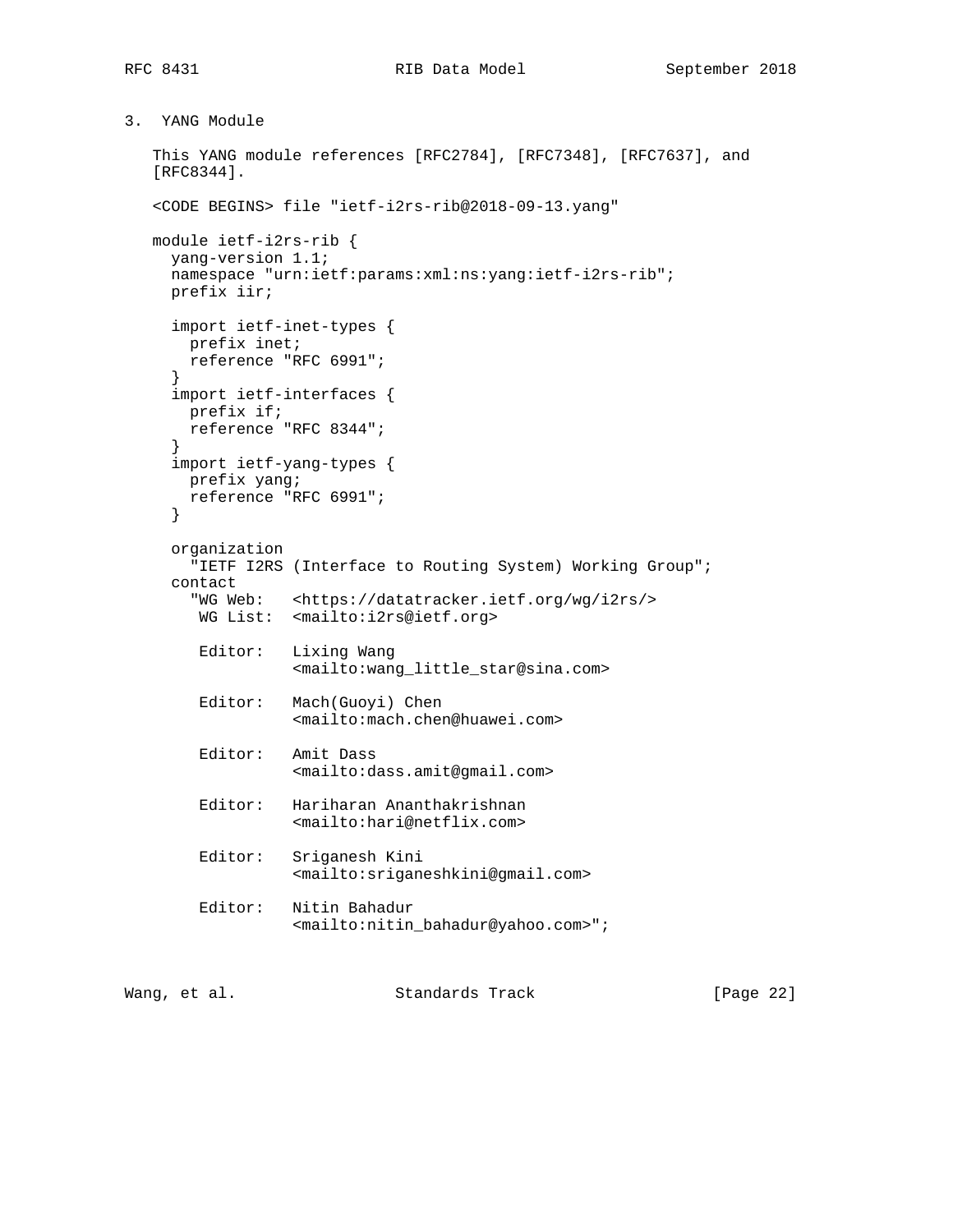```
 description
        "This module defines a YANG data model for
         Routing Information Base (RIB) that aligns
         with the I2RS RIB information model.
         Copyright (c) 2018 IETF Trust and the persons
         identified as authors of the code. All rights reserved.
        Redistribution and use in source and binary forms, with or
        without modification, is permitted pursuant to, and subject
        to the license terms contained in, the Simplified BSD License
         set forth in Section 4.c of the IETF Trust's Legal Provisions
        Relating to IETF Documents
         (http://trustee.ietf.org/license-info).
         This version of this YANG module is part of RFC 8341; see
         the RFC itself for full legal notices.";
     revision 2018-09-13 {
       description
          "initial revision";
       reference "RFC 8431";
      }
      //Features
      feature nexthop-tunnel {
        description
          "This feature means that a node supports
          tunnel nexthop capability.";
      }
      feature nexthop-chain {
       description
          "This feature means that a node supports
          chain nexthop capability.";
      }
      feature nexthop-protection {
       description
          "This feature means that a node supports
          protection nexthop capability.";
      }
      feature nexthop-replicate {
        description
          "This feature means that a node supports
          replicate nexthop capability.";
Wang, et al. Standards Track [Page 23]
```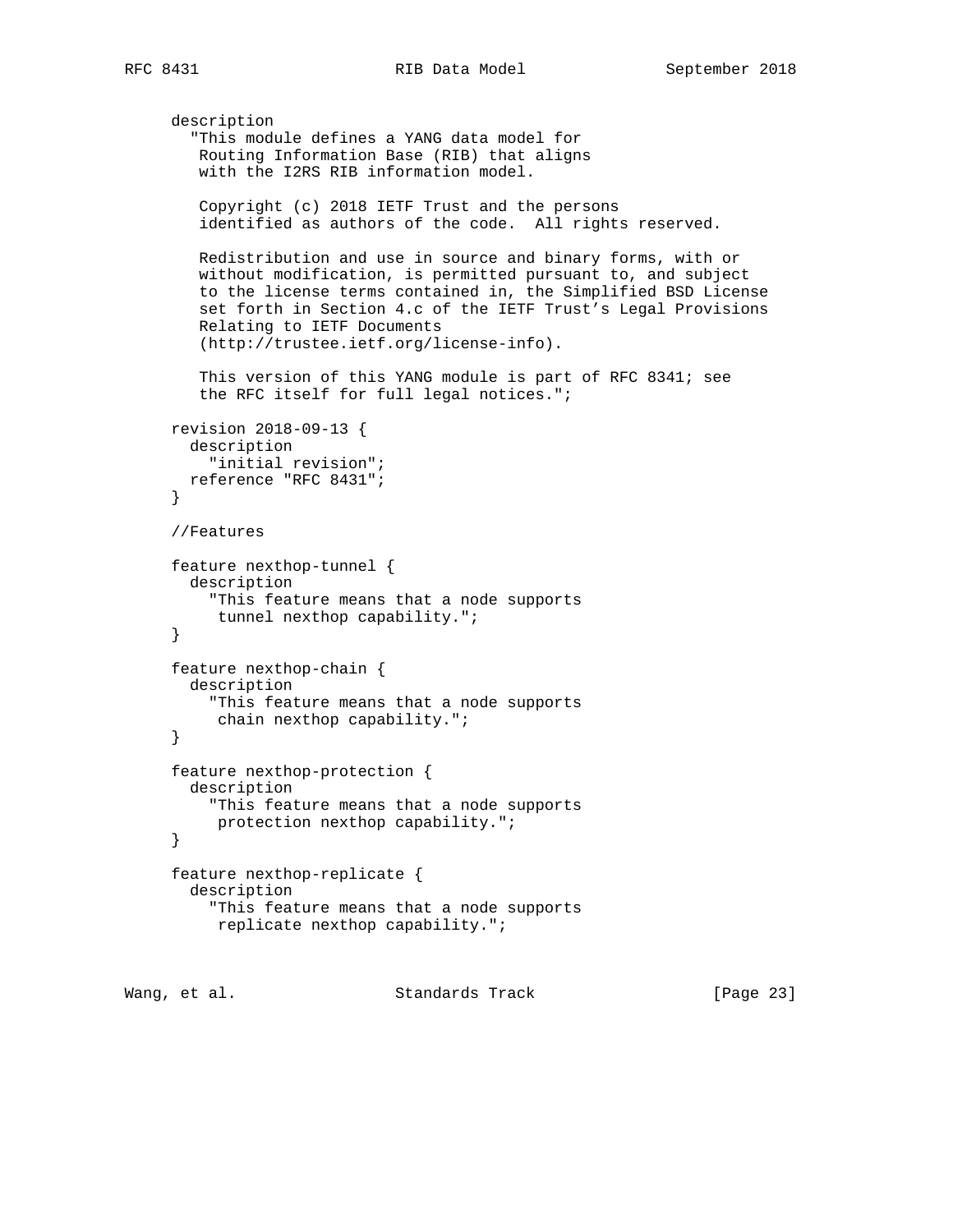```
 }
 feature nexthop-load-balance {
   description
     "This feature means that a node supports
      load-balance nexthop capability.";
 }
 feature ipv4-tunnel {
  description
     "This feature means that a node supports
      IPv4 tunnel encapsulation capability.";
 }
 feature ipv6-tunnel {
  description
     "This feature means that a node supports
      IPv6 tunnel encapsulation capability.";
 }
 feature mpls-tunnel {
   description
     "This feature means that a node supports
     MPLS tunnel encapsulation capability.";
 }
 feature vxlan-tunnel {
   description
     "This feature means that a node supports
     Virtual eXtensible Local Area Network
      (VXLAN) tunnel encapsulation capability.";
  reference "RFC 7348";
 }
 feature gre-tunnel {
  description
     "This feature means that a node supports
      GRE tunnel encapsulation capability.";
  reference "RFC 2784";
 }
 feature nvgre-tunnel {
  description
     "This feature means that a node supports
     Network Virtualization Using GRE (NVGRE)
     tunnel encapsulation capability.";
  reference "RFC 7637";
 }
```
Wang, et al. Standards Track [Page 24]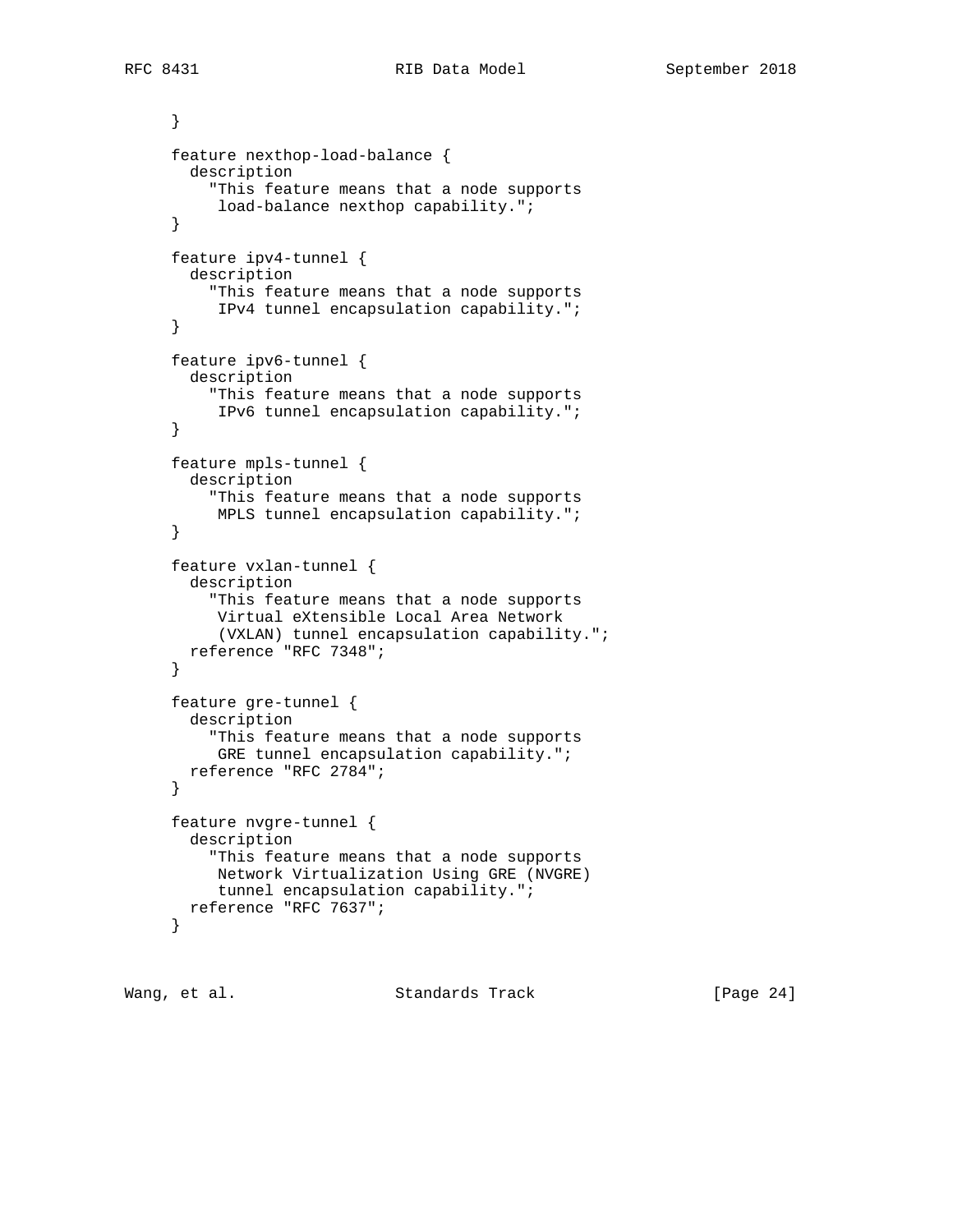```
 feature route-vendor-attributes {
  description
     "This feature means that a node supports
     route vendor attributes.";
 }
 //Identities and Type Definitions
 identity mpls-label-action {
  description
     "Base identity from which all MPLS label
      operations are derived.
      The MPLS label stack operations include:
      push - to add a new label to a label stack
      pop - to pop the top label from a label stack
      swap - to exchange the top label of a label
             stack with a new label";
 }
 identity label-push {
  base mpls-label-action;
  description
     "MPLS label stack operation: push.";
 }
 identity label-pop {
  base mpls-label-action;
  description
     "MPLS label stack operation: pop.";
 }
 identity label-swap {
  base mpls-label-action;
  description
     "MPLS label stack operation: swap.";
 }
 typedef mpls-label-action-definition {
  type identityref {
    base mpls-label-action;
   }
  description
    "MPLS label action definition.";
 }
 identity tunnel-decapsulation-action {
  description
```
Wang, et al. Standards Track [Page 25]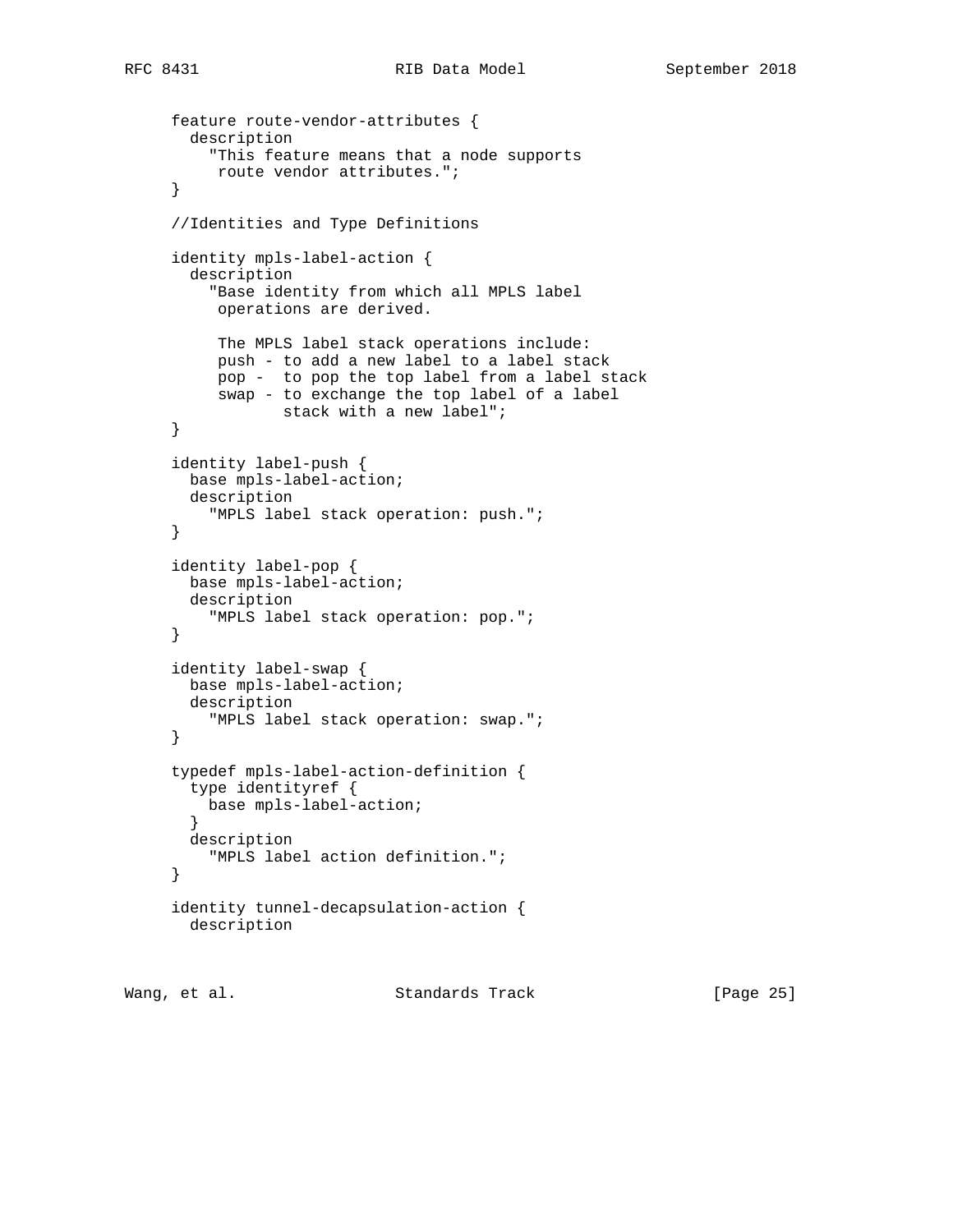```
RFC 8431 RIB Data Model September 2018
```

```
 "Base identity from which all tunnel decapsulation
      actions are derived.
      Tunnel decapsulation actions include
      ipv4-decapsulation (to decapsulate an IPv4 tunnel)
      ipv6-decapsulation (to decapsulate an IPv6 tunnel)";
 }
 identity ipv4-decapsulation {
  base tunnel-decapsulation-action;
   description
     "IPv4 tunnel decapsulation.";
 }
 identity ipv6-decapsulation {
  base tunnel-decapsulation-action;
  description
     "IPv6 tunnel decapsulation.";
 }
 typedef tunnel-decapsulation-action-definition {
  type identityref {
    base tunnel-decapsulation-action;
   }
  description
     "Tunnel decapsulation definition.";
 }
 identity ttl-action {
  description
     "Base identity from which all TTL
     actions are derived.";
 }
 identity no-action {
  base ttl-action;
  description
     "Do nothing regarding the TTL.";
 }
 identity copy-to-inner {
  base ttl-action;
  description
     "Copy the TTL of the outer header
     to the inner header.";
 }
 identity decrease-and-copy-to-inner {
  base ttl-action;
```
Wang, et al. Standards Track [Page 26]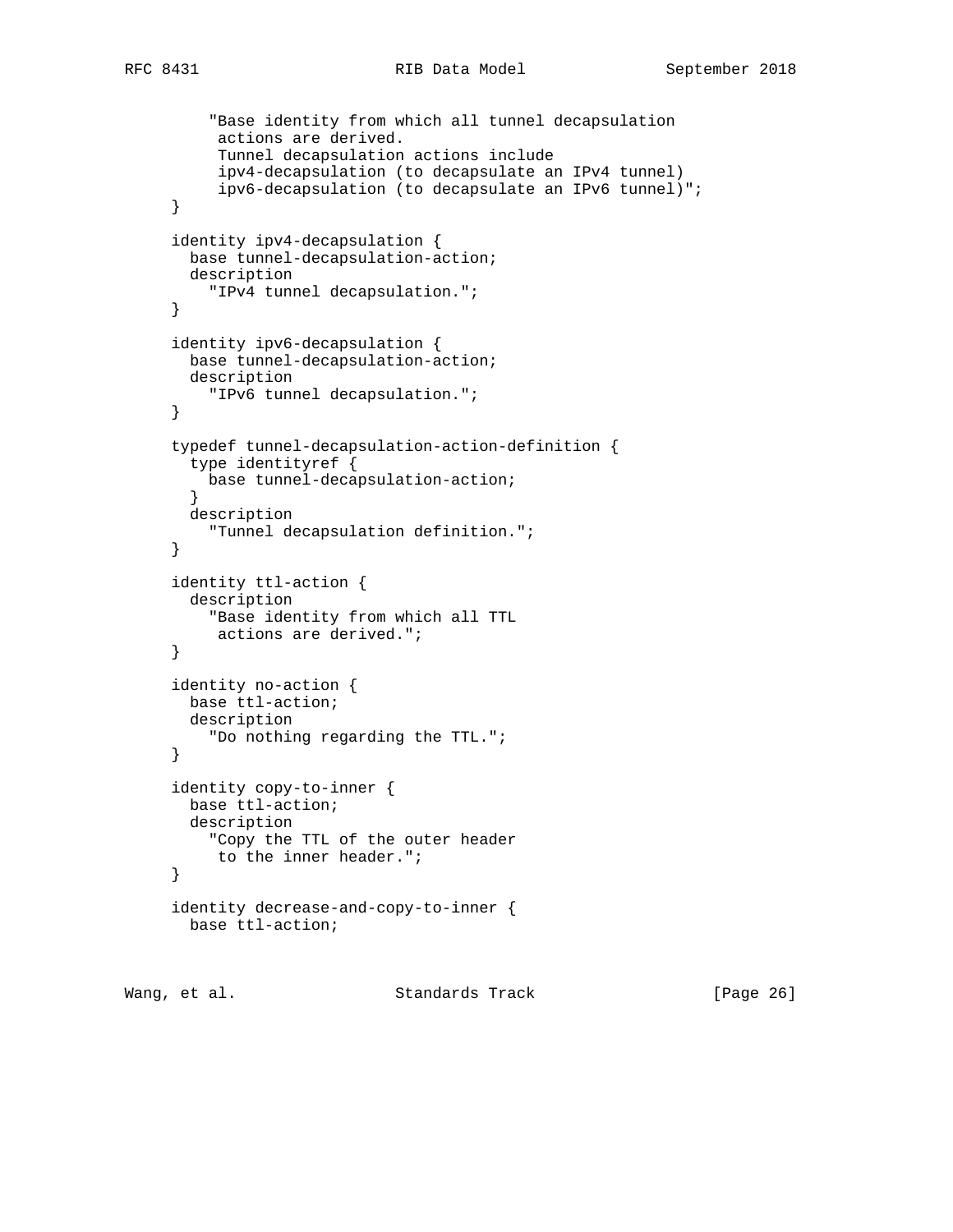```
 description
     "Decrease TTL by one and copy the TTL
      to the inner header.";
 }
 identity decrease-and-copy-to-next {
  base ttl-action;
  description
     "Decrease TTL by one and copy the TTL
     to the next header; for example, when
      MPLS label swapping, decrease the TTL
      of the in_label and copy it to the
      out_label.";
 }
 typedef ttl-action-definition {
  type identityref {
    base ttl-action;
   }
  description
     "TTL action definition.";
 }
 identity hop-limit-action {
  description
     "Base identity from which all hop limit
      actions are derived.";
 }
 identity hop-limit-no-action {
  base hop-limit-action;
  description
     "Do nothing regarding the hop limit.";
 }
 identity hop-limit-copy-to-inner {
  base hop-limit-action;
   description
     "Copy the hop limit of the outer header
     to the inner header.";
 }
 typedef hop-limit-action-definition {
  type identityref {
    base hop-limit-action;
   }
  description
     "IPv6 hop limit action definition.";
```
Wang, et al. Standards Track [Page 27]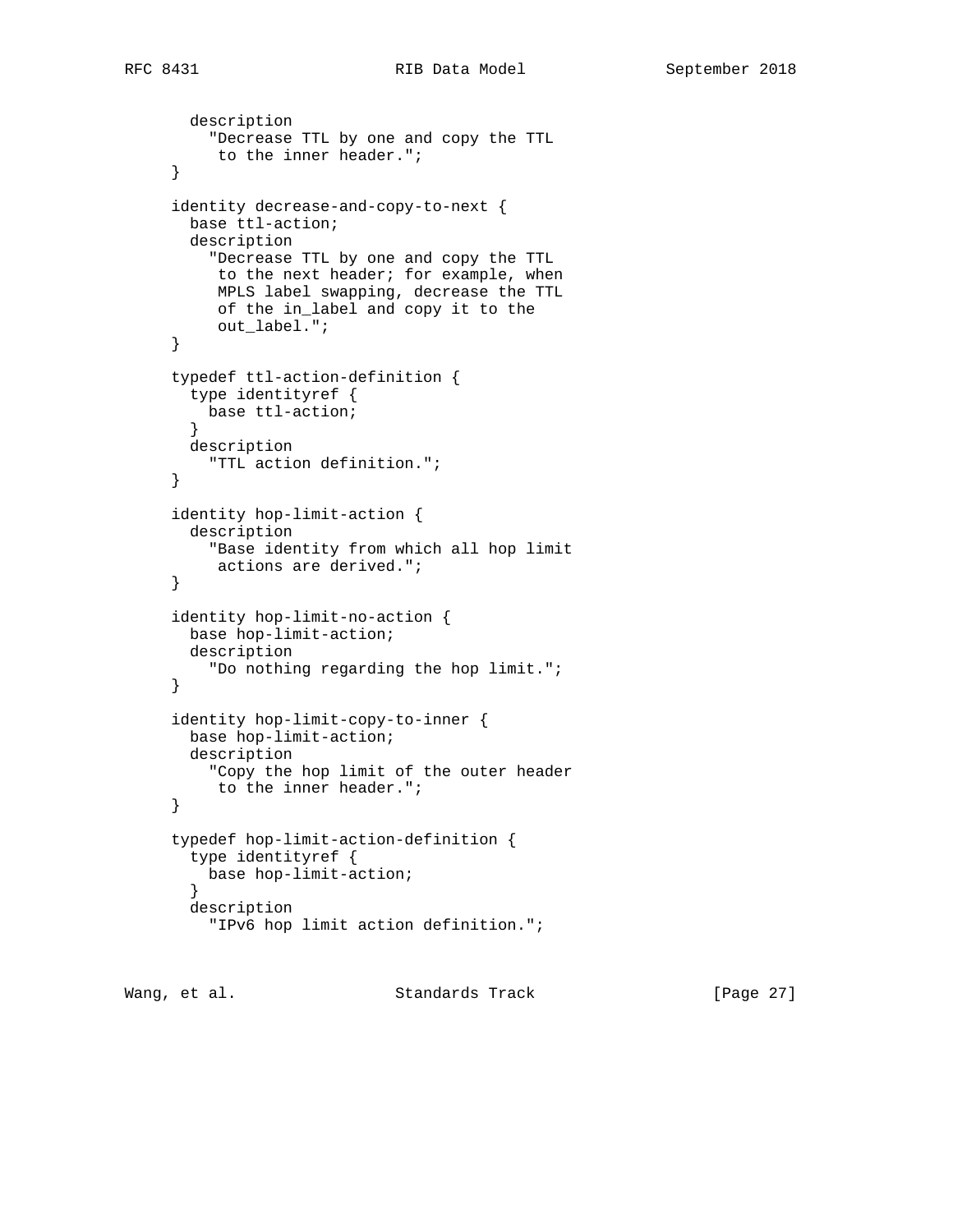```
 }
 identity special-nexthop {
  description
     "Base identity from which all special
     nexthops are derived.";
 }
 identity discard {
  base special-nexthop;
  description
     "This indicates that the network
     device should drop the packet and
      increment a drop counter.";
 }
 identity discard-with-error {
  base special-nexthop;
  description
     "This indicates that the network
     device should drop the packet,
      increment a drop counter, and send
      back an appropriate error message
      (like ICMP error).";
 }
 identity receive {
  base special-nexthop;
  description
     "This indicates that the traffic is
      destined for the network device, e.g.,
     protocol packets or Operations,
      Administration, and Maintenance (OAM) packets.
      All locally destined traffic SHOULD be
      throttled to avoid a denial-of-service
      attack on the router's control plane. An
      optional rate-limiter can be specified
      to indicate how to throttle traffic
      destined for the control plane.";
 }
 identity cos-value {
  base special-nexthop;
  description
     "Cos-value special nexthop.";
 }
 typedef special-nexthop-definition {
```
Wang, et al. Standards Track [Page 28]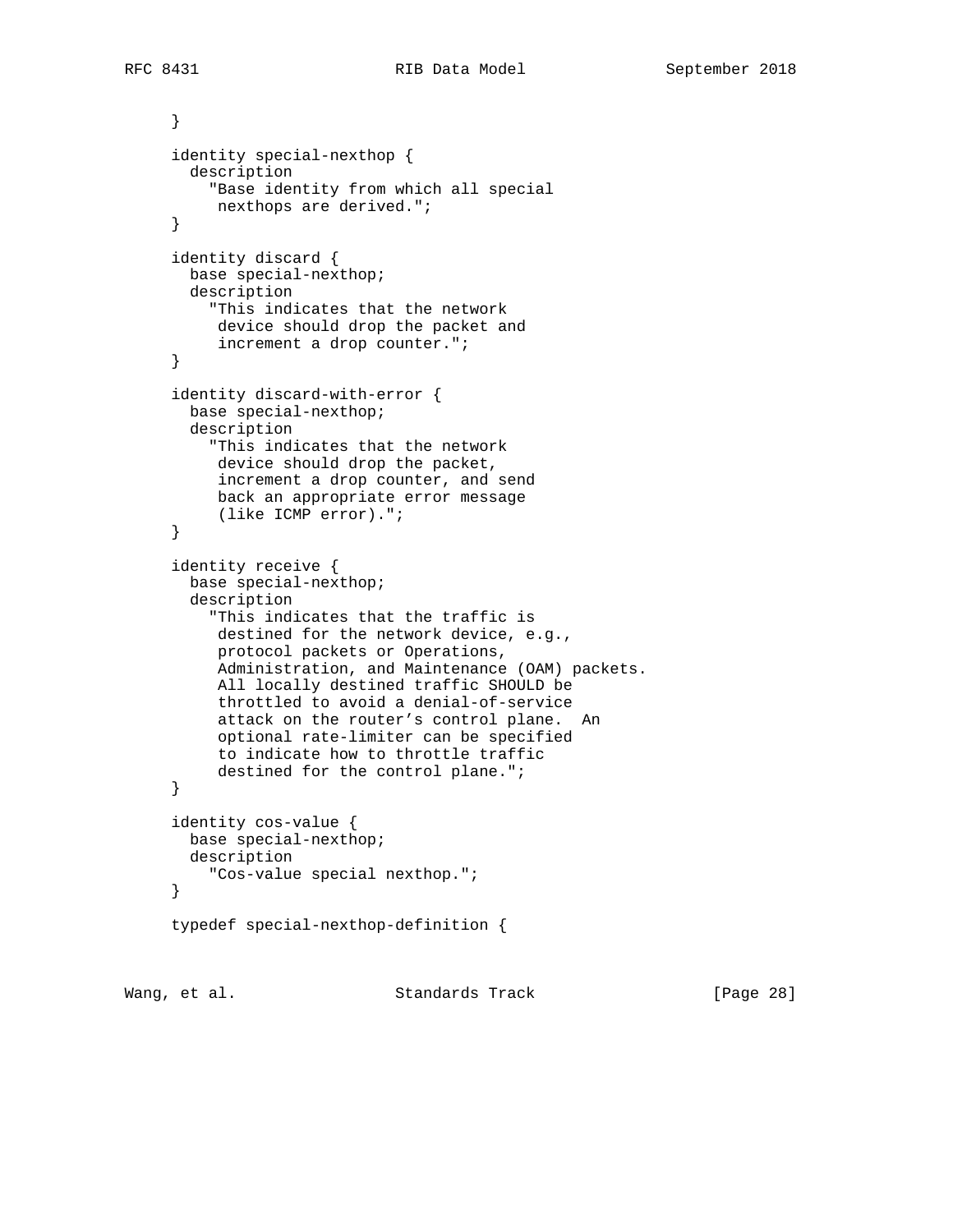```
 type identityref {
     base special-nexthop;
   }
  description
     "Special nexthop definition.";
 }
 identity ip-route-match-type {
   description
     "Base identity from which all route
     match types are derived.
     The route match type could be:
     match source, or
     match destination, or
      match source and destination.";
 }
 identity match-ip-src {
  base ip-route-match-type;
  description
     "Source route match type.";
 }
 identity match-ip-dest {
  base ip-route-match-type;
  description
     "Destination route match type";
 }
 identity match-ip-src-dest {
  base ip-route-match-type;
  description
     "Source and Destination route match type";
 }
 typedef ip-route-match-type-definition {
   type identityref {
    base ip-route-match-type;
   }
  description
    "IP route match type definition.";
 }
 identity address-family {
  description
     "Base identity from which all RIB
     address families are derived.";
 }
```
Wang, et al. Standards Track [Page 29]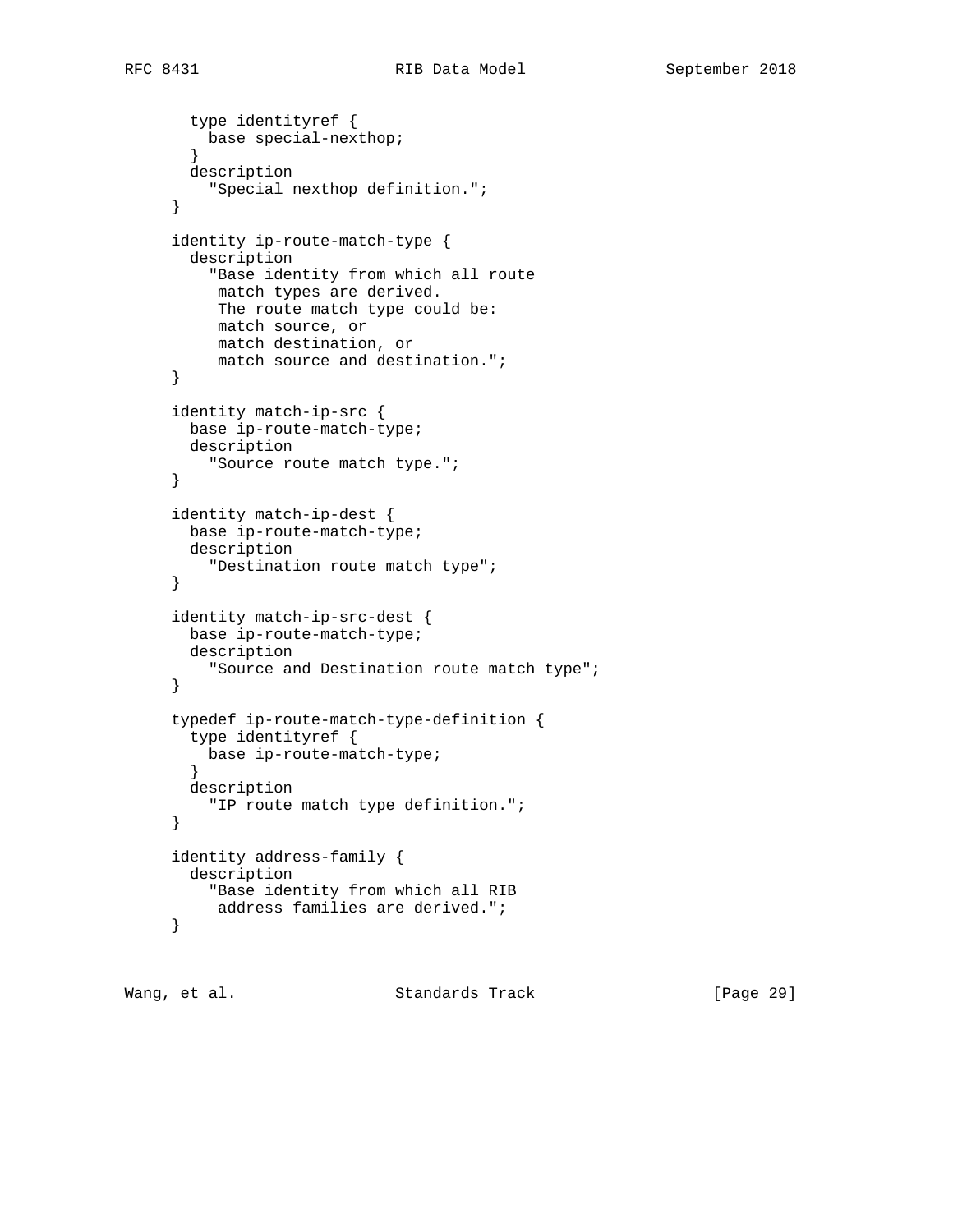```
 identity ipv4-address-family {
  base address-family;
  description
     "IPv4 RIB address family.";
 }
 identity ipv6-address-family {
  base address-family;
  description
     "IPv6 RIB address family.";
 }
 identity mpls-address-family {
  base address-family;
  description
     "MPLS RIB address family.";
 }
 identity ieee-mac-address-family {
  base address-family;
  description
     "MAC RIB address family.";
 }
 typedef address-family-definition {
   type identityref {
    base address-family;
   }
  description
     "RIB address family definition.";
 }
 identity route-type {
  description
     "Base identity from which all route types
     are derived.";
 }
 identity ipv4-route {
  base route-type;
  description
    "IPv4 route type.";
 }
 identity ipv6-route {
  base route-type;
  description
     "IPv6 route type.";
```
Wang, et al. Standards Track [Page 30]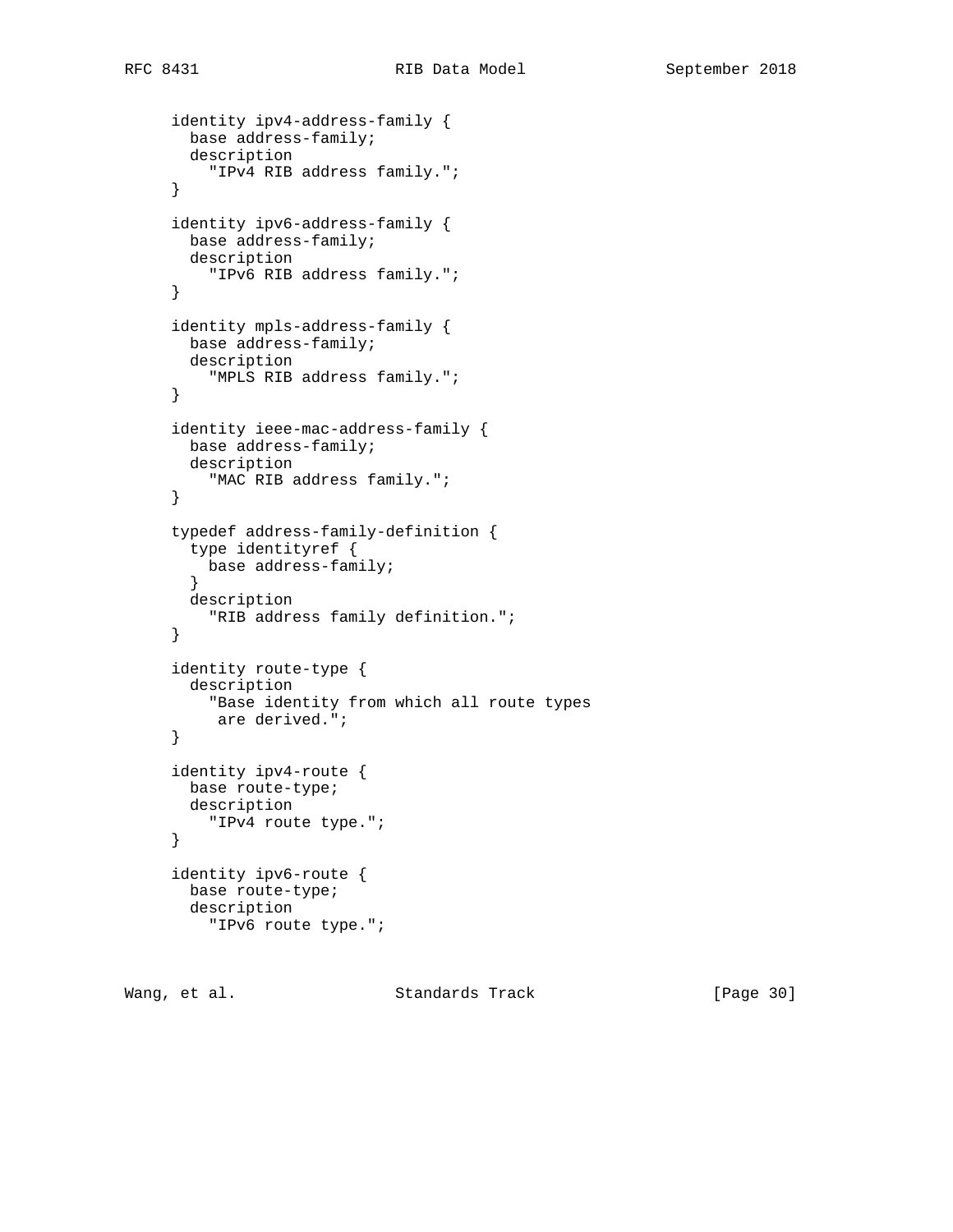```
 }
 identity mpls-route {
  base route-type;
  description
     "MPLS route type.";
 }
 identity ieee-mac {
  base route-type;
  description
    "MAC route type.";
 }
 identity interface {
  base route-type;
  description
    "Interface route type.";
 }
 typedef route-type-definition {
  type identityref {
    base route-type;
  }
  description
    "Route type definition.";
 }
 identity tunnel-type {
  description
     "Base identity from which all tunnel
     types are derived.";
 }
 identity ipv4-tunnel {
  base tunnel-type;
  description
    "IPv4 tunnel type";
 }
 identity ipv6-tunnel {
  base tunnel-type;
  description
    "IPv6 tunnel type";
 }
 identity mpls-tunnel {
  base tunnel-type;
```
Wang, et al. Standards Track [Page 31]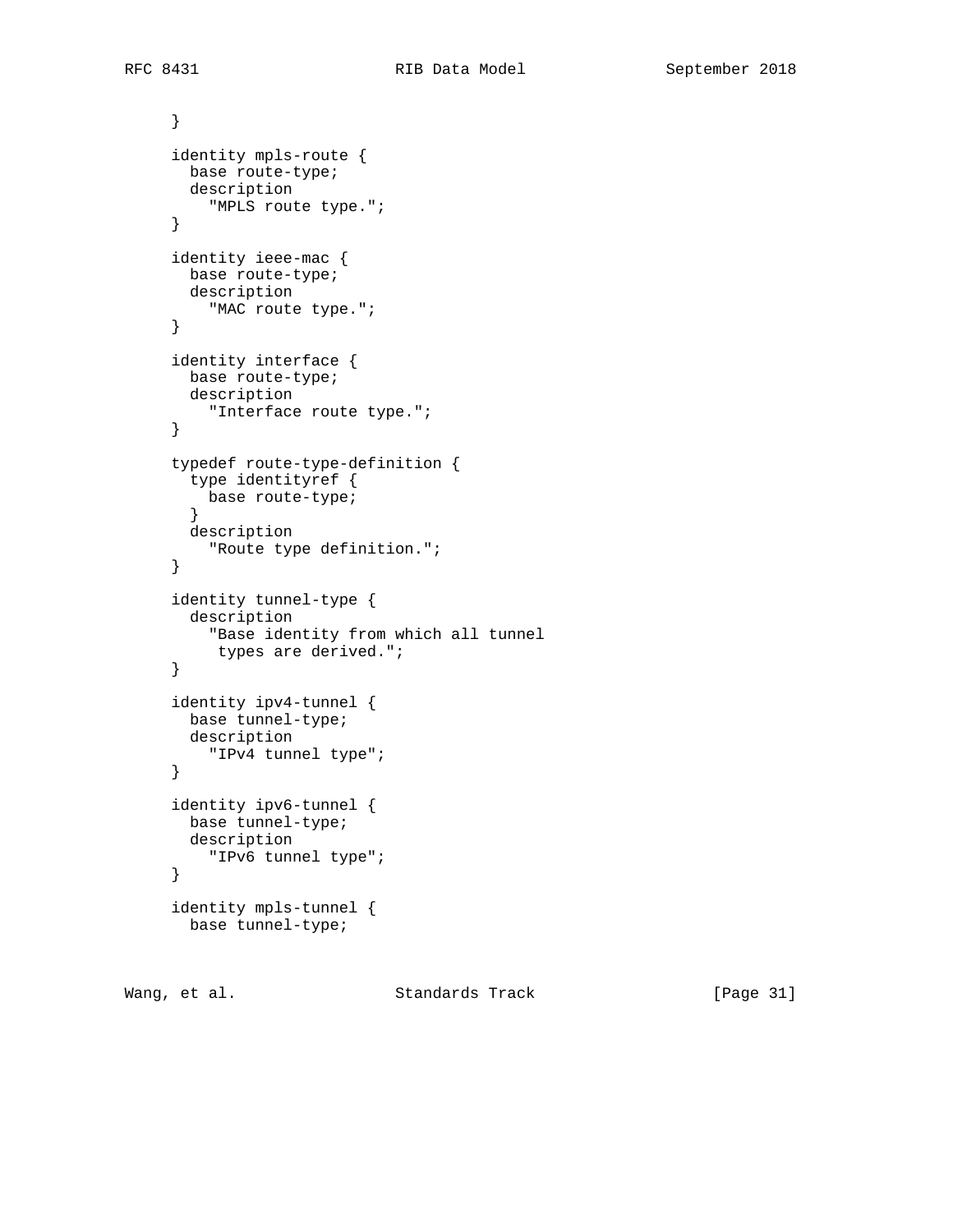```
 description
    "MPLS tunnel type";
 }
 identity gre-tunnel {
  base tunnel-type;
  description
    "GRE tunnel type";
 }
 identity vxlan-tunnel {
  base tunnel-type;
  description
    "VXLAN tunnel type";
 }
 identity nvgre-tunnel {
  base tunnel-type;
  description
    "NVGRE tunnel type";
 }
 typedef tunnel-type-definition {
   type identityref {
    base tunnel-type;
   }
  description
     "Tunnel type definition.";
 }
 identity route-state {
   description
     "Base identity from which all route
     states are derived.";
 }
 identity active {
  base route-state;
   description
     "Active state.";
 }
 identity inactive {
  base route-state;
  description
    "Inactive state.";
 }
```
Wang, et al. Standards Track [Page 32]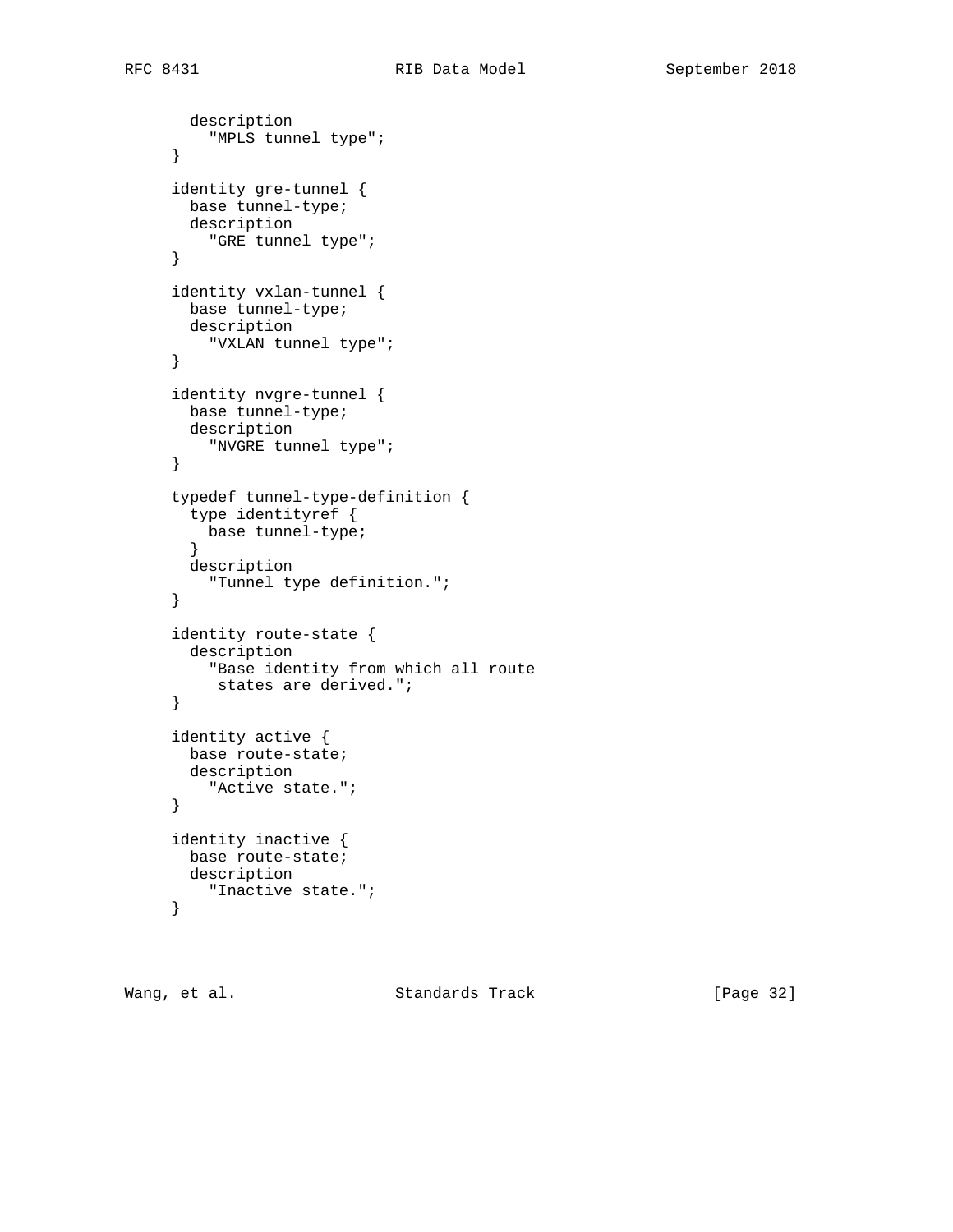```
 typedef route-state-definition {
  type identityref {
    base route-state;
   }
  description
    "Route state definition.";
 }
 identity nexthop-state {
  description
     "Base identity from which all nexthop
     states are derived.";
 }
 identity resolved {
  base nexthop-state;
  description
     "Resolved nexthop state.";
 }
 identity unresolved {
  base nexthop-state;
  description
     "Unresolved nexthop state.";
 }
 typedef nexthop-state-definition {
   type identityref {
    base nexthop-state;
   }
  description
     "Nexthop state definition.";
 }
 identity route-installed-state {
  description
     "Base identity from which all route
      installed states are derived.";
 }
 identity uninstalled {
  base route-installed-state;
  description
    "Uninstalled state.";
 }
 identity installed {
  base route-installed-state;
```
Wang, et al. Standards Track [Page 33]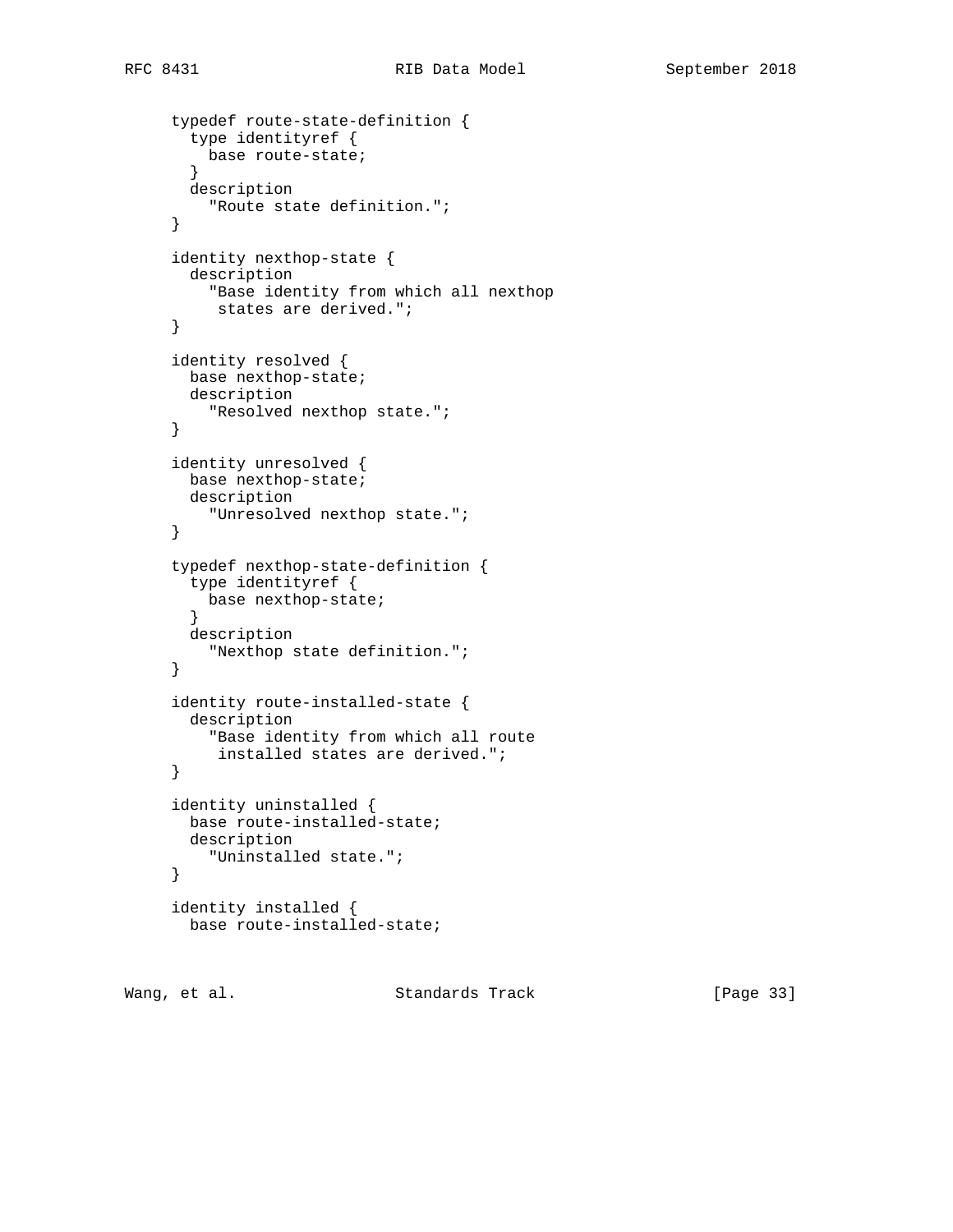```
 description
          "Installed state.";
      }
      typedef route-installed-state-definition {
        type identityref {
         base route-installed-state;
 }
       description
          "Route installed state definition.";
      }
      //Route Change Reason Identities
      identity route-change-reason {
       description
          "Base identity from which all route change
          reasons are derived.";
      }
      identity lower-route-preference {
       base route-change-reason;
       description
          "This route was installed in the FIB because it had
          a lower route preference value (and thus was more
           preferred) than the route it replaced.";
      }
      identity higher-route-preference {
       base route-change-reason;
       description
          "This route was uninstalled from the FIB because it had
          a higher route preference value (and thus was less
           preferred) than the route that replaced it.";
      }
      identity resolved-nexthop {
       base route-change-reason;
       description
          "This route was made active because at least
          one of its nexthops was resolved.";
      }
      identity unresolved-nexthop {
       base route-change-reason;
        description
          "This route was made inactive because all of
          its nexthops are unresolved.";
```
Wang, et al. Standards Track [Page 34]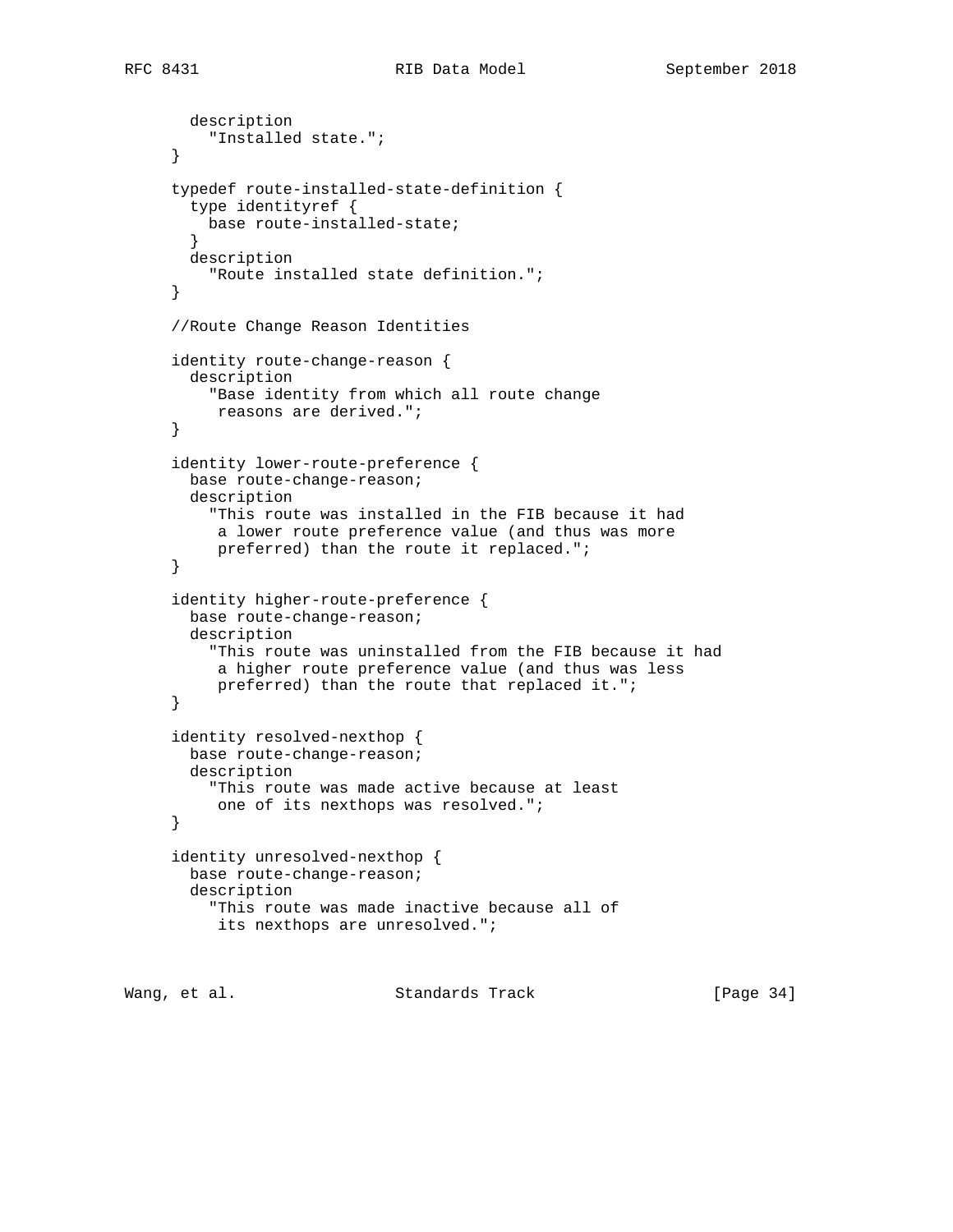} typedef route-change-reason-definition { type identityref { base route-change-reason; } description "Route change reason definition."; } typedef nexthop-preference-definition { type uint8 { range "1..99"; } description "Nexthop-preference is used for protection schemes. It is an integer value between 1 and 99. Lower values are preferred. To download N nexthops to the FIB, the N nexthops with the lowest value are selected. If there are more than N nexthops that have the same preference, an implementation of the I2RS client should select N nexthops and download them. As for how to select the nexthops, this is left to the implementations."; } typedef nexthop-lb-weight-definition { type uint8 { range "1..99"; } description "Nexthop-lb-weight is used for load-balancing. Each list member SHOULD be assigned a weight between 1 and 99. The weight determines the proportion of traffic to be sent over a nexthop used for forwarding as a ratio of the weight of this nexthop divided by the sum of the weights of all the nexthops of this route that are used for forwarding. To perform equal load-balancing, one MAY specify a weight of 0 for all the member nexthops. The value 0 is reserved for equal load-balancing and, if applied, MUST be applied to all member nexthops. Note that the weight of 0 is special because of historical reasons. It's typically used in hardware devices to signify ECMP."; }

Wang, et al. Standards Track [Page 35]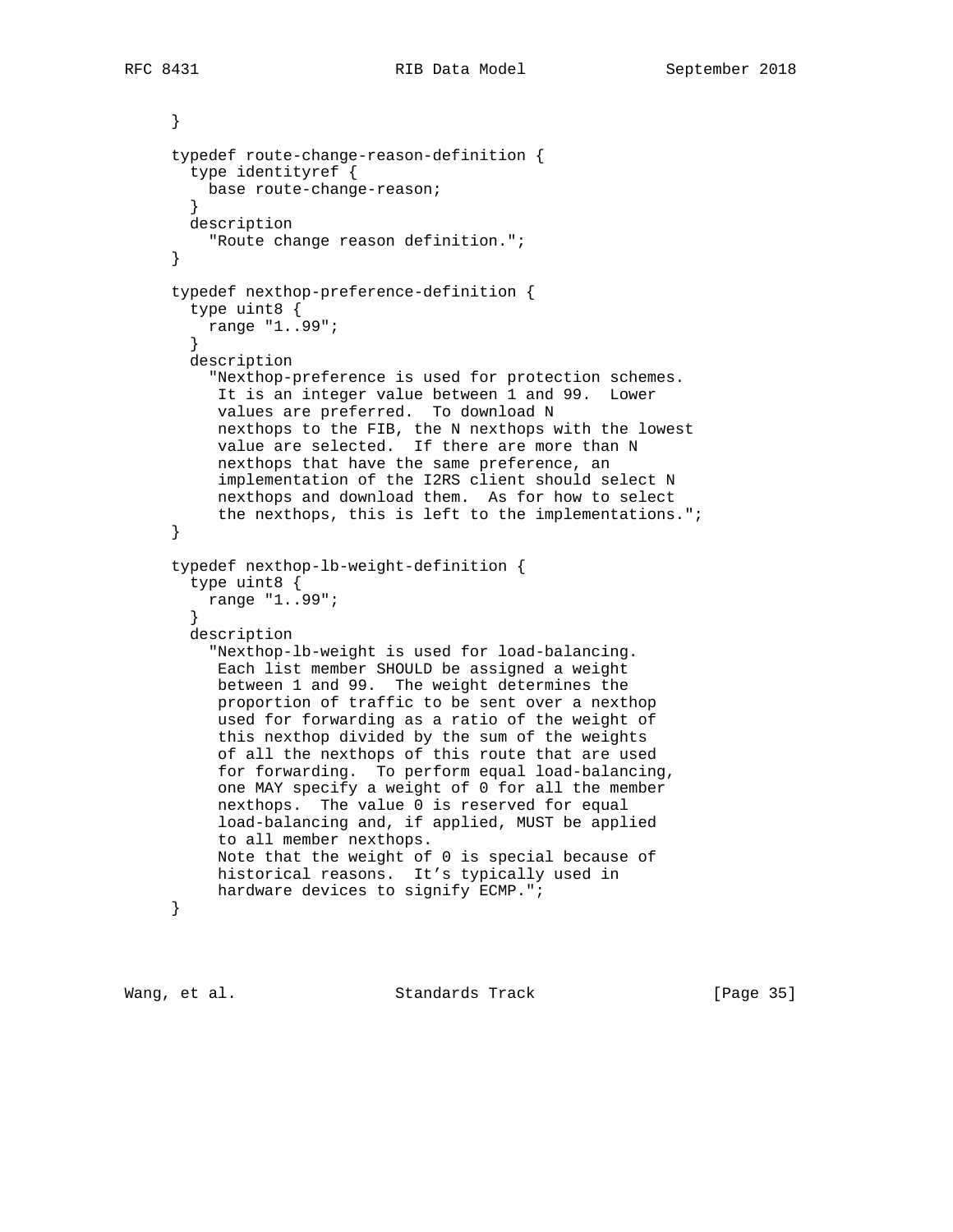```
 typedef nexthop-ref {
   type leafref {
     path "/iir:routing-instance" +
           "/iir:rib-list" +
           "/iir:route-list" +
           "/iir:nexthop" +
           "/iir:nexthop-id";
   }
   description
     "A nexthop reference that provides
     an indirection reference to a nexthop.";
 }
 //Groupings
 grouping route-prefix {
   description
     "The common attributes used for all types of route prefixes.";
   leaf route-index {
    type uint64;
     mandatory true;
     description
       "Route index.";
   }
   container match {
     description
       "The match condition specifies the
        kind of route (IPv4, MPLS, etc.)
        and the set of fields to match on.";
     choice route-type {
       description
         "Route types: IPv4, IPv6, MPLS, MAC, etc.";
       case ipv4 {
         description
           "IPv4 route case.";
         container ipv4 {
           description
             "IPv4 route match.";
           choice ip-route-match-type {
             description
                "IP route match type options:
                match source, or
                match destination, or
                match source and destination.";
             case dest-ipv4-address {
                leaf dest-ipv4-prefix {
                  type inet:ipv4-prefix;
                  mandatory true;
```
Wang, et al. Standards Track [Page 36]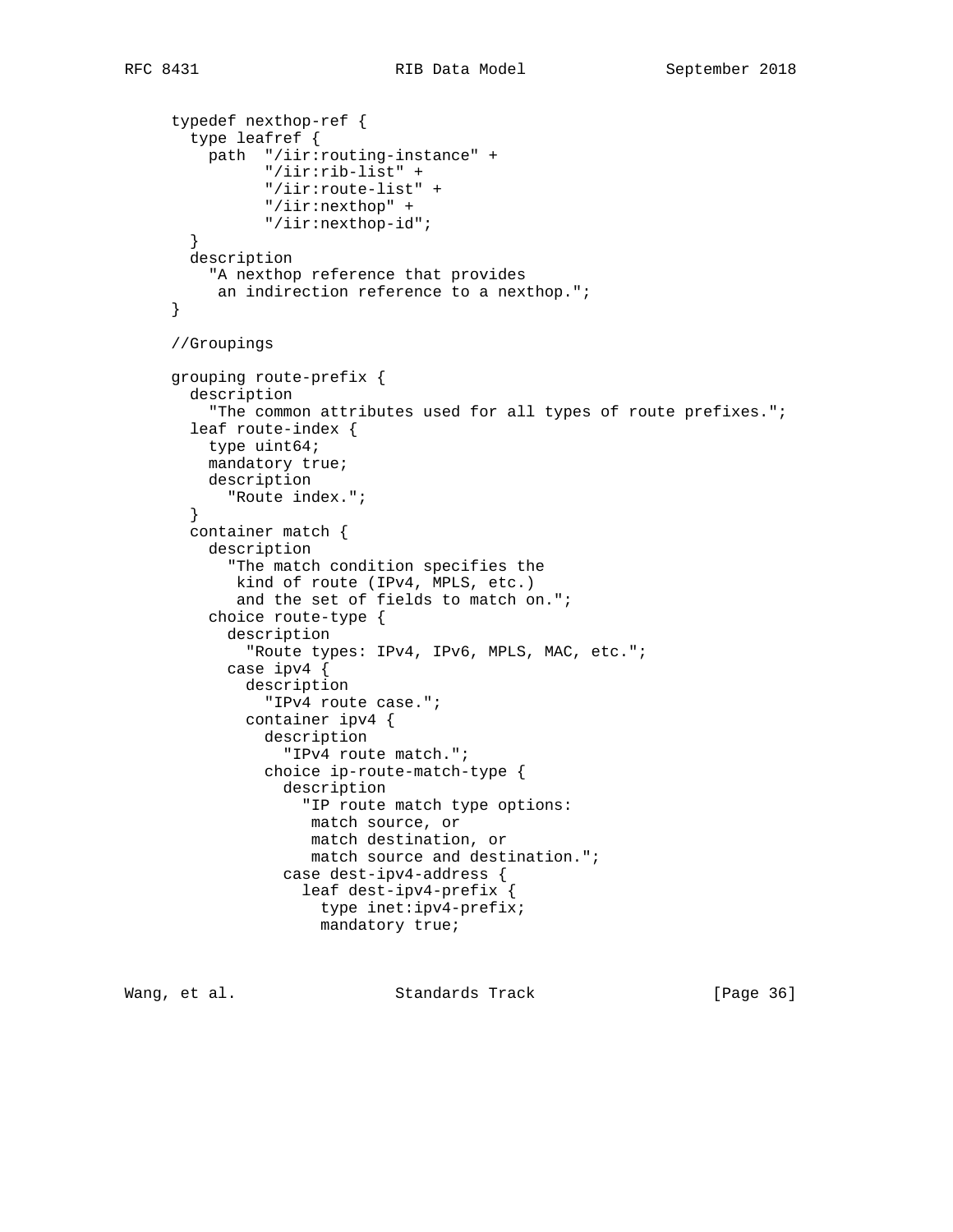```
 description
                "An IPv4 destination address as the match.";<br>}
 }
 }
               case src-ipv4-address {
                 leaf src-ipv4-prefix {
                   type inet:ipv4-prefix;
                   mandatory true;
                   description
                    "An IPv4 source address as the match.";
 }
 }
               case dest-src-ipv4-address {
                 container dest-src-ipv4-address {
                   description
                     "A combination of an IPv4 source and
                      an IPv4 destination address as the match.";
                   leaf dest-ipv4-prefix {
                     type inet:ipv4-prefix;
                     mandatory true;
                     description
                       "The IPv4 destination address of the match.";
 }
                   leaf src-ipv4-prefix {
                     type inet:ipv4-prefix;
                     mandatory true;
                     description
                       "The IPv4 source address of the match.";
 }
 }
 }
 }
 }
          case ipv6 {
            description
             "IPv6 route case.";
            container ipv6 {
              description
                "IPv6 route match.";
              choice ip-route-match-type {
               description
                 "IP route match type options:
                  match source,
                  match destination, or
                  match source and destination.";
               case dest-ipv6-address {
                 leaf dest-ipv6-prefix {
```
}

Wang, et al. Standards Track [Page 37]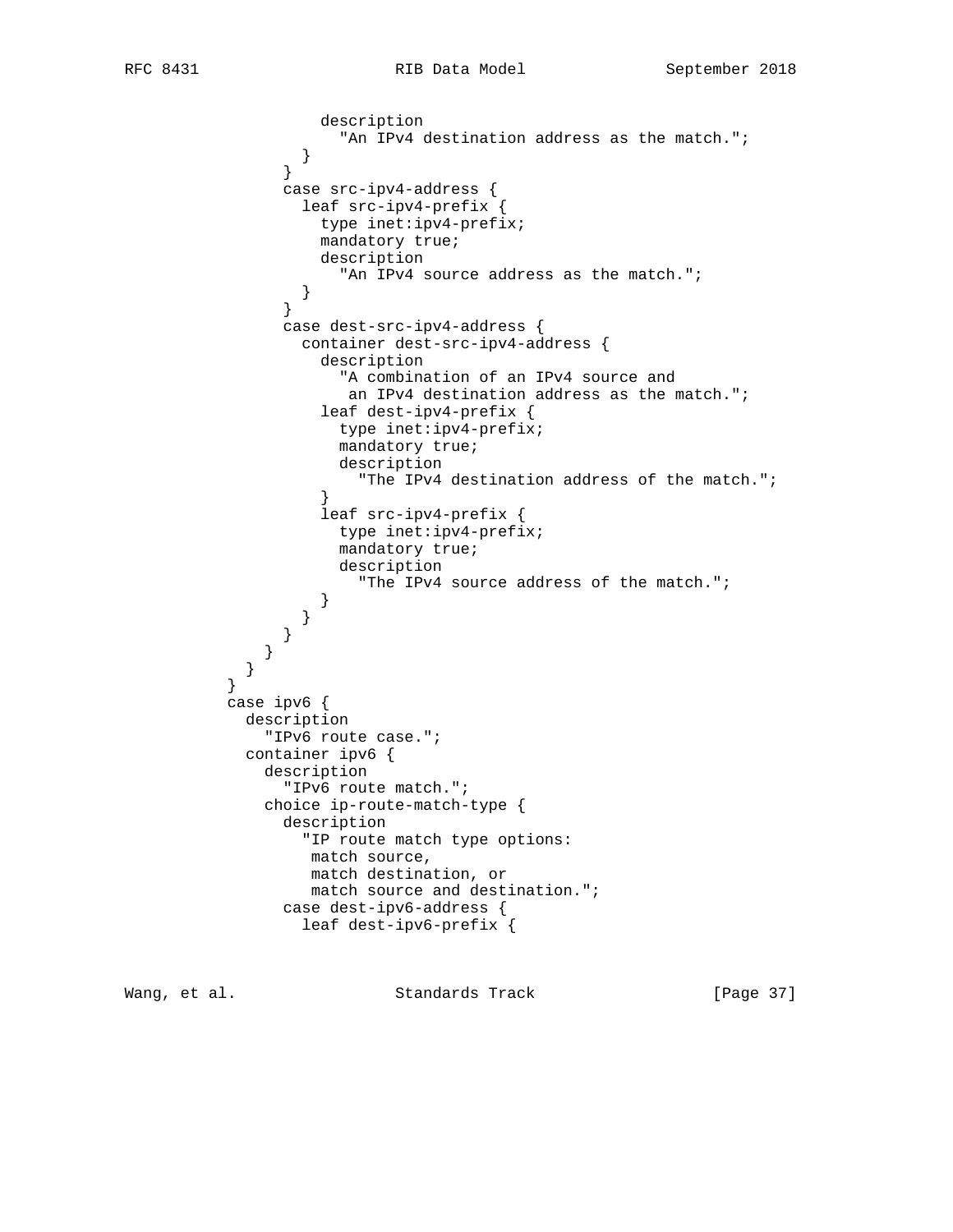```
 type inet:ipv6-prefix;
                  mandatory true;
                   description
                    "An IPv6 destination address as the match.";
 }
 }
               case src-ipv6-address {
                 leaf src-ipv6-prefix {
                  type inet:ipv6-prefix;
                  mandatory true;
                  description
                "An IPv6 source address as the match.";<br>}
 }
 }
               case dest-src-ipv6-address {
                 container dest-src-ipv6-address {
                   description
                    "A combination of an IPv6 source and
                     an IPv6 destination address as the match.";
                   leaf dest-ipv6-prefix {
                    type inet:ipv6-prefix;
                    mandatory true;
                    description
                   "The IPv6 destination address of the match.";
 }
                   leaf src-ipv6-prefix {
                    type inet:ipv6-prefix;
                    mandatory true;
                    description
                      "The IPv6 source address of the match.";
 }
 }
 }
 }
 }
          case mpls-route {
            description
             "MPLS route case.";
            leaf mpls-label {
             type uint32;
             mandatory true;
             description
               "The label used for matching.";
 }
          case mac-route {
           description
```
}

}

Wang, et al. Standards Track [Page 38]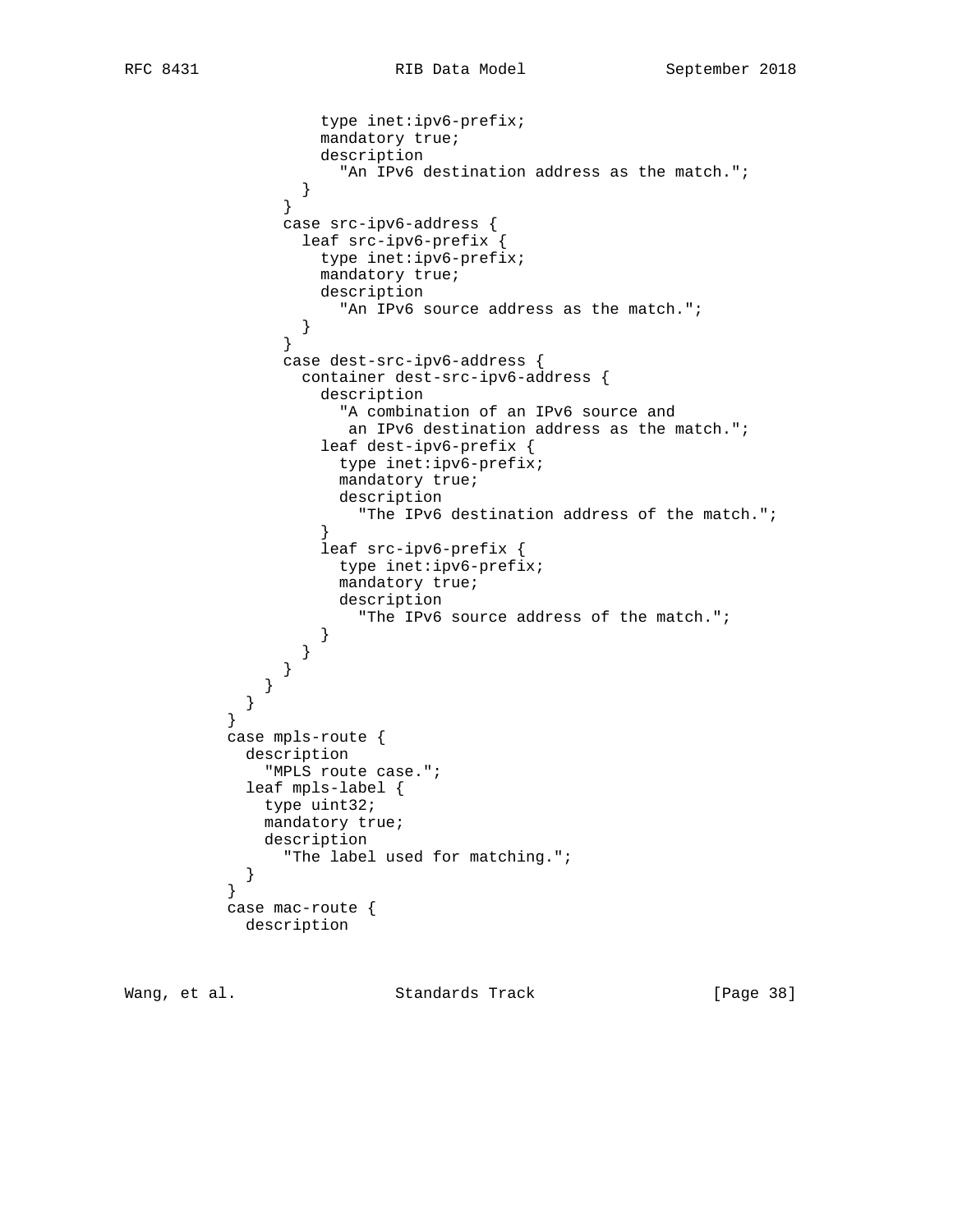```
 "MAC route case.";
             leaf mac-address {
               type yang:mac-address;
               mandatory true;
               description
                  "The MAC address used for matching.";
 }
 }
           case interface-route {
             description
               "Interface route case.";
             leaf interface-identifier {
               type if:interface-ref;
               mandatory true;
               description
                  "The interface used for matching.";
 }
           }
         }
       }
     }
     grouping route {
       description
          "The common attributes used for all types of routes.";
       uses route-prefix;
       container nexthop {
         description
            "The nexthop of the route.";
         uses nexthop;
       }
       //In the information model, it is called route-statistic
       container route-status {
         description
           "The status information of the route.";
         leaf route-state {
           type route-state-definition;
           config false;
           description
             "Indicate a route's state: active or inactive.";
 }
         leaf route-installed-state {
           type route-installed-state-definition;
           config false;
           description
             "Indicate that a route's installed states:
         installed or uninstalled.";<br>}
 }
```
Wang, et al. Standards Track [Page 39]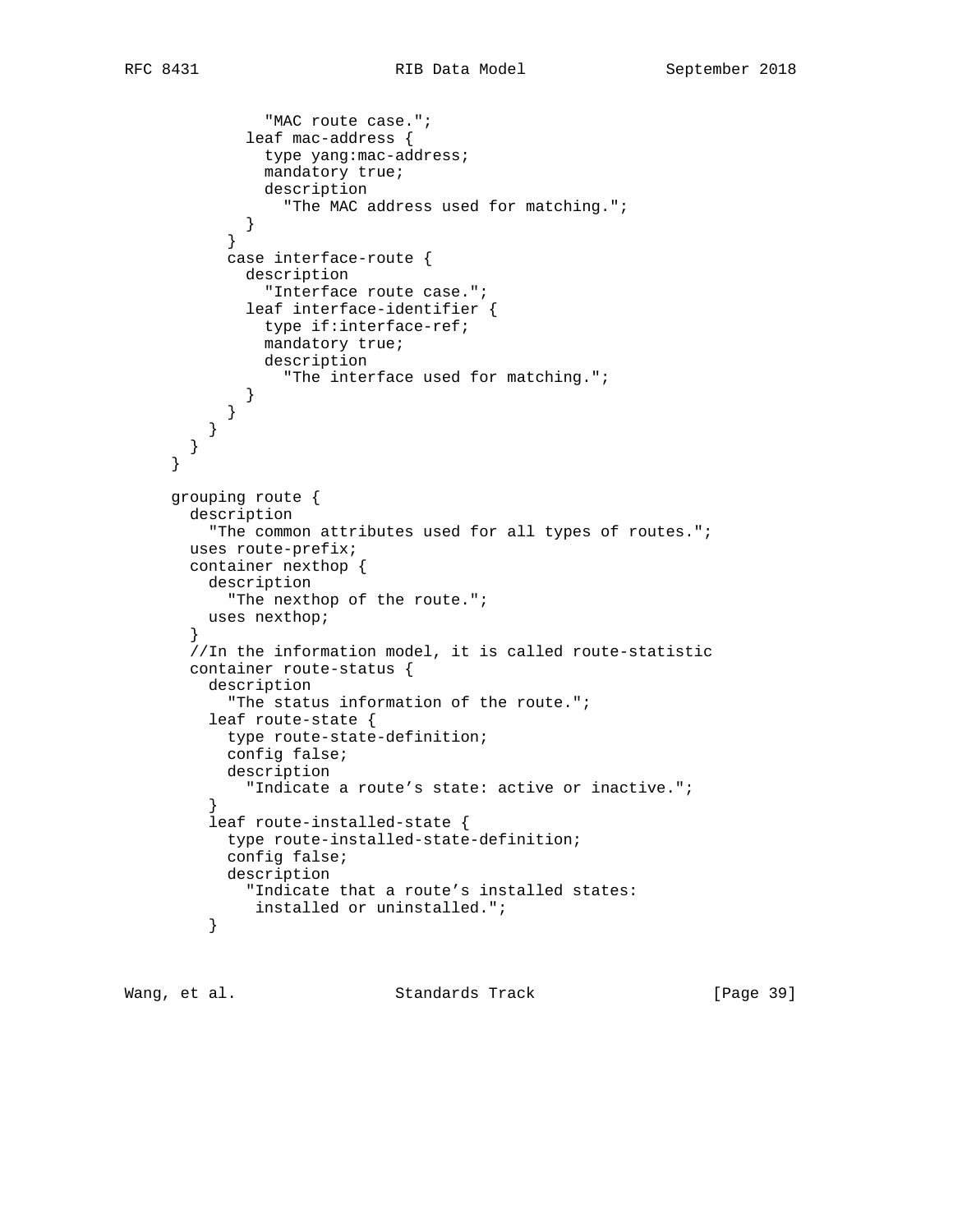```
 leaf route-reason {
       type route-change-reason-definition;
       config false;
       description
         "Indicate the reason that caused the route change.";
     }
   }
   container route-attributes {
     description
       "Route attributes.";
     uses route-attributes;
   }
   container route-vendor-attributes {
    description
       "Route vendor attributes.";
    uses route-vendor-attributes;
   }
 }
 grouping nexthop-list {
   description
     "A generic nexthop list.";
   list nexthop-list {
     key "nexthop-member-id";
     description
       "A list of nexthops.";
     leaf nexthop-member-id {
       type uint32;
       mandatory true;
       description
         "A nexthop identifier that points
          to a nexthop list member.
          A nexthop list member is a nexthop.";
     }
   }
 }
 grouping nexthop-list-p {
   description
    "A nexthop list with preference parameter.";
   list nexthop-list {
     key "nexthop-member-id";
     description
       "A list of nexthop.";
     leaf nexthop-member-id {
       type uint32;
       mandatory true;
       description
```
Wang, et al. Standards Track [Page 40]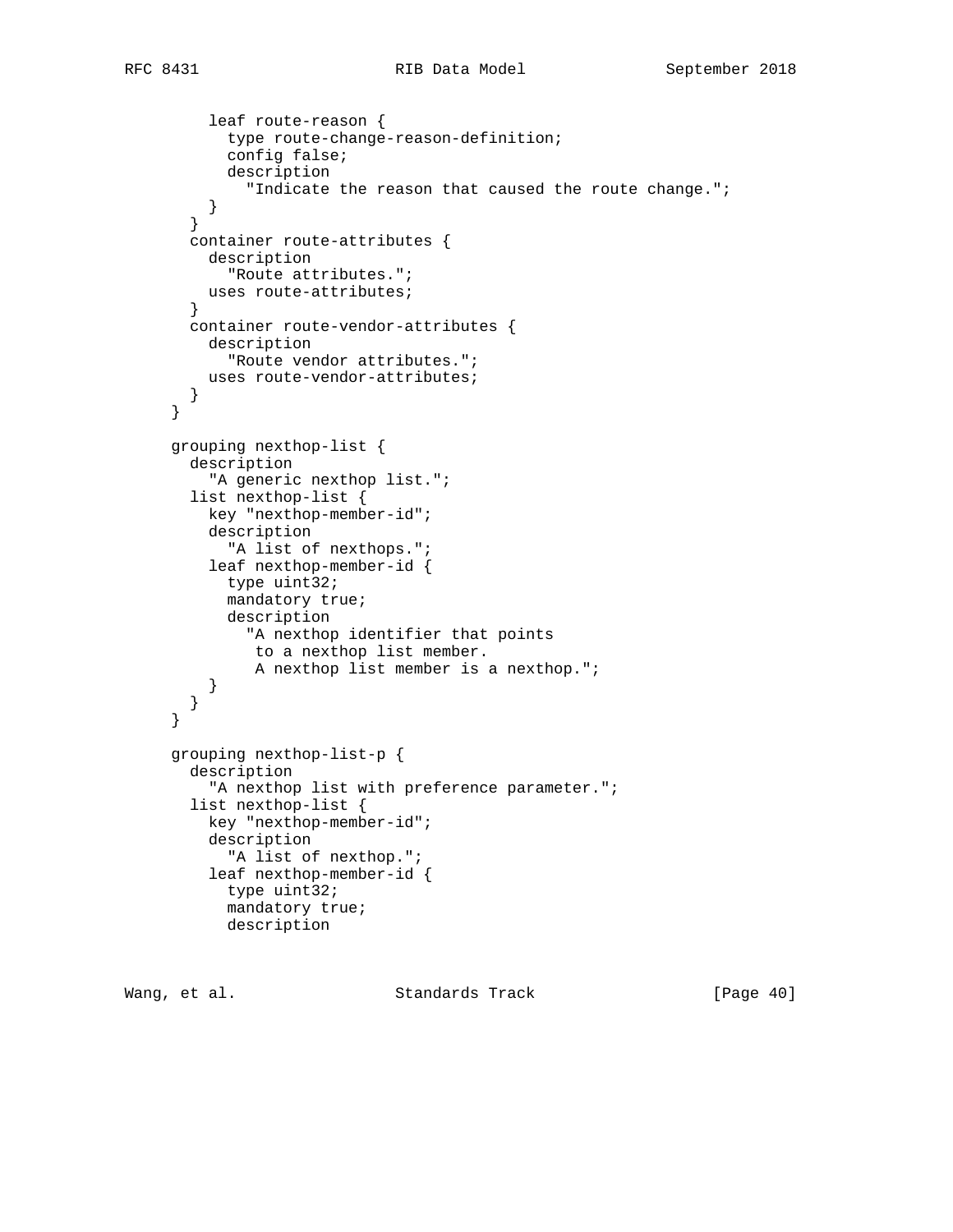```
 "A nexthop identifier that points
               to a nexthop list member.
               A nexthop list member is a nexthop.";
 }
          leaf nexthop-preference {
           type nexthop-preference-definition;
            mandatory true;
            description
              "Nexthop-preference is used for protection schemes.
              It is an integer value between 1 and 99. Lower
               values are more preferred. To download a
               primary/standby/tertiary group to the FIB, the
              nexthops that are resolved and are most preferred
               are selected.";
 }
        }
     }
     grouping nexthop-list-w {
       description
         "A nexthop list with a weight parameter.";
        list nexthop-list {
         key "nexthop-member-id";
         description
            "A list of nexthop.";
         leaf nexthop-member-id {
           type uint32;
           mandatory true;
           description
              "A nexthop identifier that points
              to a nexthop list member.
         A nexthop list member is a nexthop.";<br>}
 }
         leaf nexthop-lb-weight {
           type nexthop-lb-weight-definition;
           mandatory true;
           description
              "The weight of a nexthop of
               the load-balance nexthops.";
 }
       }
     }
     grouping nexthop {
       description
          "The nexthop structure.";
       leaf nexthop-id {
         type uint32;
```
Wang, et al. Standards Track [Page 41]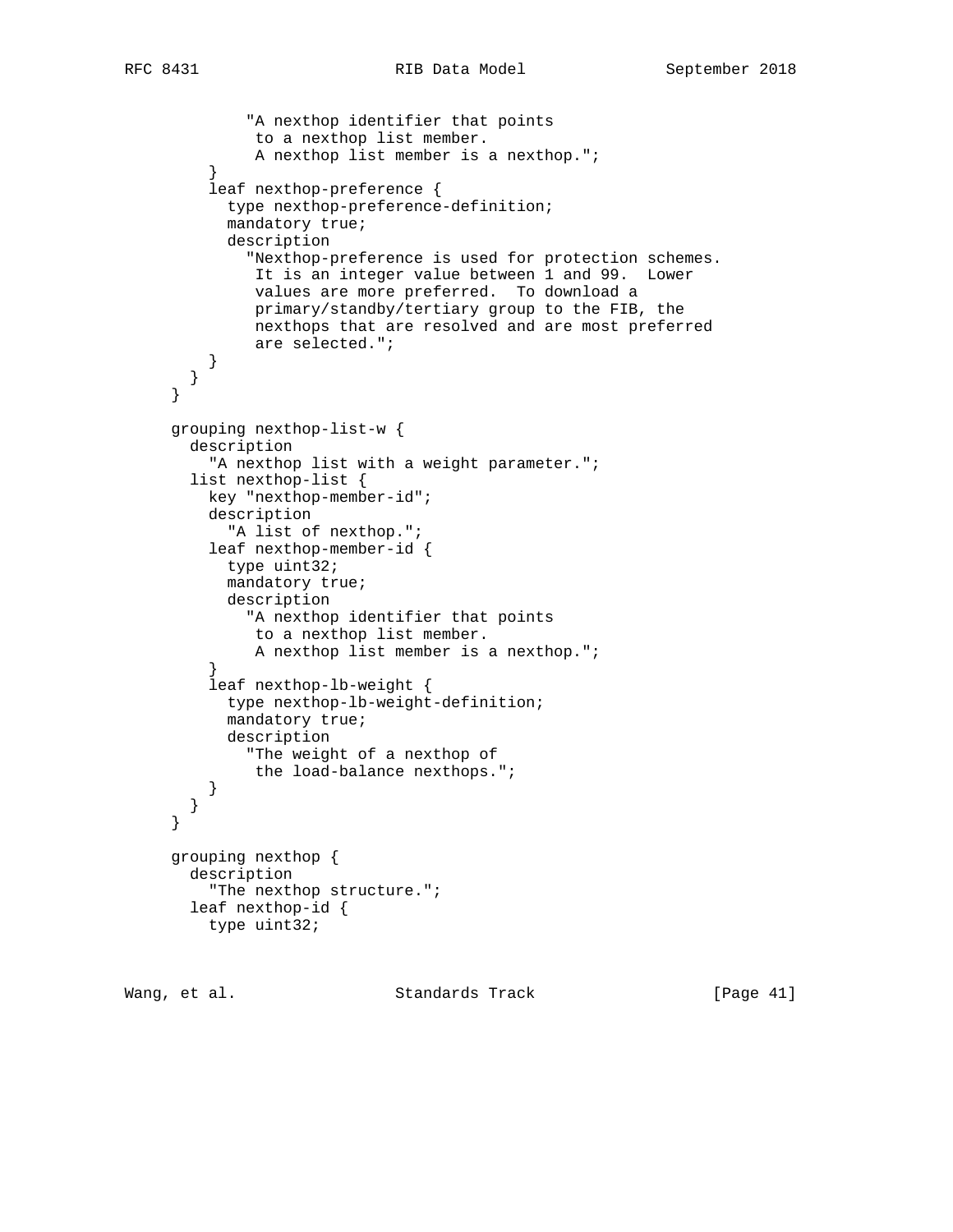```
 description
           "An identifier that refers to a nexthop.";
        }
        leaf sharing-flag {
          type boolean;
          description
            "To indicate whether a nexthop is sharable
             or non-sharable:
             true - sharable (which means the nexthop can be
                     shared with other routes)
             false - non-sharable (which means the nexthop can
                     not be shared with other routes)";
        }
        choice nexthop-type {
          description
            "Nexthop type options.";
          case nexthop-base {
            container nexthop-base {
              description
                "The base nexthop.";
              uses nexthop-base;
         \begin{matrix} \end{matrix} }
          case nexthop-chain {
            if-feature "nexthop-chain";
            container nexthop-chain {
              description
                 "A chain nexthop.";
           uses nexthop-list;<br>}
 }
 }
          case nexthop-replicate {
            if-feature "nexthop-replicate";
            container nexthop-replicate {
              description
                "A replicate nexthop.";
              uses nexthop-list;
         \begin{matrix} \end{matrix} }
          case nexthop-protection {
            if-feature "nexthop-protection";
            container nexthop-protection {
             description
                "A protection nexthop.";
              uses nexthop-list-p;
         \begin{matrix} \end{matrix} }
          case nexthop-load-balance {
```
Wang, et al. Standards Track [Page 42]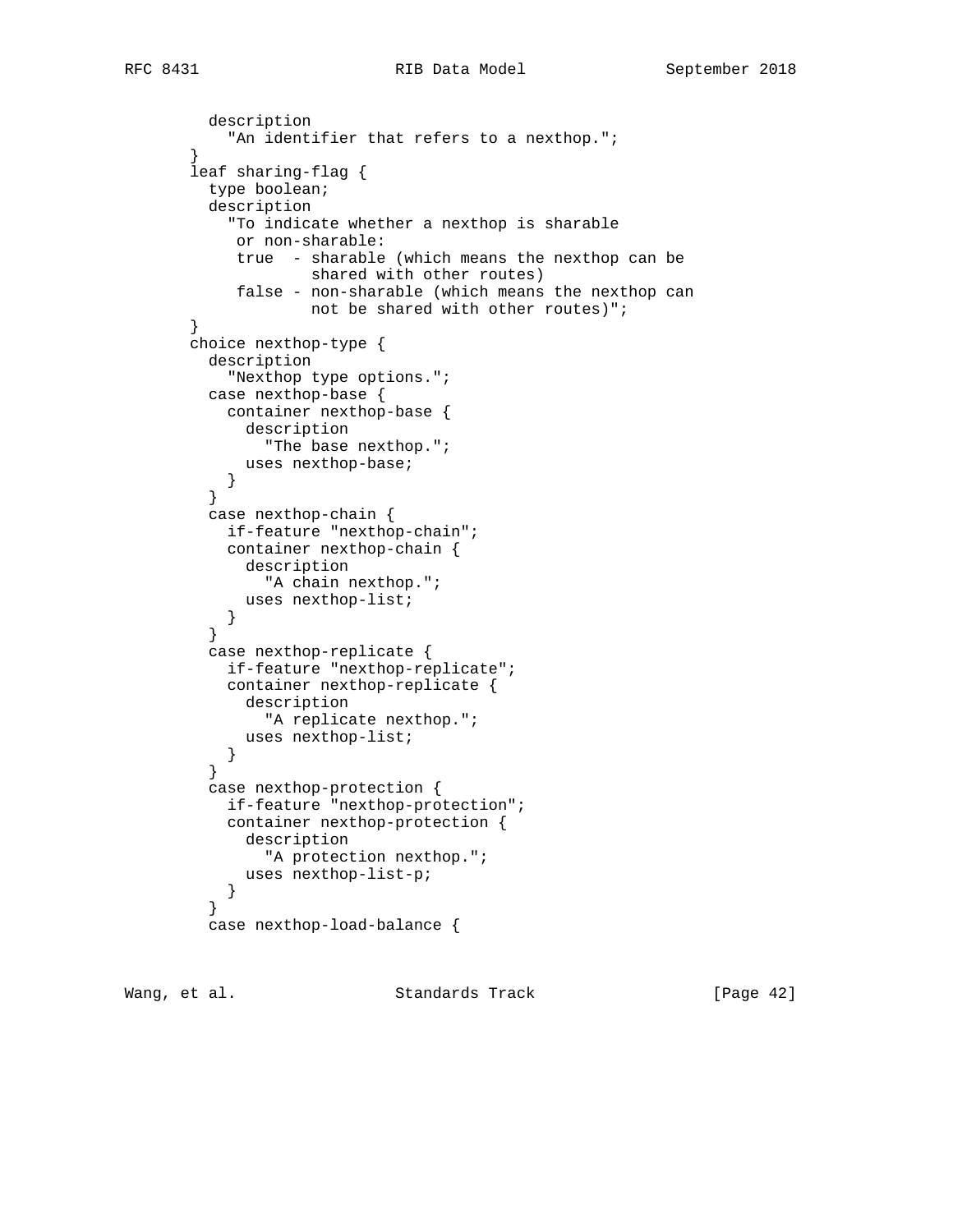```
 if-feature "nexthop-load-balance";
           container nexthop-lb {
              description
                "A load-balance nexthop.";
              uses nexthop-list-w;
 }
 }
       }
     }
     grouping nexthop-base {
       description
          "The base nexthop.";
       choice nexthop-base-type {
         description
           "Nexthop base type options.";
         case special-nexthop {
           leaf special {
             type special-nexthop-definition;
              description
                "A special nexthop.";
           }
          }
         case egress-interface-nexthop {
           leaf outgoing-interface {
             type if:interface-ref;
             mandatory true;
             description
                "The nexthop is an outgoing interface.";
 }
 }
         case ipv4-address-nexthop {
           leaf ipv4-address {
             type inet:ipv4-address;
             mandatory true;
             description
               "The nexthop is an IPv4 address.";
         \begin{matrix} \end{matrix} }
         case ipv6-address-nexthop {
           leaf ipv6-address {
             type inet:ipv6-address;
             mandatory true;
             description
                "The nexthop is an IPv6 address.";
 }
 }
         case egress-interface-ipv4-nexthop {
```
Wang, et al. Standards Track [Page 43]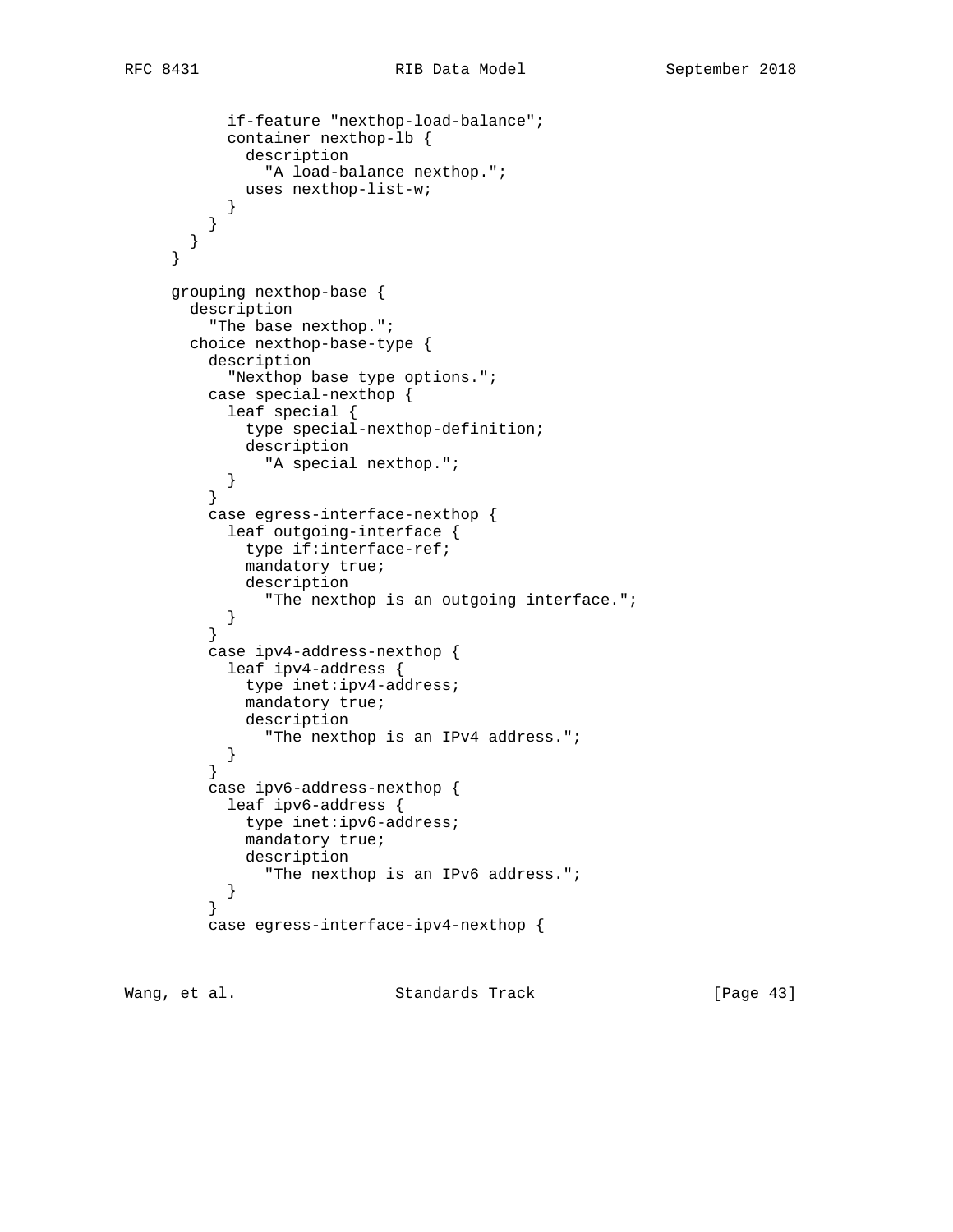```
 container egress-interface-ipv4-address {
             leaf outgoing-interface {
               type if:interface-ref;
               mandatory true;
               description
                 "Name of the outgoing interface.";
 }
             leaf ipv4-address {
               type inet:ipv4-address;
               mandatory true;
               description
                 "The nexthop points to an interface with
            an IPv4 address.";
 }
             description
               "The nexthop is an egress-interface and an IP
                address. This can be used in cases where, e.g.,
                the IP address is a link-local address.";
        \begin{matrix} \end{matrix} }
         case egress-interface-ipv6-nexthop {
           container egress-interface-ipv6-address {
             leaf outgoing-interface {
               type if:interface-ref;
               mandatory true;
               description
                 "Name of the outgoing interface.";
 }
             leaf ipv6-address {
               type inet:ipv6-address;
               mandatory true;
               description
                 "The nexthop points to an interface with
            an IPv6 address.";
 }
             description
               "The nexthop is an egress-interface and an IP
                address. This can be used in cases where, e.g.,
                the IP address is a link-local address.";
 }
 }
         case egress-interface-mac-nexthop {
           container egress-interface-mac-address {
             leaf outgoing-interface {
               type if:interface-ref;
               mandatory true;
               description
                 "Name of the outgoing interface.";
```
Wang, et al. Standards Track [Page 44]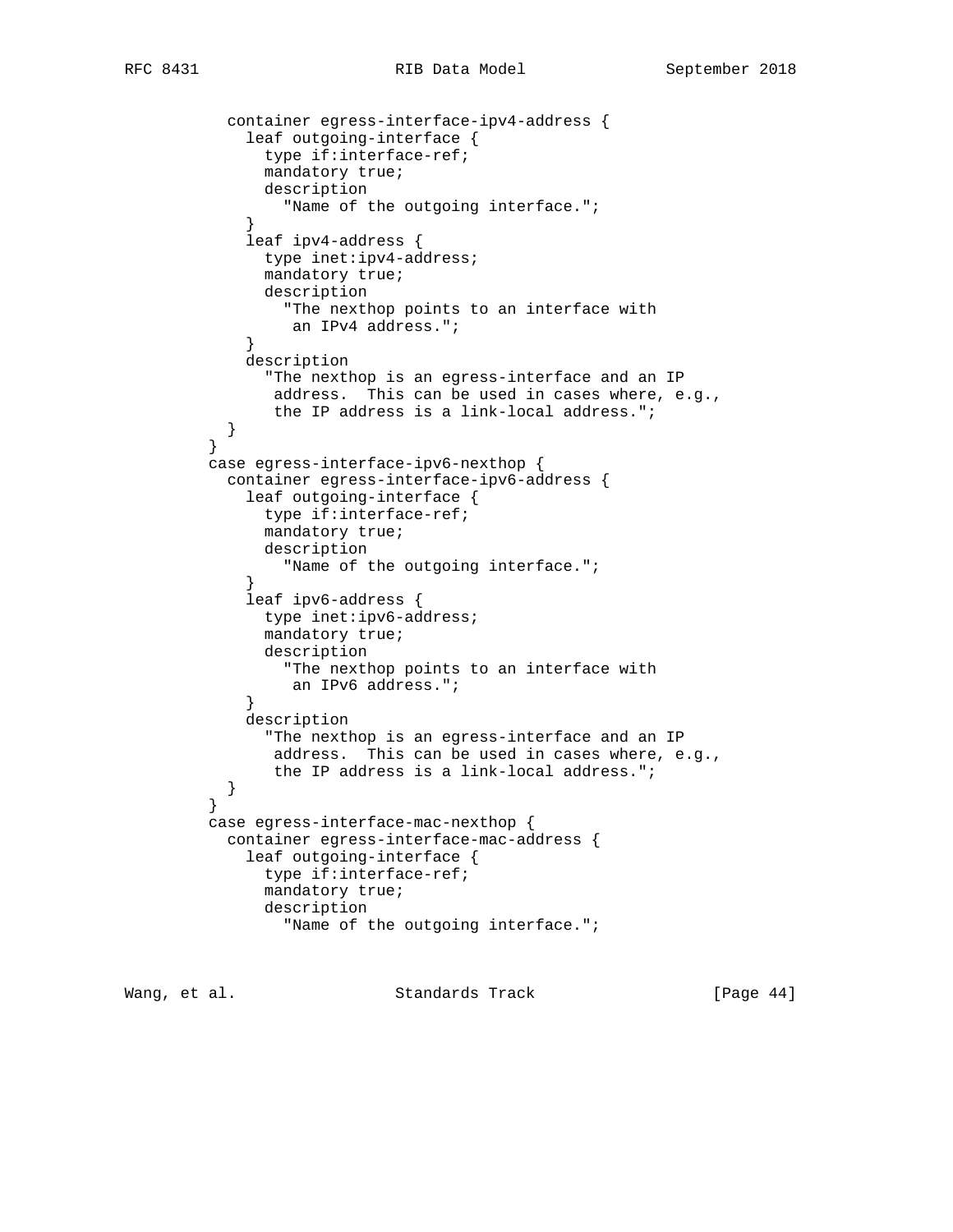```
 }
             leaf ieee-mac-address {
              type yang:mac-address;
               mandatory true;
               description
                 "The nexthop points to an interface with
            a specific MAC address.";
 }
             description
               "The egress-interface must be an Ethernet
               interface. Address resolution is not required
          for this nexthop.";<br>}
 }
 }
         case tunnel-encapsulation-nexthop {
           if-feature "nexthop-tunnel";
           container tunnel-encapsulation {
             uses tunnel-encapsulation;
             description
               "This can be an encapsulation representing an IP
                tunnel, MPLS tunnel, or others as defined in the info
                model. An optional egress-interface can be chained
                to the tunnel encapsulation to indicate which
                interface to send the packet out on. The
                egress-interface is useful when the network device
                contains Ethernet interfaces and one needs to
                perform address resolution for the IP packet.";
 }
 }
         case tunnel-decapsulation-nexthop {
           if-feature "nexthop-tunnel";
           container tunnel-decapsulation {
            uses tunnel-decapsulation;
             description
               "This is to specify the decapsulation of a tunnel
          header.";<br>}
 }
 }
         case logical-tunnel-nexthop {
           if-feature "nexthop-tunnel";
           container logical-tunnel {
             uses logical-tunnel;
             description
               "This can be an MPLS Label Switched Path (LSP)
                or a GRE tunnel (or others as defined in this
                document) that is represented by a unique
          identifier (e.g., name).";
 }
```
Wang, et al. Standards Track [Page 45]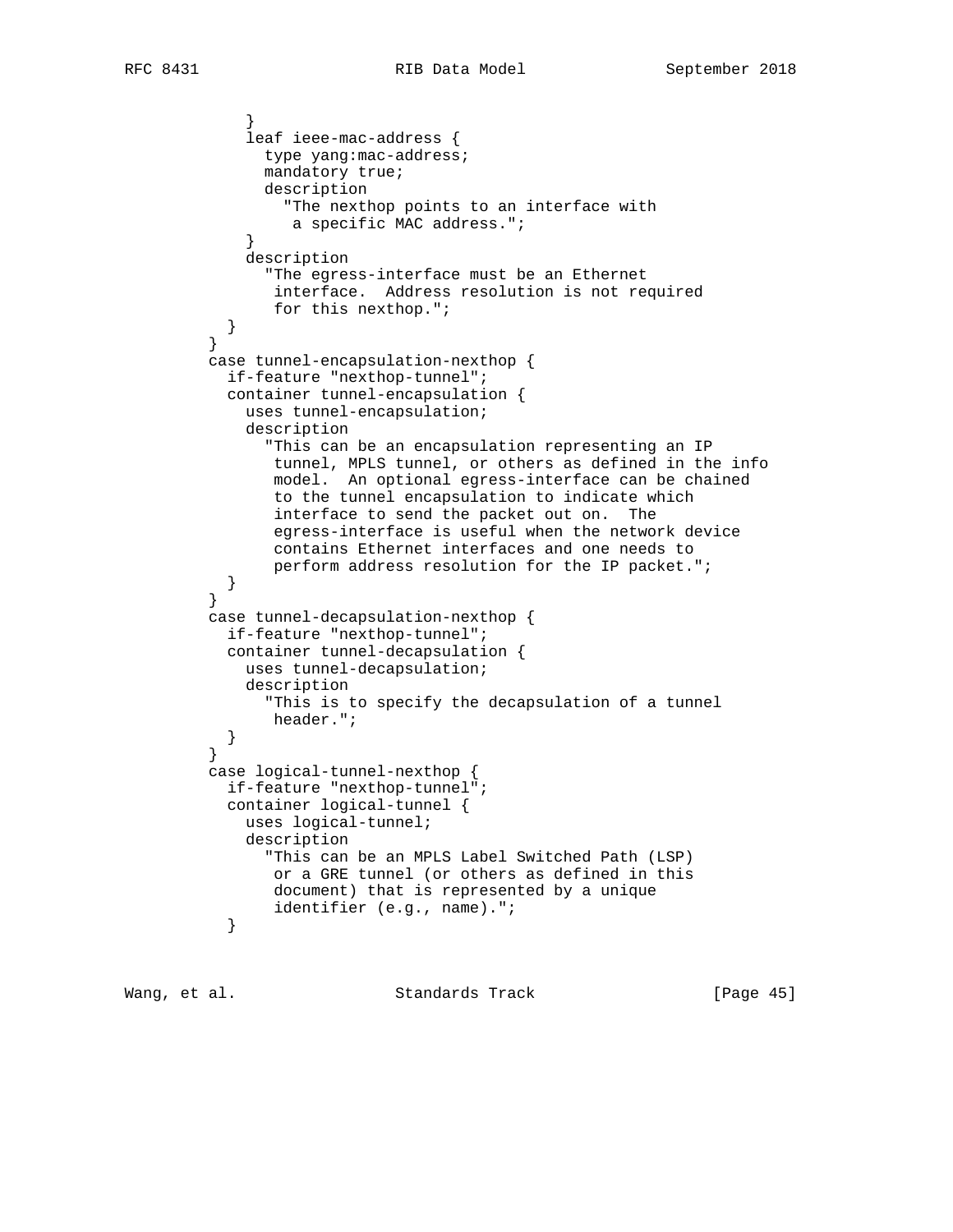```
 }
          case rib-name-nexthop {
            leaf rib-name {
              type string;
              description
                "A nexthop pointing to a RIB indicates that the
                route lookup needs to continue in the specified
           RIB. This is a way to perform chained lookups.";<br>}
 }
 }
          case nexthop-identifier {
            leaf nexthop-ref {
             type nexthop-ref;
              mandatory true;
             description
                "A nexthop reference that points to a nexthop.";
           }
          }
       }
      }
     grouping route-vendor-attributes {
       description
          "Route vendor attributes.";
      }
     grouping logical-tunnel {
       description
          "A logical tunnel that is identified
          by a type and a tunnel name.";
        leaf tunnel-type {
         type tunnel-type-definition;
          mandatory true;
         description
            "A tunnel type.";
        }
        leaf tunnel-name {
         type string;
         mandatory true;
         description
            "A tunnel name that points to a logical tunnel.";
        }
      }
     grouping ipv4-header {
       description
          "The IPv4 header encapsulation information.";
       leaf src-ipv4-address {
```
Wang, et al. Standards Track [Page 46]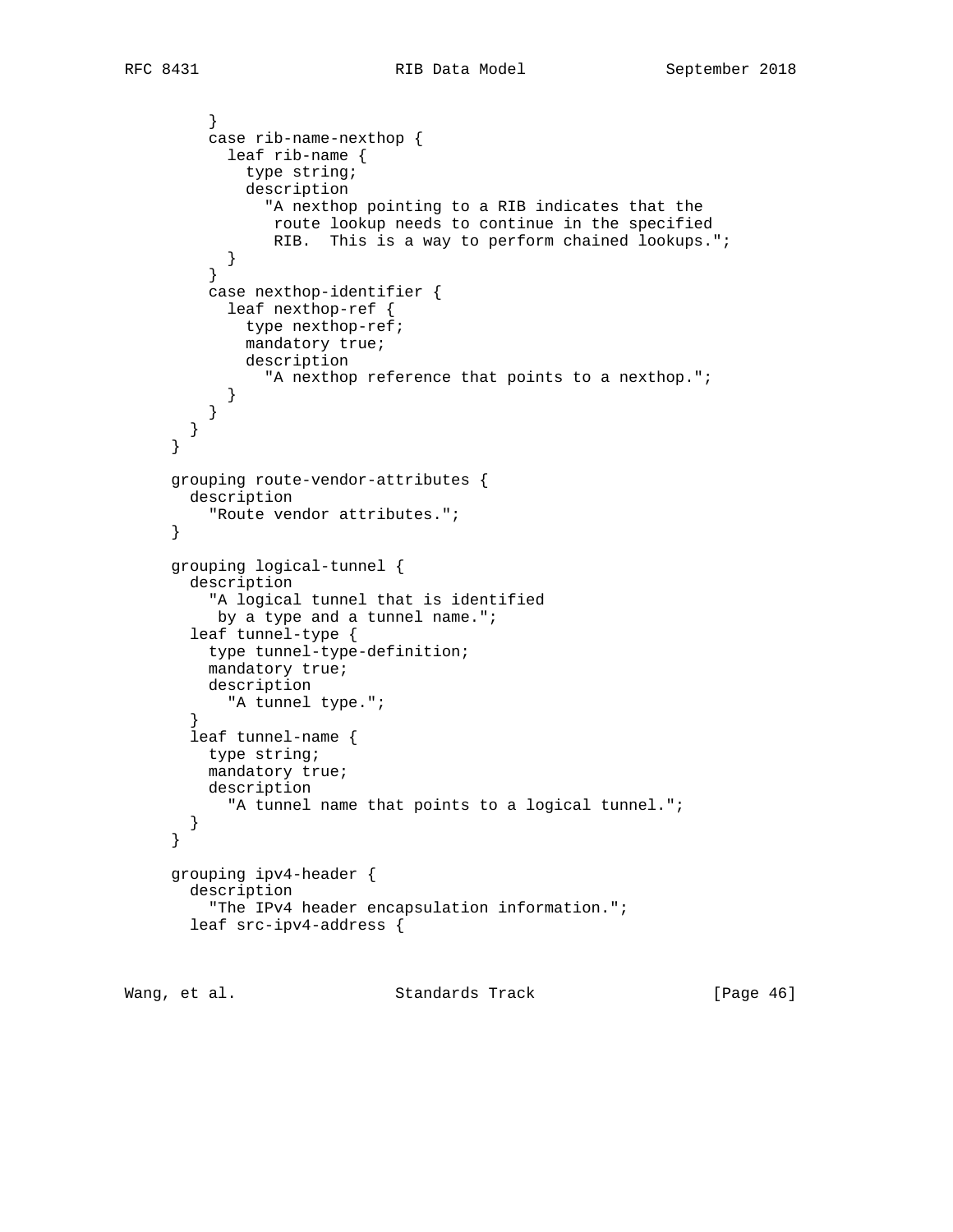```
 type inet:ipv4-address;
          mandatory true;
          description
            "The source IP address of the header.";
 }
        leaf dest-ipv4-address {
         type inet:ipv4-address;
          mandatory true;
          description
            "The destination IP address of the header.";
 }
        leaf protocol {
         type uint8;
          mandatory true;
         description
            "The protocol id of the header.";
 }
        leaf ttl {
         type uint8;
          description
            "The TTL of the header.";
        }
        leaf dscp {
          type uint8;
          description
            "The Differentiated Services Code Point
             (DSCP) field of the header.";
        }
      }
     grouping ipv6-header {
        description
          "The IPv6 header encapsulation information.";
        leaf src-ipv6-address {
         type inet:ipv6-address;
          mandatory true;
         description
           "The source IP address of the header.";
        }
        leaf dest-ipv6-address {
         type inet:ipv6-address;
          mandatory true;
          description
           "The destination IP address of the header.";
        }
        leaf next-header {
         type uint8;
          mandatory true;
```
Wang, et al. Standards Track [Page 47]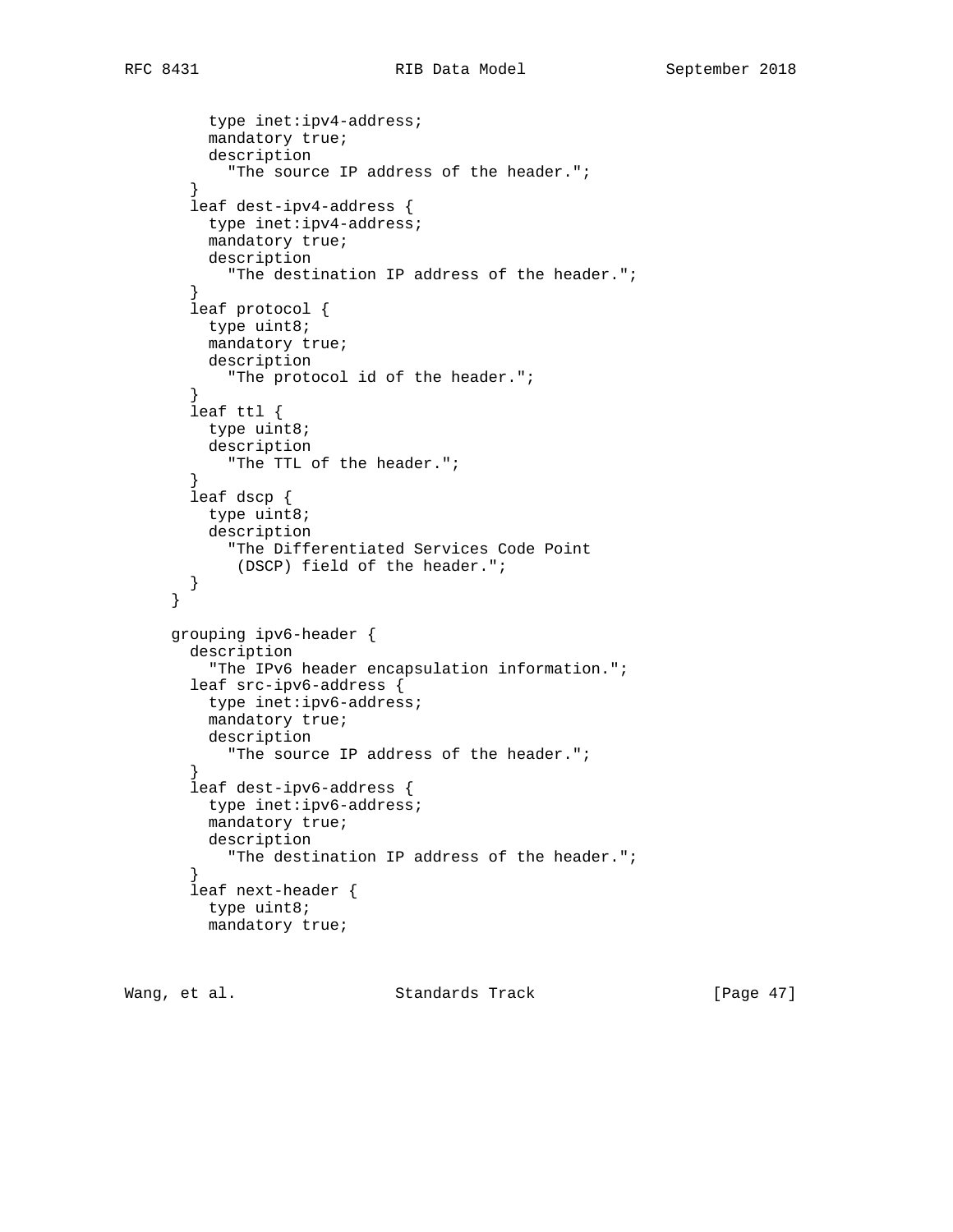```
 description
       "The next header of the IPv6 header.";
   }
   leaf traffic-class {
     type uint8;
     description
       "The traffic class value of the header.";
   }
   leaf flow-label {
     type inet:ipv6-flow-label;
     description
       "The flow label of the header.";
   }
   leaf hop-limit {
    type uint8 {
      range "1..255";
     }
     description
       "The hop limit of the header.";
   }
 }
 grouping nvgre-header {
   description
     "The NVGRE header encapsulation information.";
   choice nvgre-type {
     description
       "NVGRE can use either an IPv4
       or an IPv6 header for encapsulation.";
     case ipv4 {
       uses ipv4-header;
     }
     case ipv6 {
       uses ipv6-header;
     }
   }
   leaf virtual-subnet-id {
    type uint32;
     mandatory true;
     description
       "The subnet identifier of the NVGRE header.";
   }
   leaf flow-id {
     type uint8;
     description
       "The flow identifier of the NVGRE header.";
   }
 }
```
Wang, et al. Standards Track [Page 48]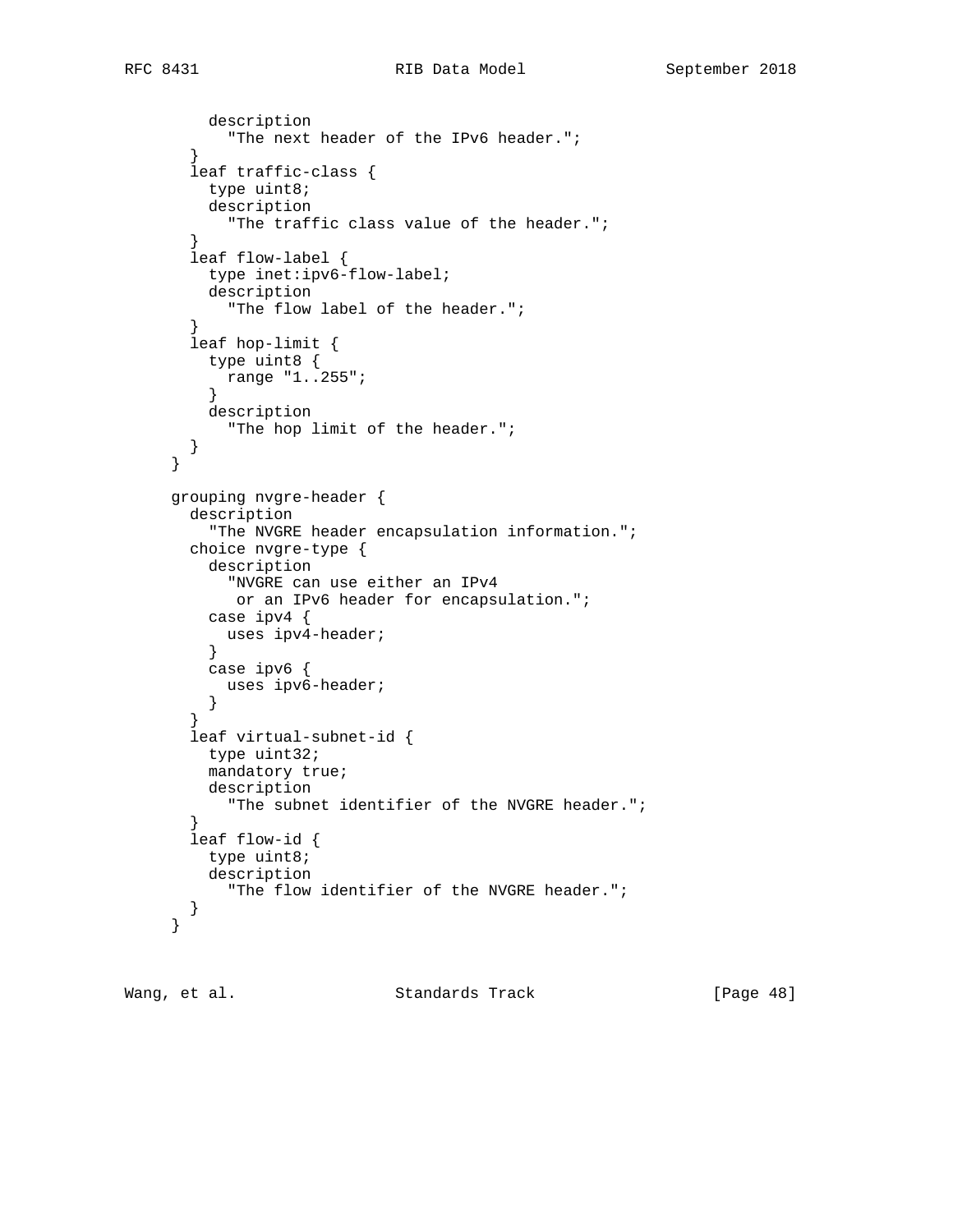```
 grouping vxlan-header {
        description
          "The VXLAN encapsulation header information.";
        choice vxlan-type {
          description
            "NVGRE can use either an IPv4
             or an IPv6 header for encapsulation.";
          case ipv4 {
            uses ipv4-header;
          }
          case ipv6 {
           uses ipv6-header;
       \begin{matrix} \end{matrix} }
        leaf vxlan-identifier {
          type uint32;
          mandatory true;
          description
            "The VXLAN identifier of the VXLAN header.";
        }
      }
      grouping gre-header {
        description
          "The GRE encapsulation header information.";
        choice dest-address-type {
          description
             "GRE options: IPv4 and IPv6";
          case ipv4 {
            leaf ipv4-dest {
              type inet:ipv4-address;
              mandatory true;
              description
                 "The destination IP address of the GRE header.";
         \begin{matrix} \end{matrix} }
          case ipv6 {
            leaf ipv6-dest {
              type inet:ipv6-address;
              mandatory true;
              description
                 "The destination IP address of the GRE header.";
            }
          }
        }
        leaf protocol-type {
          type uint16;
          mandatory true;
```
Wang, et al. Standards Track [Page 49]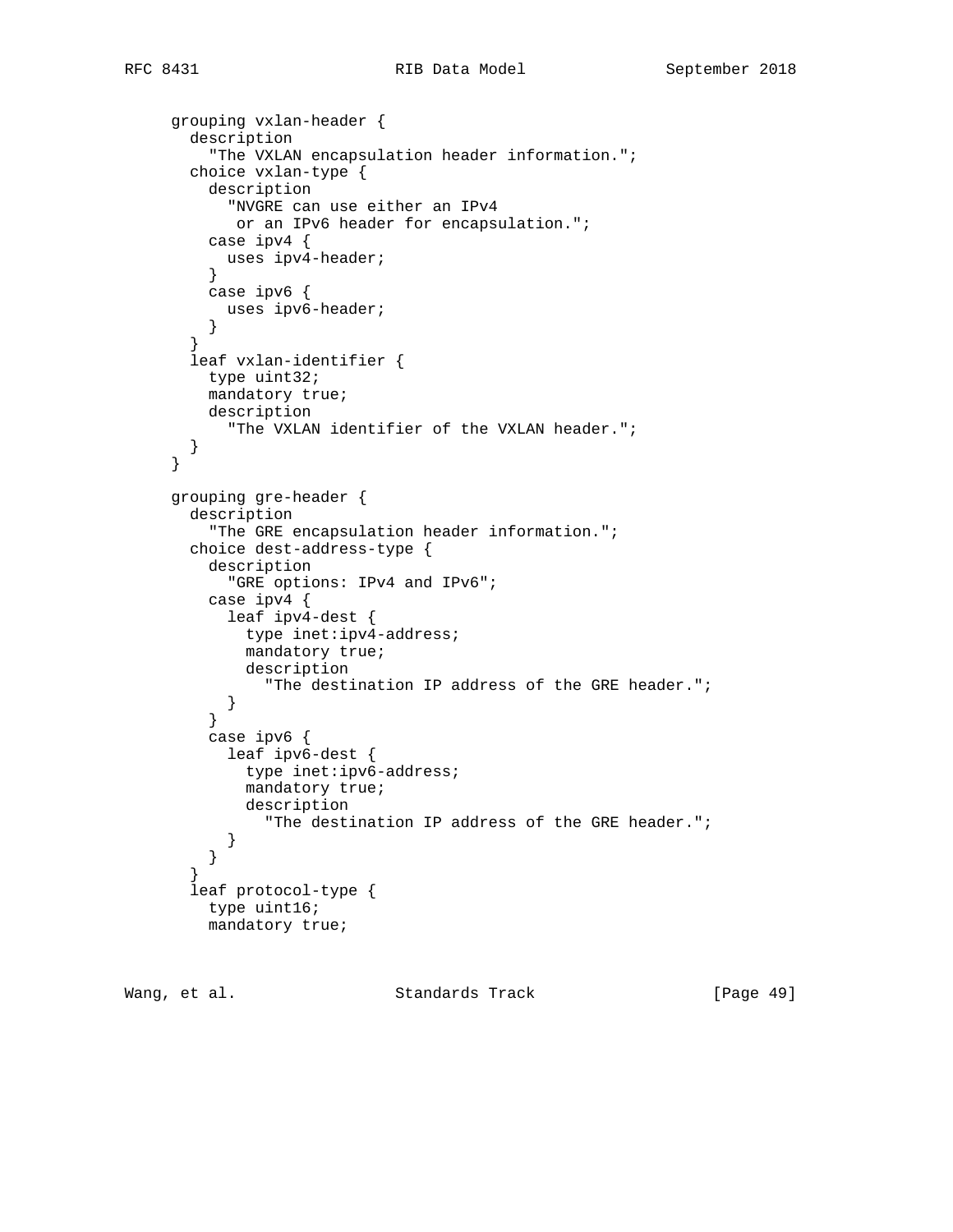```
 description
            "The protocol type of the GRE header.";
        }
       leaf key {
         type uint64;
         description
           "The GRE key of the GRE header.";
       }
      }
     grouping mpls-header {
       description
         "The MPLS encapsulation header information.";
       list label-operations {
         key "label-oper-id";
         description
           "Label operations.";
         leaf label-oper-id {
           type uint32;
           description
             "An optional identifier that points
              to a label operation.";
 }
         choice label-actions {
           description
              "Label action options.";
           case label-push {
             container label-push {
                description
                  "Label push operation.";
                leaf label {
                 type uint32;
                 mandatory true;
                 description
                    "The label to be pushed.";
 }
                leaf s-bit {
                 type boolean;
                  description
                   "The s-bit ('Bottom of Stack' bit) of the label to be
                    pushed.";
 }
                leaf tc-value {
                 type uint8;
                  description
                    "The traffic class value of the label to be pushed.";
 }
                leaf ttl-value {
```
Wang, et al. Standards Track [Page 50]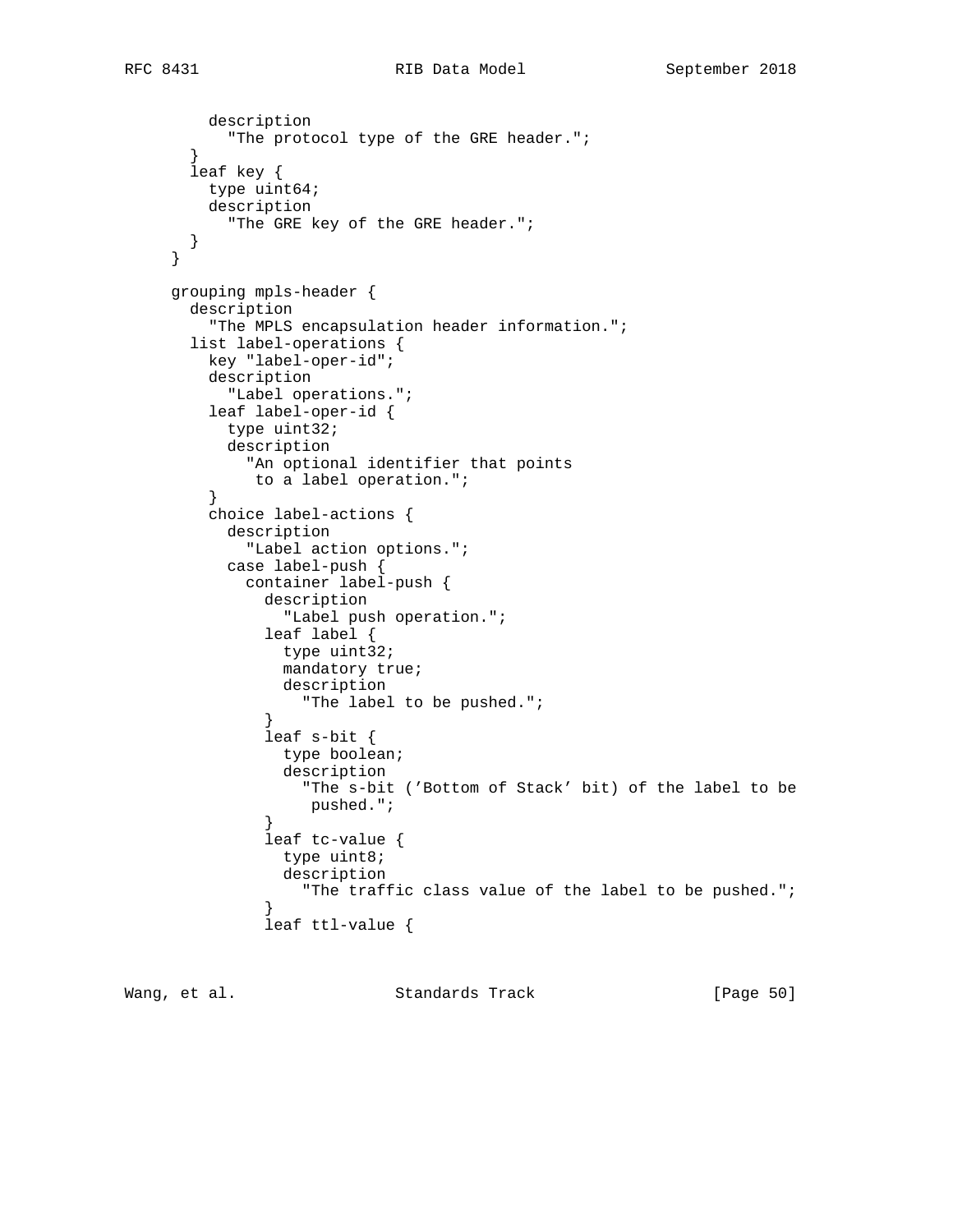```
 type uint8;
                 description
                   "The TTL value of the label to be pushed.";
 }
 }
 }
           case label-swap {
             container label-swap {
               description
                 "Label swap operation.";
               leaf in-label {
                type uint32;
                 mandatory true;
                description
                  "The label to be swapped.";
 }
               leaf out-label {
                type uint32;
                 mandatory true;
                 description
                   "The out MPLS label.";
 }
               leaf ttl-action {
                 type ttl-action-definition;
                 description
                   "The label TTL actions:
                    - No-action
                    - Copy to inner label
                    - Decrease (the in-label)
                     by 1 and copy to the out-label";
 }
             }
          }
         }
       }
     grouping tunnel-encapsulation {
       description
         "Tunnel encapsulation information.";
       choice tunnel-type {
         description
           "Tunnel options for nexthops.";
         case ipv4 {
           if-feature "ipv4-tunnel";
           container ipv4-header {
            uses ipv4-header;
             description
```
}

Wang, et al. Standards Track [Page 51]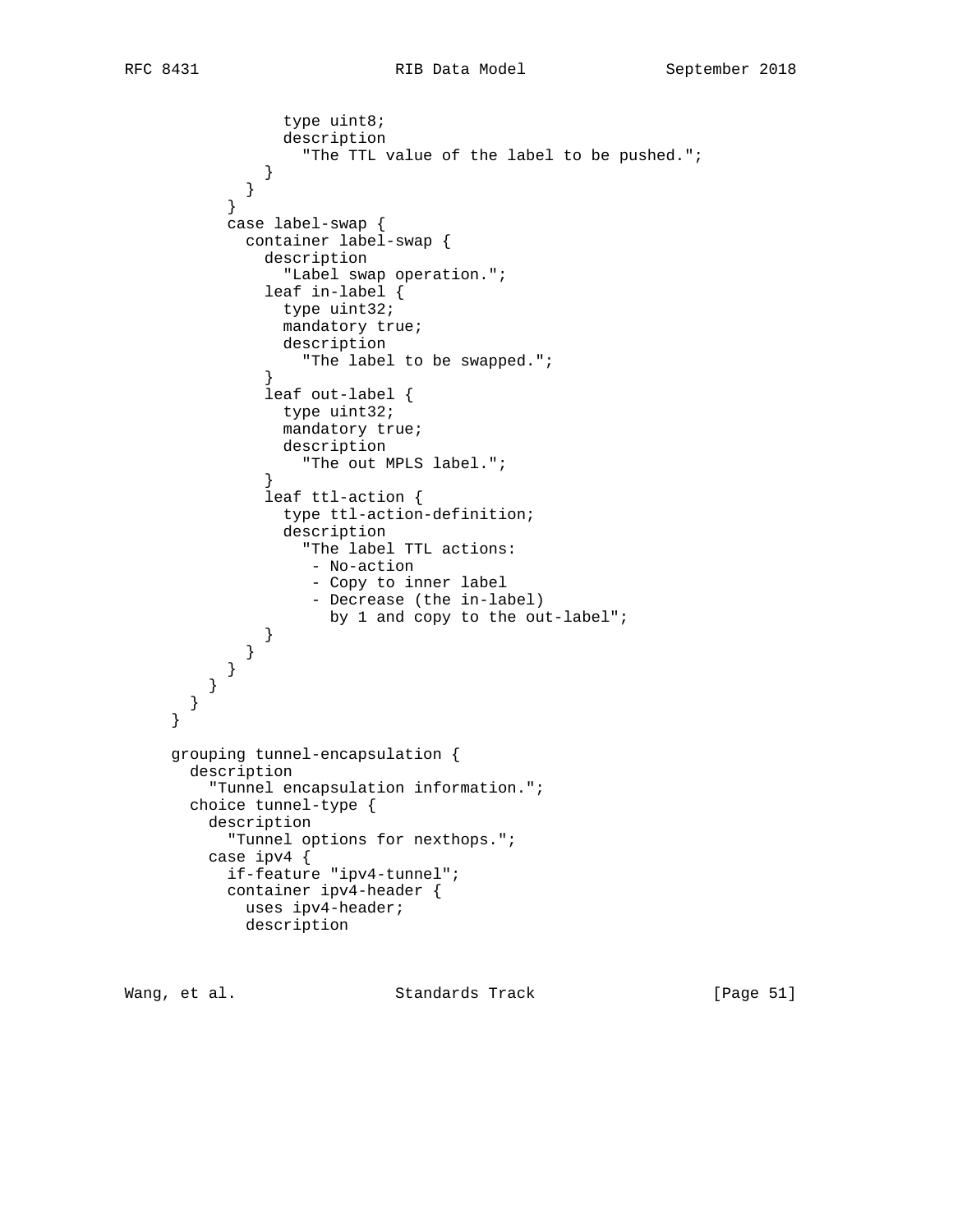"IPv4 header.";  $\begin{matrix} \end{matrix}$  } case ipv6 { if-feature "ipv6-tunnel"; container ipv6-header { uses ipv6-header; description "IPv6 header."; } } case mpls { if-feature "mpls-tunnel"; container mpls-header { uses mpls-header; description "MPLS header."; } } case gre { if-feature "gre-tunnel"; container gre-header { uses gre-header; description "GRE header.";  $\begin{matrix} \end{matrix}$  } case nvgre { if-feature "nvgre-tunnel"; container nvgre-header { uses nvgre-header; description "NVGRE header."; } } case vxlan { if-feature "vxlan-tunnel"; container vxlan-header { uses vxlan-header; description "VXLAN header."; } } } } grouping tunnel-decapsulation { description

Wang, et al. Standards Track [Page 52]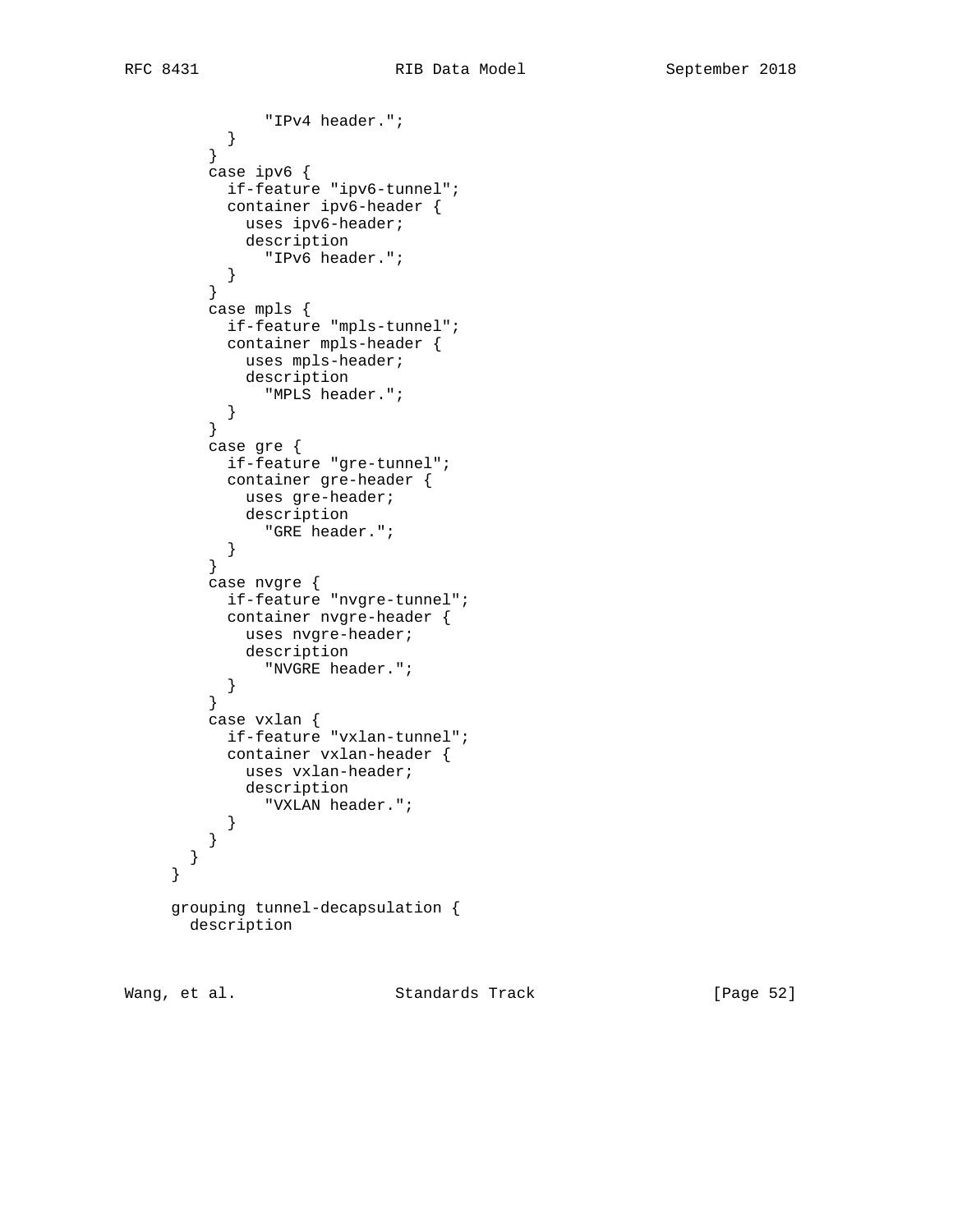```
RFC 8431 RIB Data Model September 2018
```

```
 "Tunnel decapsulation information.";
        choice tunnel-type {
          description
            "Nexthop tunnel type options.";
          case ipv4 {
            if-feature "ipv4-tunnel";
            container ipv4-decapsulation {
              description
                "IPv4 decapsulation.";
              leaf ipv4-decapsulation {
                type tunnel-decapsulation-action-definition;
                mandatory true;
                description
              "IPv4 decapsulation operations.";
 }
              leaf ttl-action {
                type ttl-action-definition;
                description
                  "The TTL actions:
                  no-action or copy to inner header.";
 }
         \begin{matrix} \end{matrix} }
          case ipv6 {
            if-feature "ipv6-tunnel";
            container ipv6-decapsulation {
              description
                "IPv6 decapsulation.";
              leaf ipv6-decapsulation {
                type tunnel-decapsulation-action-definition;
                mandatory true;
                description
                  "IPv6 decapsulation operations.";
 }
              leaf hop-limit-action {
                type hop-limit-action-definition;
                description
                  "The hop limit actions:
                  no-action or copy to inner header.";
 }
         \begin{matrix} \end{matrix} }
          case mpls {
           if-feature "mpls-tunnel";
            container label-pop {
              description
                "MPLS decapsulation.";
              leaf label-pop {
```
Wang, et al. Standards Track [Page 53]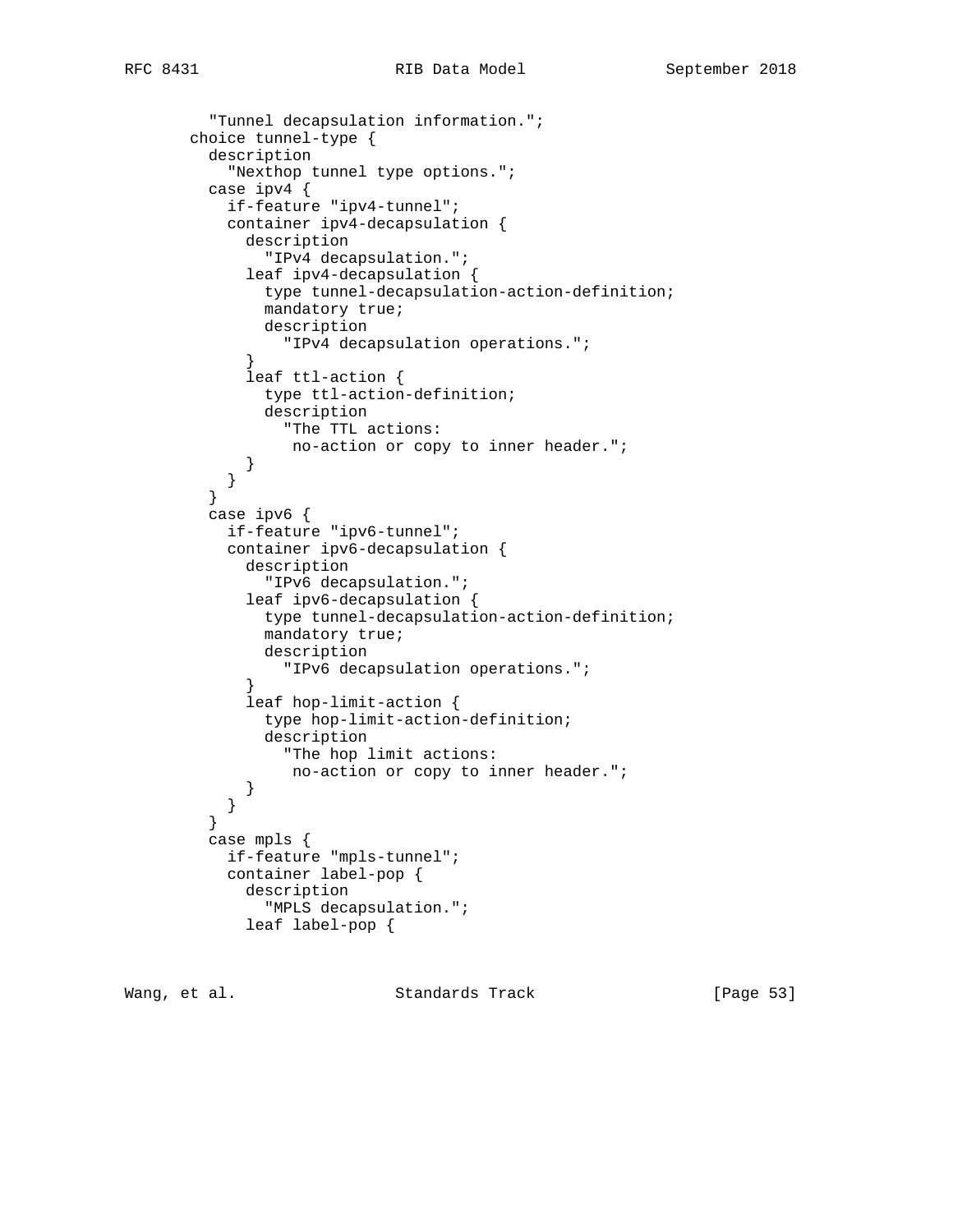```
 type mpls-label-action-definition;
               mandatory true;
               description
                  "Pop a label from the label stack.";
 }
             leaf ttl-action {
               type ttl-action-definition;
               description
                  "The label TTL action.";
 }
           }
         }
       }
     }
     grouping route-attributes {
       description
         "Route attributes.";
       leaf route-preference {
         type uint32;
         mandatory true;
         description
            "ROUTE_PREFERENCE: This is a numerical value that
            allows for comparing routes from different
            protocols. Static configuration is also
            considered a protocol for the purpose of this
            field. It is also known as administrative-distance.
           The lower the value, the higher the preference.";
 }
       leaf local-only {
         type boolean;
         mandatory true;
         description
           "Indicate whether the attribute is local only.";
       }
       container address-family-route-attributes {
         description
           "Address-family-related route attributes.";
         choice route-type {
           description
              "Address-family-related route attributes. Future
              documents should specify these attributes by augmenting
              the cases in this choice.";
           case ip-route-attributes {
 }
           case mpls-route-attributes {
 }
           case ethernet-route-attributes {
```
Wang, et al. Standards Track [Page 54]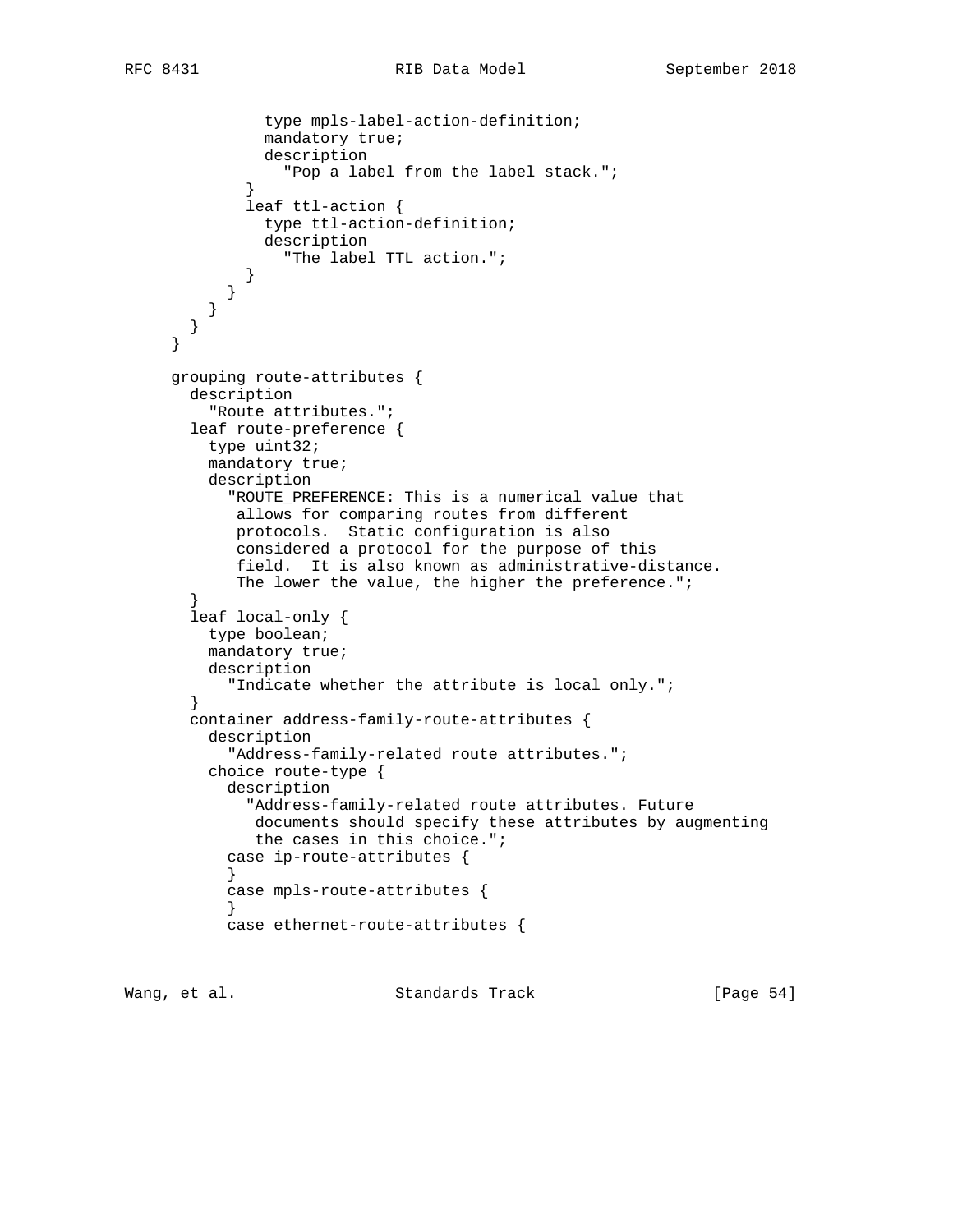```
 }
 }
        }
     }
     container routing-instance {
       description
          "A routing instance, in the context of
          the RIB information model, is a collection
          of RIBs, interfaces, and routing parameters.";
        leaf name {
         type string;
         description
            "The name of the routing instance. This MUST
            be unique across all routing instances in
             a given network device.";
 }
        list interface-list {
         key "name";
         description
            "This represents the list of interfaces associated
            with this routing instance. The interface list helps
            constrain the boundaries of packet forwarding.
            Packets coming on these interfaces are directly
            associated with the given routing instance. The
             interface list contains a list of identifiers with
            each identifier uniquely identifying an interface.";
         leaf name {
           type if:interface-ref;
           description
             "A reference to the name of a network-layer interface.";
         }
        }
        leaf router-id {
         type yang:dotted-quad;
         description
           "Router ID: The 32-bit number in the form of a dotted quad.";
 }
        leaf lookup-limit {
         type uint8;
         description
           "A limit on how many levels of a lookup can be performed.";
 }
        list rib-list {
         key "name";
         description
            "A list of RIBs that are associated with the routing
            instance.";
```
Wang, et al. Standards Track [Page 55]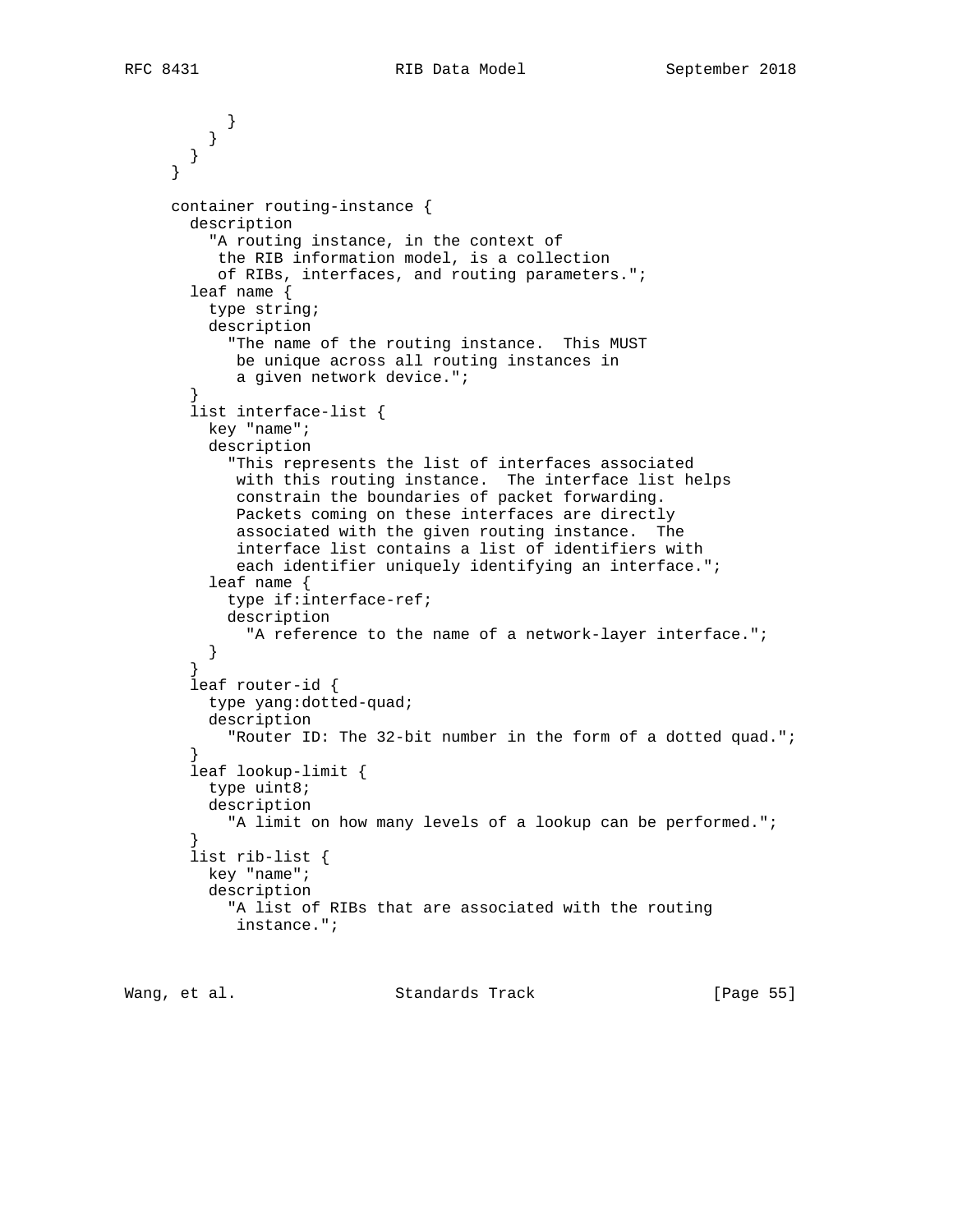```
 leaf name {
           type string;
           mandatory true;
           description
             "A reference to the name of each RIB.";
 }
         leaf address-family {
           type address-family-definition;
           mandatory true;
           description
          "The address family of a RIB.";
 }
         leaf ip-rpf-check {
           type boolean;
           description
              "Each RIB can be optionally associated with a
              ENABLE_IP_RPF_CHECK attribute that enables Reverse
              Path Forwarding (RPF) checks on all IP routes in that
              RIB. An RPF check is used to
              prevent spoofing and limit malicious traffic.";
 }
         list route-list {
           key "route-index";
           description
              "A list of routes of a RIB.";
         uses route;<br>}
 }
         // This is a list that maintains the nexthops added to the RIB.
         uses nexthop-list;
       }
     }
     //RPC Operations
     rpc rib-add {
       description
         "To add a RIB to an instance";
       input {
         leaf name {
           type string;
           mandatory true;
           description
             "A reference to the name of the RIB
             that is to be added.";
 }
         leaf address-family {
           type address-family-definition;
           mandatory true;
```
Wang, et al. Standards Track [Page 56]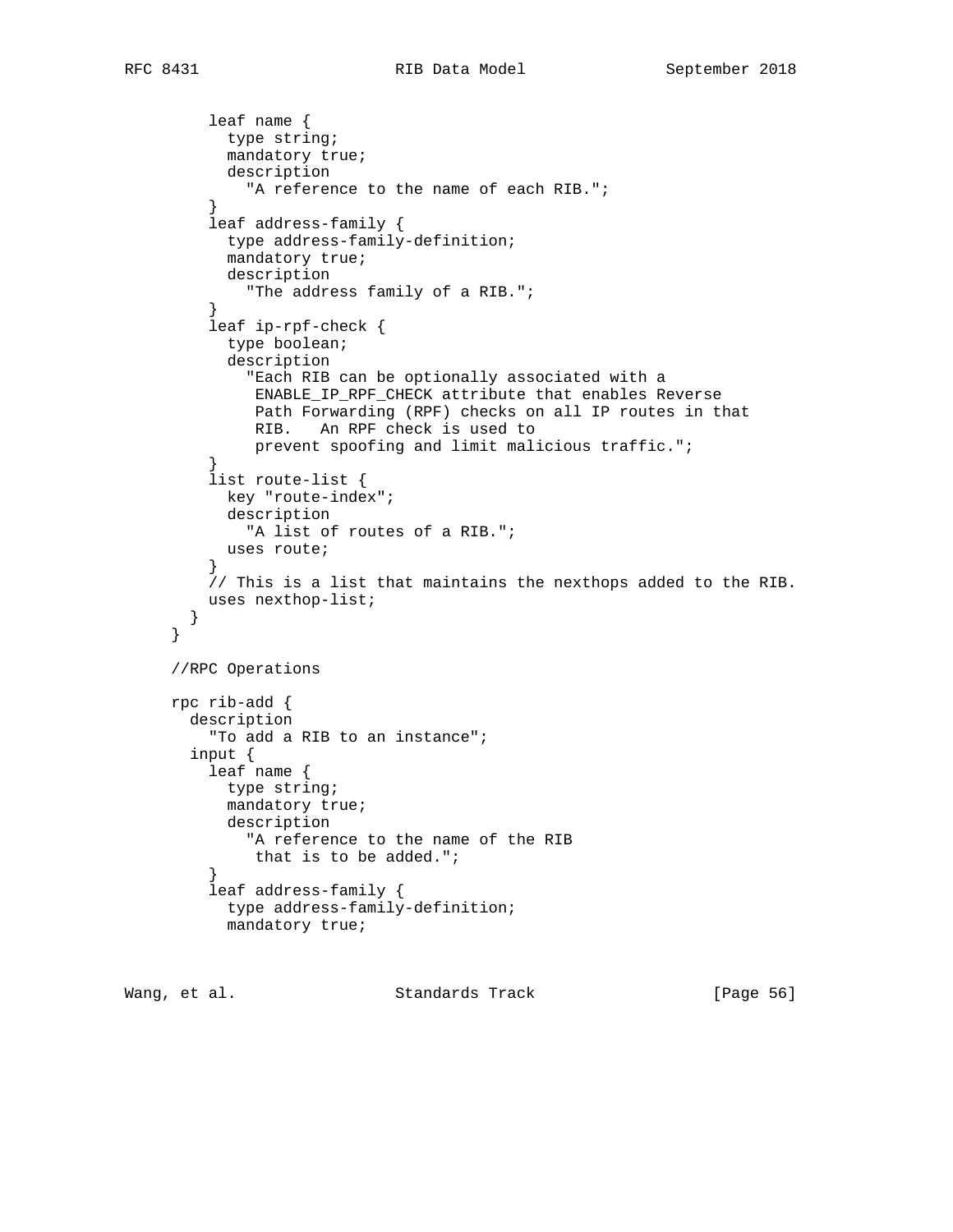```
 description
          "The address family of the RIB.";
 }
          leaf ip-rpf-check {
           type boolean;
            description
              "Each RIB can be optionally associated with an
               ENABLE_IP_RPF_CHECK attribute that enables
               RPF checks on all IP routes in that
              RIB. An RPF check is used to
               prevent spoofing and limit malicious traffic.";
          }
        }
       output {
         leaf result {
           type boolean;
           mandatory true;
           description
              "Return the result of the rib-add operation.
              true - success;
              false - failed";
 }
          leaf reason {
           type string;
           description
              "The specific reason that caused the failure.";
 }
        }
     }
     rpc rib-delete {
       description
          "To delete a RIB from a routing instance.
          After deleting the RIB, all routes installed
          in the RIB will be deleted as well.";
        input {
         leaf name {
           type string;
           mandatory true;
           description
             "A reference to the name of the RIB
              that is to be deleted.";
         }
        }
       output {
         leaf result {
           type boolean;
           mandatory true;
```
Wang, et al. Standards Track [Page 57]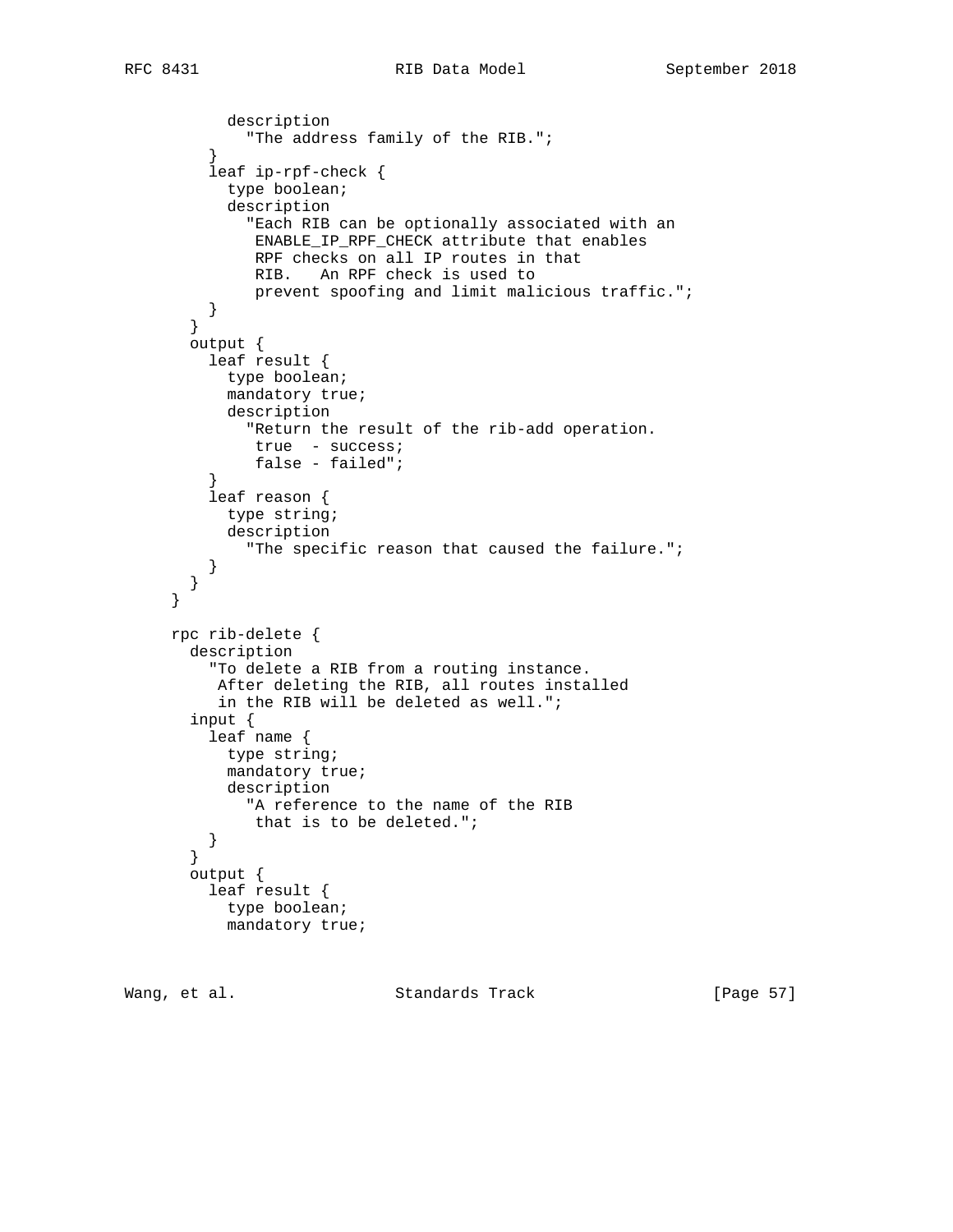```
 description
              "Return the result of the rib-delete operation.
               true - success;
               false - failed";
 }
          leaf reason {
           type string;
            description
              "The specific reason that caused failure.";
          }
       }
      }
     grouping route-operation-state {
       description
          "Route operation state.";
       leaf success-count {
         type uint32;
         mandatory true;
          description
            "The numbers of routes that are successfully
            added/deleted/updated.";
 }
        leaf failed-count {
         type uint32;
         mandatory true;
         description
            "The numbers of the routes that fail
             to be added/deleted/updated.";
        }
        container failure-detail {
          description
            "The failure detail reflects the reason why a route
            operation fails. It is an array that includes the route
             index and error code of the failed route.";
          list failed-routes {
            key "route-index";
            description
              "The list of failed routes.";
            leaf route-index {
              type uint32;
              description
               "The route index of the failed route.";
 }
            leaf error-code {
              type uint32;
              description
                "The error code that reflects the failure reason.
```
Wang, et al. Standards Track [Page 58]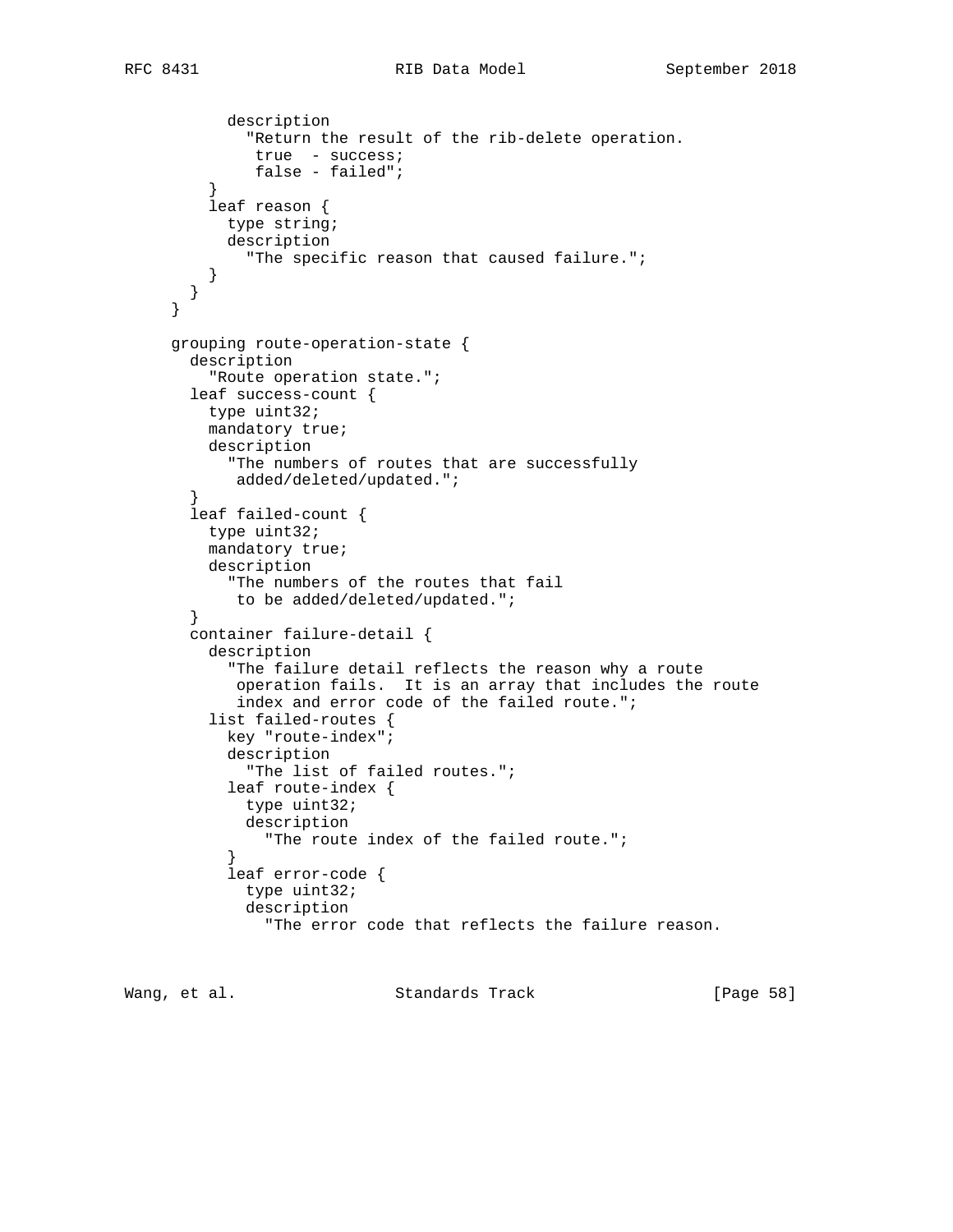```
 0 - Reserved
                 1 - Trying to add a repeat route
                 2 - Trying to delete or update a route that does not
                  exist
                 3 - Malformed route attributes";
 }
         }
       }
     }
     rpc route-add {
       description
         "To add a route or a list of routes to a RIB";
       input {
         leaf return-failure-detail {
           type boolean;
           default "false";
           description
             "Whether to return the failure detail.
              true - return the failure detail
              false - do not return the failure detail
              The default is false.";
 }
         leaf rib-name {
           type string;
           mandatory true;
           description
              "A reference to the name of a RIB.";
          }
         container routes {
           description
              "The routes to be added to the RIB.";
            list route-list {
             key "route-index";
             description
               "The list of routes to be added.";
             uses route-prefix;
             container route-attributes {
               uses route-attributes;
               description
              "The route attributes.";
 }
             container route-vendor-attributes {
               if-feature "route-vendor-attributes";
               uses route-vendor-attributes;
               description
             "The route vendor attributes.";<br>}
 }
```
Wang, et al. Standards Track [Page 59]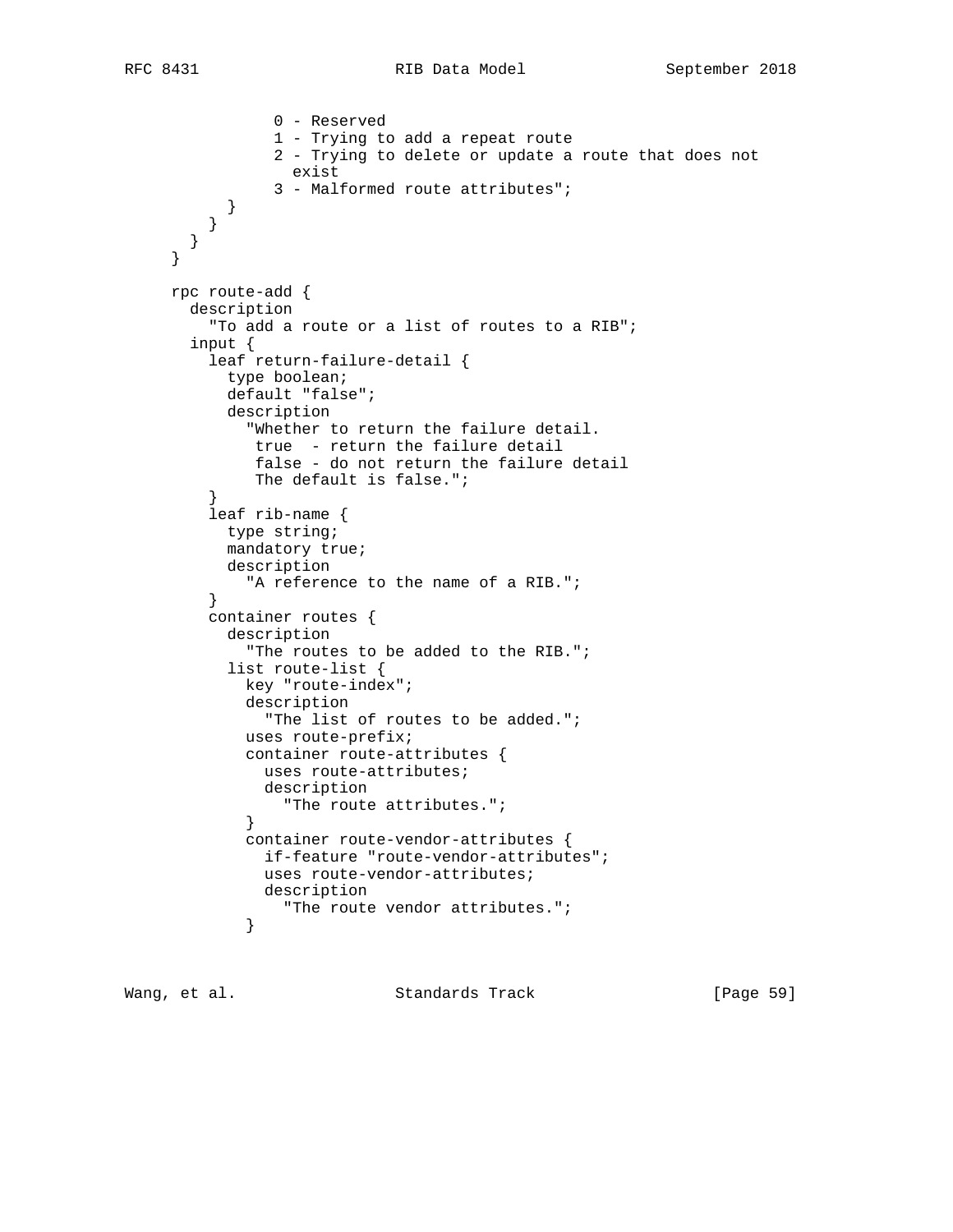```
 container nexthop {
               uses nexthop;
                description
                  "The nexthop of the added route.";
 }
 }
          }
       }
       output {
         uses route-operation-state;
       }
     }
     rpc route-delete {
       description
          "To delete a route or a list of routes from a RIB";
       input {
          leaf return-failure-detail {
           type boolean;
           default "false";
           description
              "Whether to return the failure detail.
              true - return the failure detail
              false - do not return the failure detail
              The default is false.";
 }
          leaf rib-name {
           type string;
           mandatory true;
           description
             "A reference to the name of a RIB.";
          }
         container routes {
           description
              "The routes to be added to the RIB.";
           list route-list {
             key "route-index";
              description
               "The list of routes to be deleted.";
             uses route-prefix;
           }
          }
        }
       output {
         uses route-operation-state;
        }
     }
```
Wang, et al. Standards Track [Page 60]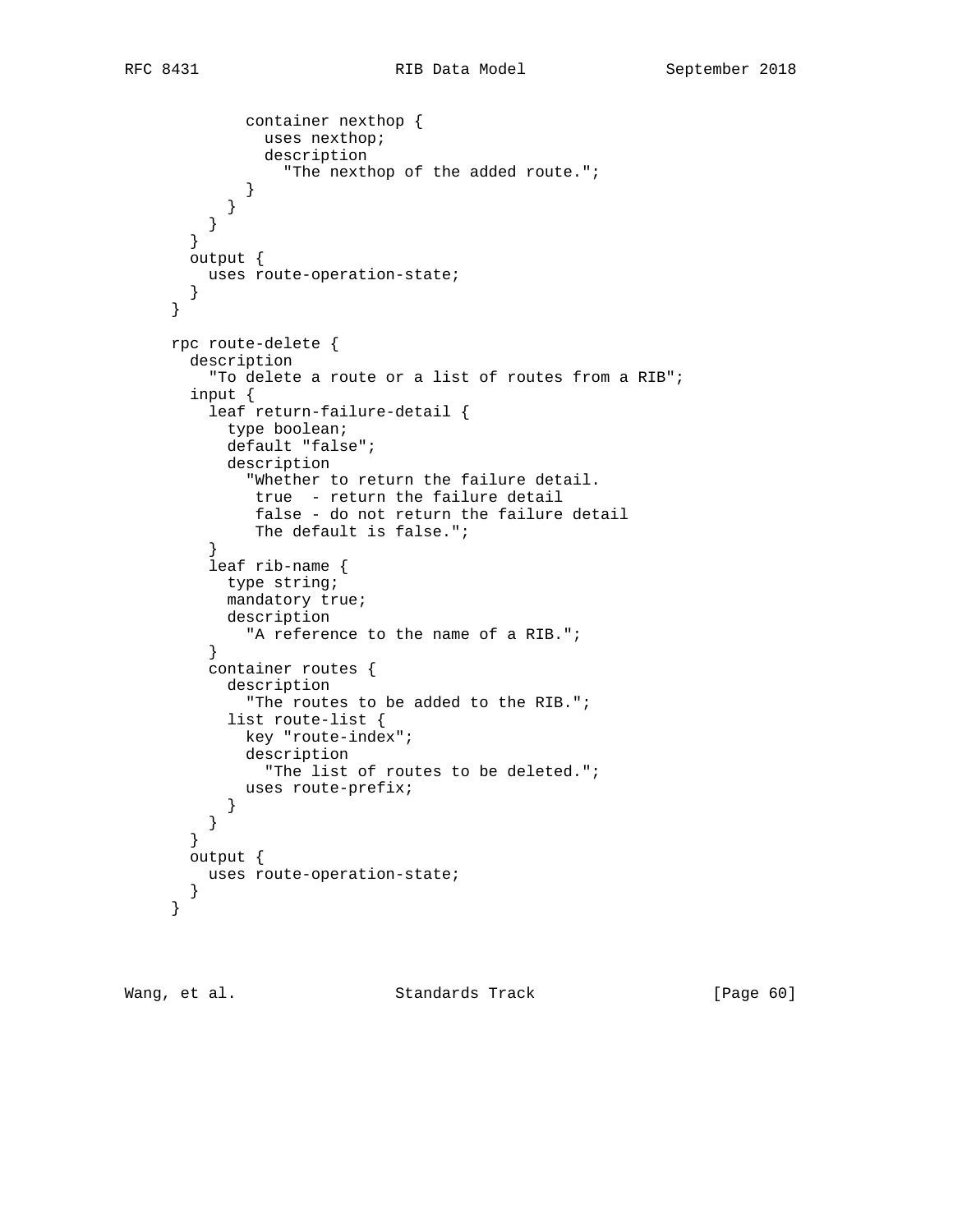```
 grouping route-update-options {
       description
          "Update options:
           1. update the nexthop
           2. update the route attributes
           3. update the route-vendor-attributes";
        choice update-options {
          description
            "Update options:
            1. update the nexthop
             2. update the route attributes
             3. update the route-vendor-attributes";
          case update-nexthop {
           container updated-nexthop {
              uses nexthop;
             description
                "The nexthop used for updating.";
           }
          }
          case update-route-attributes {
           container updated-route-attr {
             uses route-attributes;
              description
           "The route attributes used for updating.";<br>}
 }
 }
          case update-route-vendor-attributes {
           container updated-route-vendor-attr {
              uses route-vendor-attributes;
              description
                "The vendor route attributes used for updating.";
           }
 }
       }
     }
     rpc route-update {
       description
          "To update a route or a list of routes of a RIB.
           The inputs:
             1. The match conditions, which could be:
              a. route prefix,
              b. route attributes, or
               c. nexthop.
             2. The update parameters to be used:
               a. new nexthop,
              b. new route attributes, or
               c. nexthop.
```
Wang, et al. Standards Track [Page 61]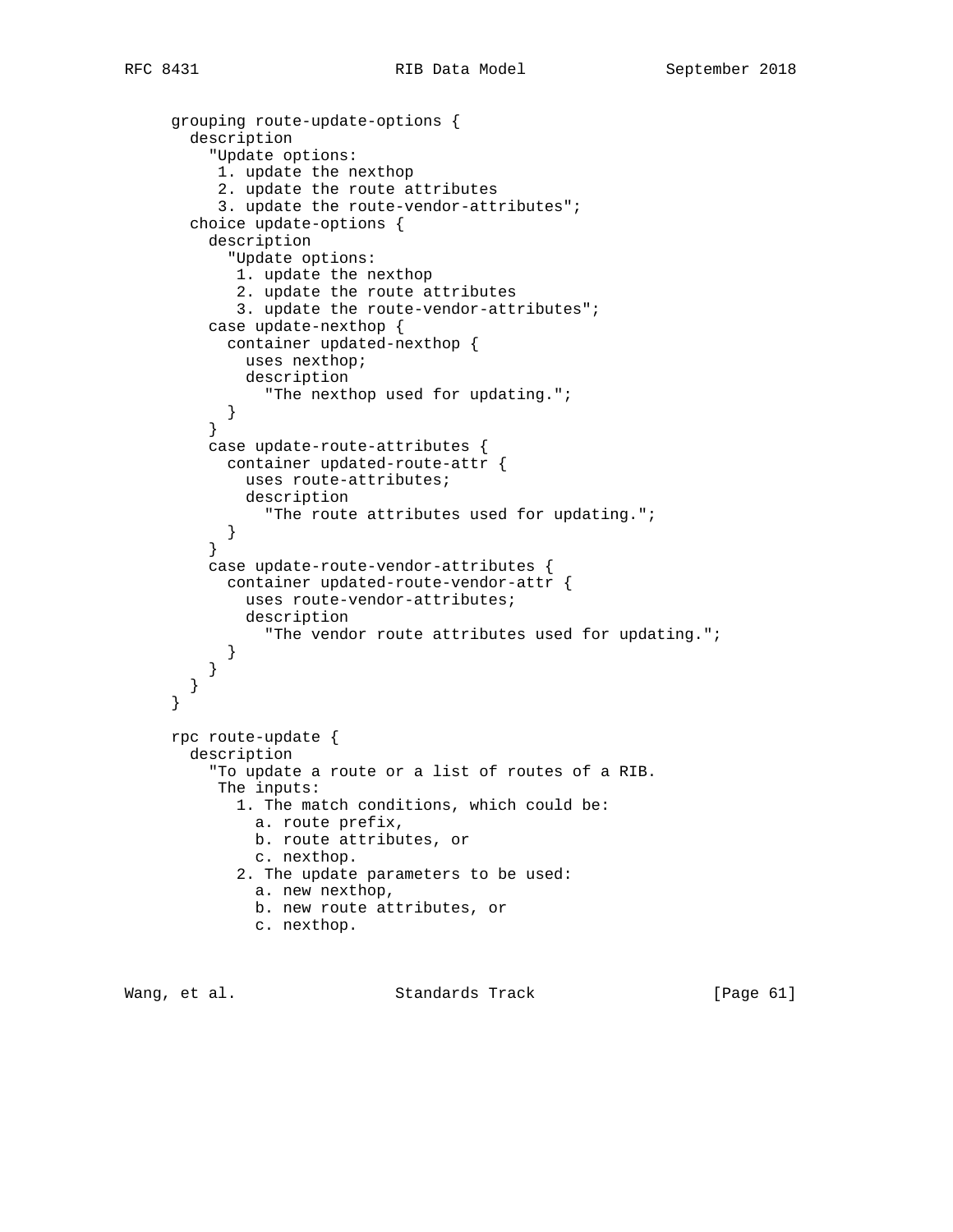```
 Actions:
            1. update the nexthop
            2. update the route attributes
          The outputs:
            success-count - the number of routes updated
            failed-count - the number of routes fail to update
            failure-detail - the detail failure info
          ";
        input {
         leaf return-failure-detail {
           type boolean;
           default "false";
           description
             "Whether to return the failure detail.
              true - return the failure detail
              false - do not return the failure detail
         The default is false.";<br>}
 }
         leaf rib-name {
           type string;
           mandatory true;
           description
         "A reference to the name of a RIB.";<br>}
 }
         choice match-options {
           description
              "Match options.";
           case match-route-prefix {
             description
               "Update the routes that match the route
                prefix(es) condition.";
             container input-routes {
               description
                  "The matched routes to be updated.";
               list route-list {
                 key "route-index";
                 description
                   "The list of routes to be updated.";
                 uses route-prefix;
                 uses route-update-options;
 }
 }
 }
           case match-route-attributes {
             description
               "Update the routes that match the
                route attributes condition.";
             container input-route-attributes {
```
Wang, et al. Standards Track [Page 62]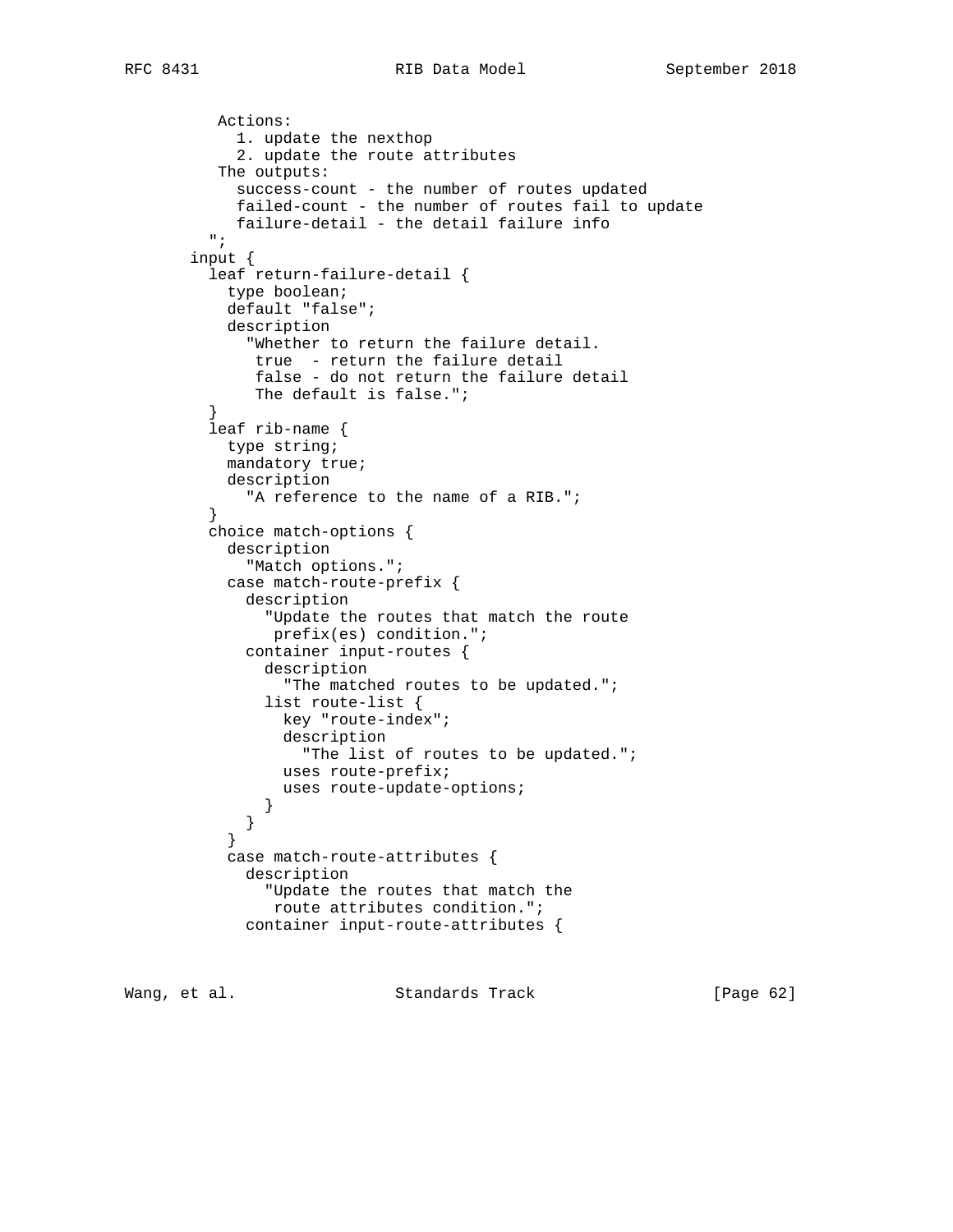```
RFC 8431 RIB Data Model September 2018
```

```
 description
                 "The route attributes are used for matching.";
               uses route-attributes;
 }
             container update-parameters {
               description
                 "Update options:
                  1. update the nexthop
                  2. update the route attributes
                  3. update the route-vendor-attributes";
            uses route-update-options;
 }
 }
           case match-route-vendor-attributes {
             if-feature "route-vendor-attributes";
             description
               "Update the routes that match the
                vendor attributes condition";
             container input-route-vendor-attributes {
               description
                 "The vendor route attributes are used for matching.";
               uses route-vendor-attributes;
 }
             container update-parameters-vendor {
               description
                 "Update options:
                  1. update the nexthop
                  2. update the route attributes
                  3. update the route-vendor-attributes";
               uses route-update-options;
 }
 }
           case match-nexthop {
             description
               "Update the routes that match the nexthop.";
             container input-nexthop {
               description
                 "The nexthop used for matching.";
               uses nexthop;
 }
             container update-parameters-nexthop {
               description
                 "Update options:
                  1. update the nexthop
                  2. update the route attributes
                  3. update the route-vendor-attributes";
            uses route-update-options;
 }
```
Wang, et al. Standards Track [Page 63]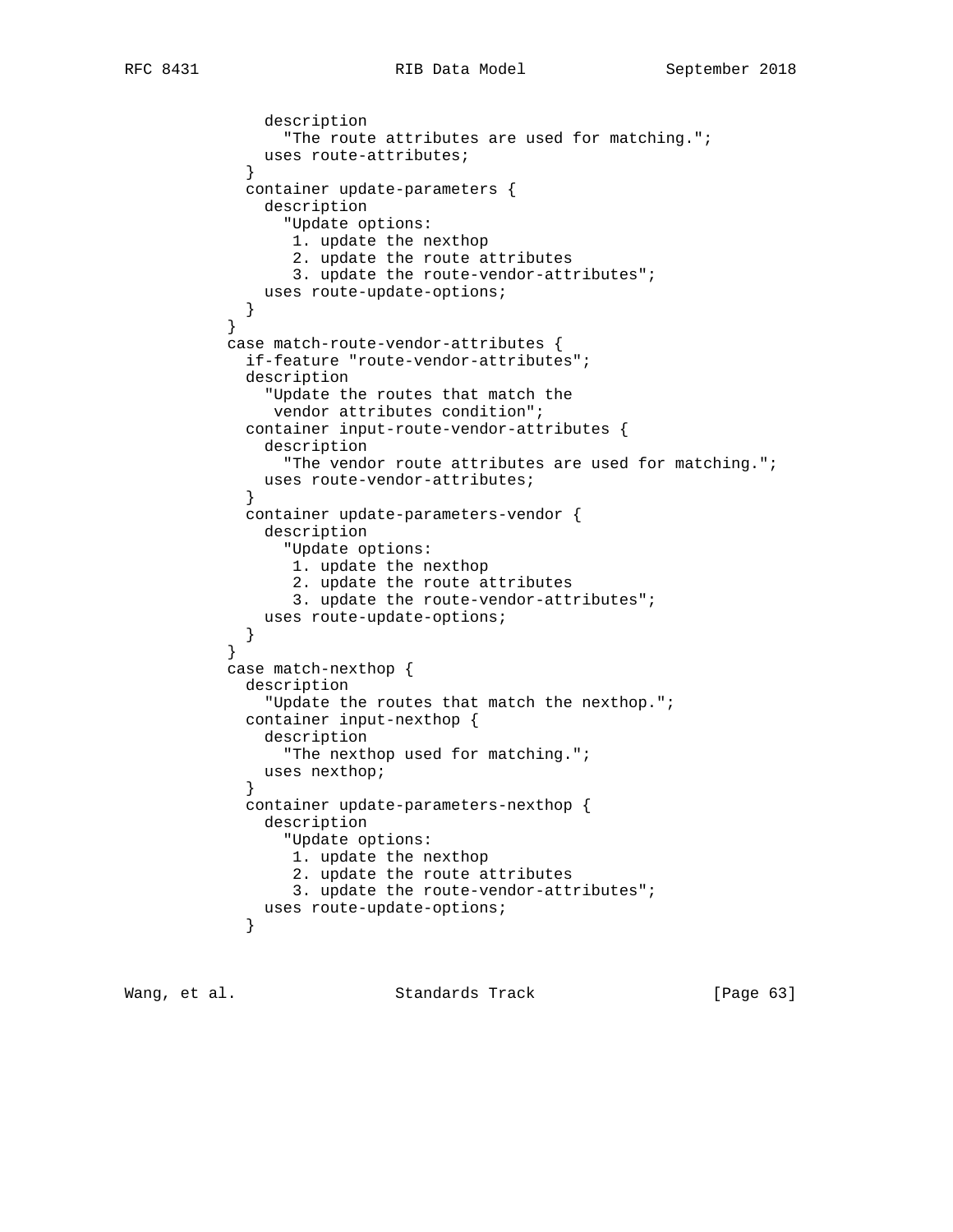$\begin{matrix} \end{matrix}$  } } output { uses route-operation-state; } } rpc nh-add { description "To add a nexthop to a RIB. Inputs parameters: 1. rib-name 2. nexthop Actions: Add the nexthop to the RIB Outputs: 1. Operation result: true - success false - failed 2. nexthop identifier"; input { leaf rib-name { type string; mandatory true; description "A reference to the name of a RIB."; } uses nexthop; } output { leaf result { type boolean; mandatory true; description "Return the result of the rib-add operation: true - success false - failed"; } leaf reason { type string; description "The specific reason that caused the failure.";<br>} } leaf nexthop-id { type uint32; description "A nexthop identifier that is allocated to the nexthop.";<br>} }

Wang, et al. Standards Track [Page 64]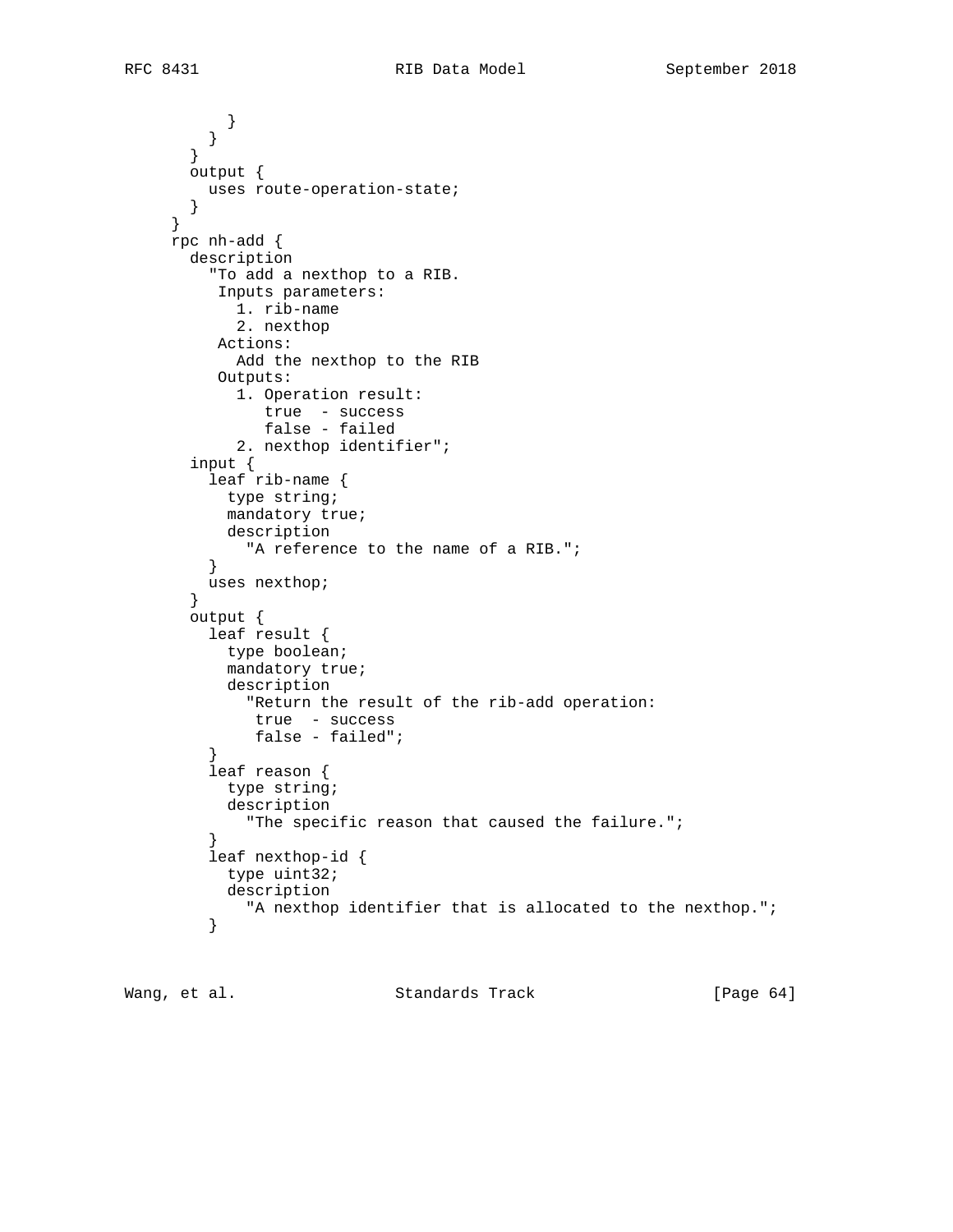```
 }
      }
     rpc nh-delete {
       description
          "To delete a nexthop from a RIB";
        input {
          leaf rib-name {
           type string;
           mandatory true;
           description
              "A reference to the name of a RIB.";
          }
          uses nexthop;
        }
       output {
         leaf result {
           type boolean;
           mandatory true;
            description
              "Return the result of the rib-add operation:
              true - success;
         false - failed";<br>}
 }
          leaf reason {
            type string;
            description
              "The specific reason that caused the failure.";
 }
        }
      }
      //Notifications
     notification nexthop-resolution-status-change {
       description
          "Nexthop resolution status (resolved/unresolved)
          notification.";
       container nexthop {
         description
            "The nexthop.";
         uses nexthop;
        }
        leaf nexthop-state {
          type nexthop-state-definition;
          mandatory true;
          description
            "Nexthop resolution status (resolved/unresolved)
```
Wang, et al. Standards Track [Page 65]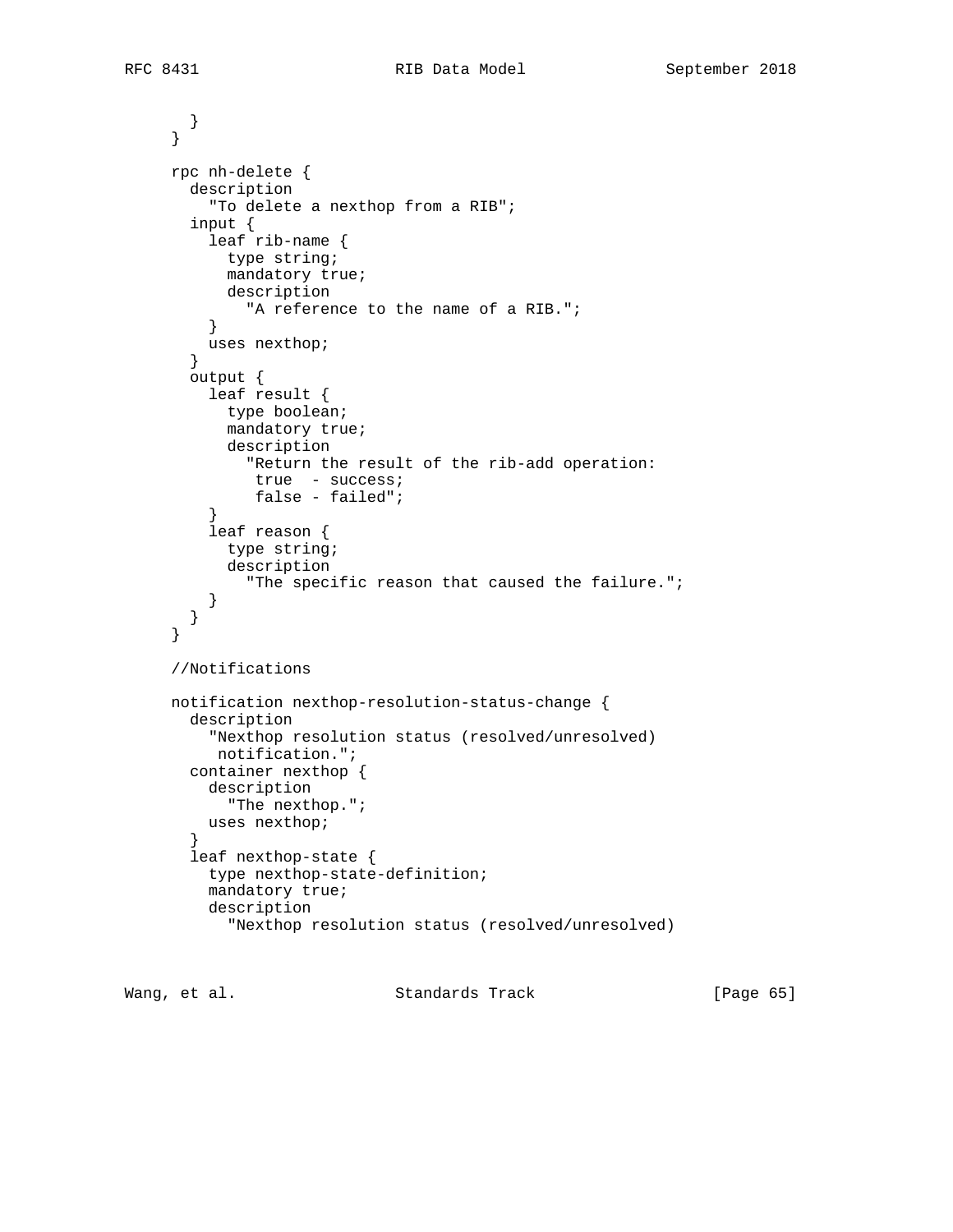```
 notification.";
        }
      }
     notification route-change {
       description
          "Route change notification.";
        leaf rib-name {
         type string;
         mandatory true;
         description
            "A reference to the name of a RIB.";
        }
        leaf address-family {
         type address-family-definition;
         mandatory true;
         description
           "The address family of a RIB.";
        }
        uses route-prefix;
        leaf route-installed-state {
         type route-installed-state-definition;
         mandatory true;
         description
            "Indicates whether the route got installed in the FIB.";
 }
        leaf route-state {
         type route-state-definition;
         mandatory true;
         description
            "Indicates whether a route is active or inactive.";
 }
        list route-change-reasons {
         key "route-change-reason";
          description
            "The reasons that cause the route change. A route
             change may result from several reasons; for
             example, a nexthop becoming resolved will make a
             route A active, which is of better preference than
             a currently active route B, which results in the
             route A being installed";
          leaf route-change-reason {
            type route-change-reason-definition;
            mandatory true;
            description
             "The reason that caused the route change.";
          }
        }
```
Wang, et al. Standards Track [Page 66]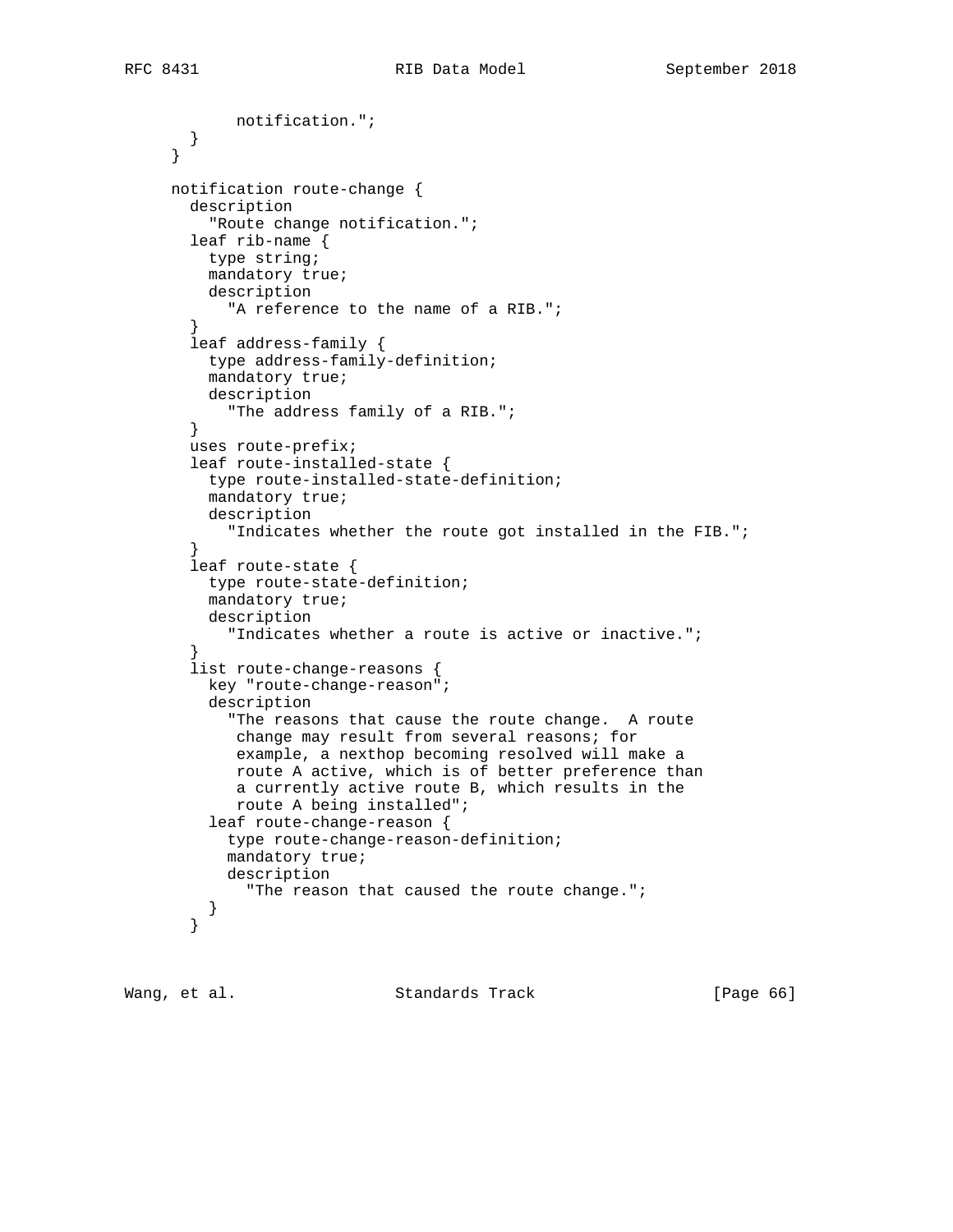```
 }
   }
   <CODE ENDS>
4. IANA Considerations
   This document registers a URI in the "ns" registry within the "IETF
   XML Registry" [RFC3688]:
     -------------------------------------------------------------------
    URI: urn:ietf:params:xml:ns:yang:ietf-i2rs-rib
    Registrant Contact: The IESG.
    XML: N/A, the requested URI is an XML namespace.
     -------------------------------------------------------------------
   This document registers a YANG module in the "YANG Module Names"
   registry [RFC7950]:
    -------------------------------------------------------------------
 name: ietf-i2rs-rib
 namespace: urn:ietf:params:xml:ns:yang:ietf-i2rs-rib
    prefix: iir
    reference: RFC 8431
```
#### 5. Security Considerations

 The YANG module specified in this document defines a schema for data that is designed to be accessed via network management protocols such as NETCONF [RFC6241] or RESTCONF [RFC8040]. The lowest NETCONF layer is the secure transport layer, and the mandatory-to-implement secure transport is Secure Shell (SSH) [RFC6242]. The lowest RESTCONF layer is HTTPS, and the mandatory-to-implement secure transport is TLS [RFC8446].

-------------------------------------------------------------------

 The NETCONF access control model [RFC8341] provides the means to restrict access for particular NETCONF or RESTCONF users to a preconfigured subset of all available NETCONF or RESTCONF protocol operations and content.

 The YANG module defines information that can be configurable in certain instances, for example, a RIB, a route, a nexthop can be created or deleted by client applications; the YANG module also defines RPCs that can be used by client applications to add/delete RIBs, routes, and nexthops. In such cases, a malicious client could attempt to remove, add, or update a RIB, a route, or a nexthop by creating or deleting corresponding elements in the RIB, route, and

Wang, et al. Standards Track [Page 67]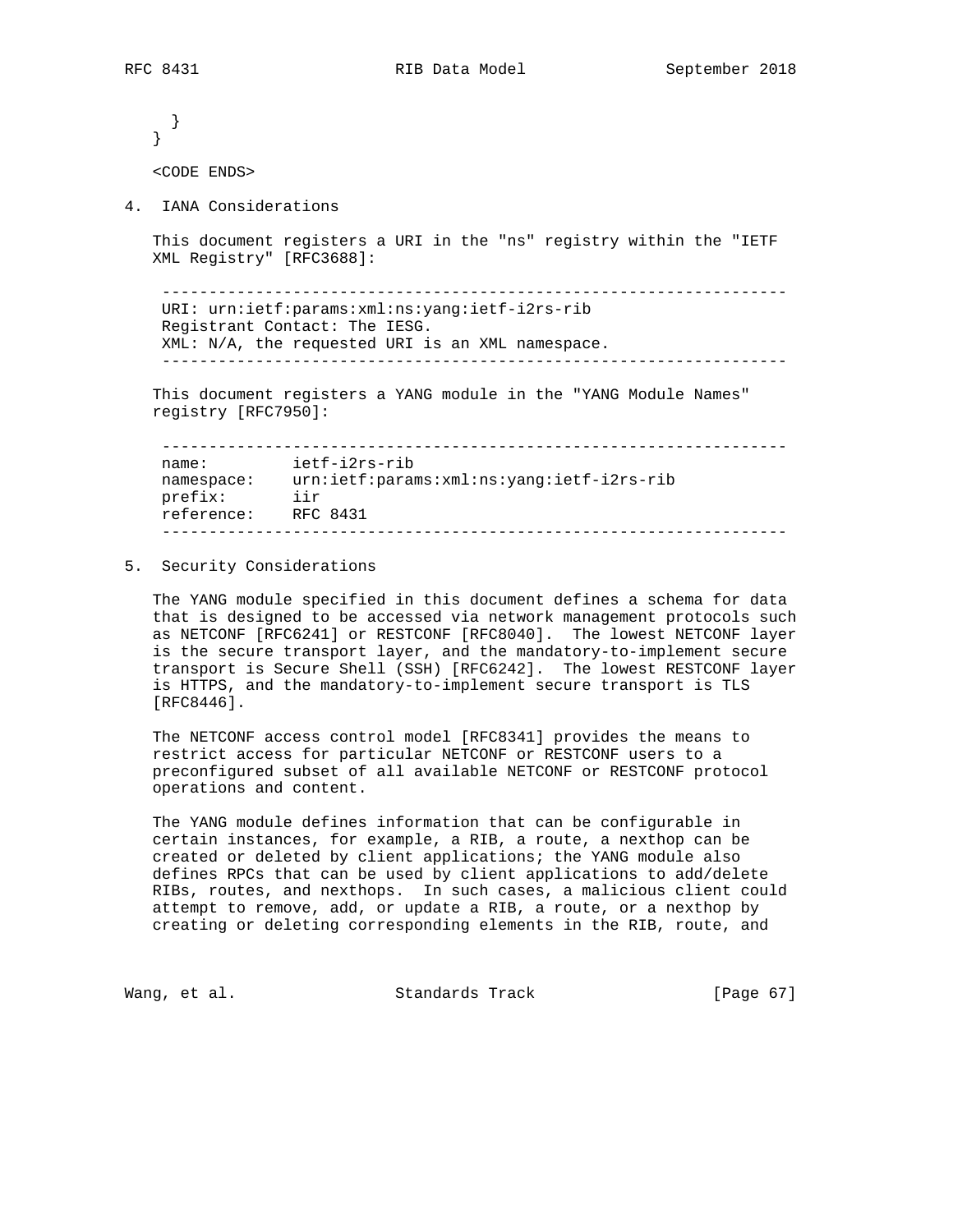nexthop lists, respectively. Removing a RIB or a route could lead to disruption or impact in performance of a service; updating a route may lead to suboptimal path and degradation of service levels as well as possibly disruption of service. For those reasons, it is important that the NETCONF access control model is vigorously applied to prevent misconfiguration by unauthorized clients.

 There are a number of data nodes defined in this YANG module that are writable/creatable/deletable (i.e., config true, which is the default). These data nodes may be considered sensitive or vulnerable in some network environments. Write operations (e.g., edit-config) to these data nodes without proper protection can have a negative effect on network operations. These are the subtrees and data nodes and their sensitivity/vulnerability:

- o RIB: A malicious client could attempt to remove a RIB from a routing instance, for example, in order to sabotage the services provided by the RIB or to add a RIB to a routing instance (hence, to inject unauthorized traffic into the nexthop).
- o route: A malicious client could attempt to remove or add a route from/to a RIB, for example, in order to sabotage the services provided by the RIB.
- o nexthop: A malicious client could attempt to remove or add a nexthop from/to RIB, which may lead to a suboptimal path, a degradation of service levels, and a possible disruption of service.
- 6. References
- 6.1. Normative References
	- [RFC2119] Bradner, S., "Key words for use in RFCs to Indicate Requirement Levels", BCP 14, RFC 2119, DOI 10.17487/RFC2119, March 1997, <https://www.rfc-editor.org/info/rfc2119>.
	- [RFC3688] Mealling, M., "The IETF XML Registry", BCP 81, RFC 3688, DOI 10.17487/RFC3688, January 2004, <https://www.rfc-editor.org/info/rfc3688>.
	- [RFC6241] Enns, R., Ed., Bjorklund, M., Ed., Schoenwaelder, J., Ed., and A. Bierman, Ed., "Network Configuration Protocol (NETCONF)", RFC 6241, DOI 10.17487/RFC6241, June 2011, <https://www.rfc-editor.org/info/rfc6241>.

Wang, et al. Standards Track [Page 68]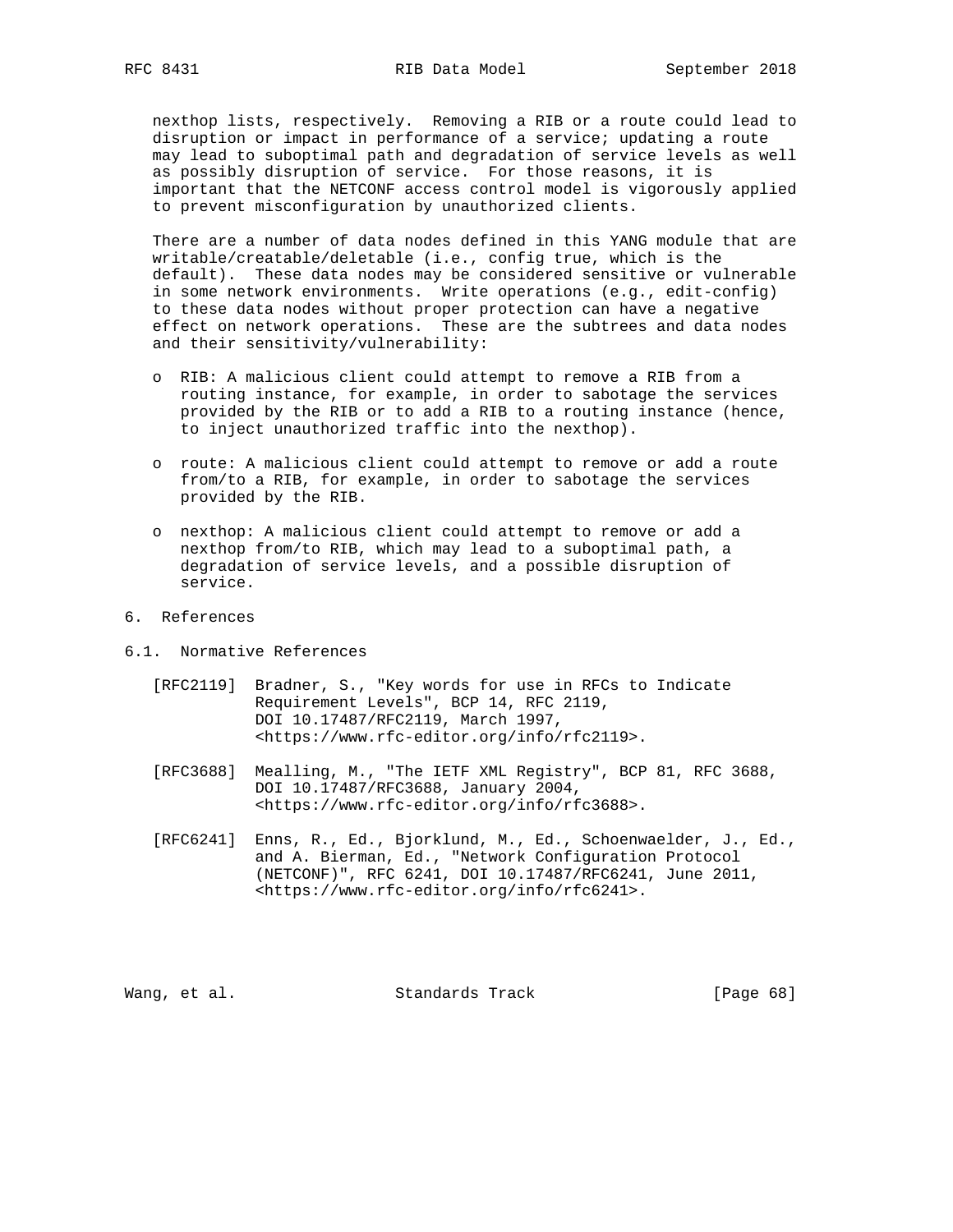- [RFC6242] Wasserman, M., "Using the NETCONF Protocol over Secure Shell (SSH)", RFC 6242, DOI 10.17487/RFC6242, June 2011, <https://www.rfc-editor.org/info/rfc6242>.
- [RFC6991] Schoenwaelder, J., Ed., "Common YANG Data Types", RFC 6991, DOI 10.17487/RFC6991, July 2013, <https://www.rfc-editor.org/info/rfc6991>.
- [RFC7950] Bjorklund, M., Ed., "The YANG 1.1 Data Modeling Language", RFC 7950, DOI 10.17487/RFC7950, August 2016, <https://www.rfc-editor.org/info/rfc7950>.
- [RFC8040] Bierman, A., Bjorklund, M., and K. Watsen, "RESTCONF Protocol", RFC 8040, DOI 10.17487/RFC8040, January 2017, <https://www.rfc-editor.org/info/rfc8040>.
- [RFC8174] Leiba, B., "Ambiguity of Uppercase vs Lowercase in RFC 2119 Key Words", BCP 14, RFC 8174, DOI 10.17487/RFC8174, May 2017, <https://www.rfc-editor.org/info/rfc8174>.
- [RFC8341] Bierman, A. and M. Bjorklund, "Network Configuration Access Control Model", STD 91, RFC 8341, DOI 10.17487/RFC8341, March 2018, <https://www.rfc-editor.org/info/rfc8341>.
- [RFC8344] Bjorklund, M., "A YANG Data Model for IP Management", RFC 8344, DOI 10.17487/RFC8344, March 2018, <https://www.rfc-editor.org/info/rfc8344>.
- [RFC8430] Bahadur, N., Ed., Kini, S., Ed., and J. Medved, "RIB Information Model", RFC 8430, DOI 10.17487/RFC8430, September 2018, <http://www.rfc-editor.org/info/rfc8430>.
- [RFC8446] Rescorla, E., "The Transport Layer Security (TLS) Protocol Version 1.3", RFC 8446, DOI 10.17487/RFC8446, August 2018, <https://www.rfc-editor.org/info/rfc8446>.

## 6.2. Informative References

[I2RS-REQS]

 Hares, S. and M. Chen, "Summary of I2RS Use Case Requirements", Work in Progress, draft-ietf-i2rs-usecase reqs-summary-03, November 2016.

 [RFC2784] Farinacci, D., Li, T., Hanks, S., Meyer, D., and P. Traina, "Generic Routing Encapsulation (GRE)", RFC 2784, DOI 10.17487/RFC2784, March 2000, <https://www.rfc-editor.org/info/rfc2784>.

Wang, et al. Standards Track [Page 69]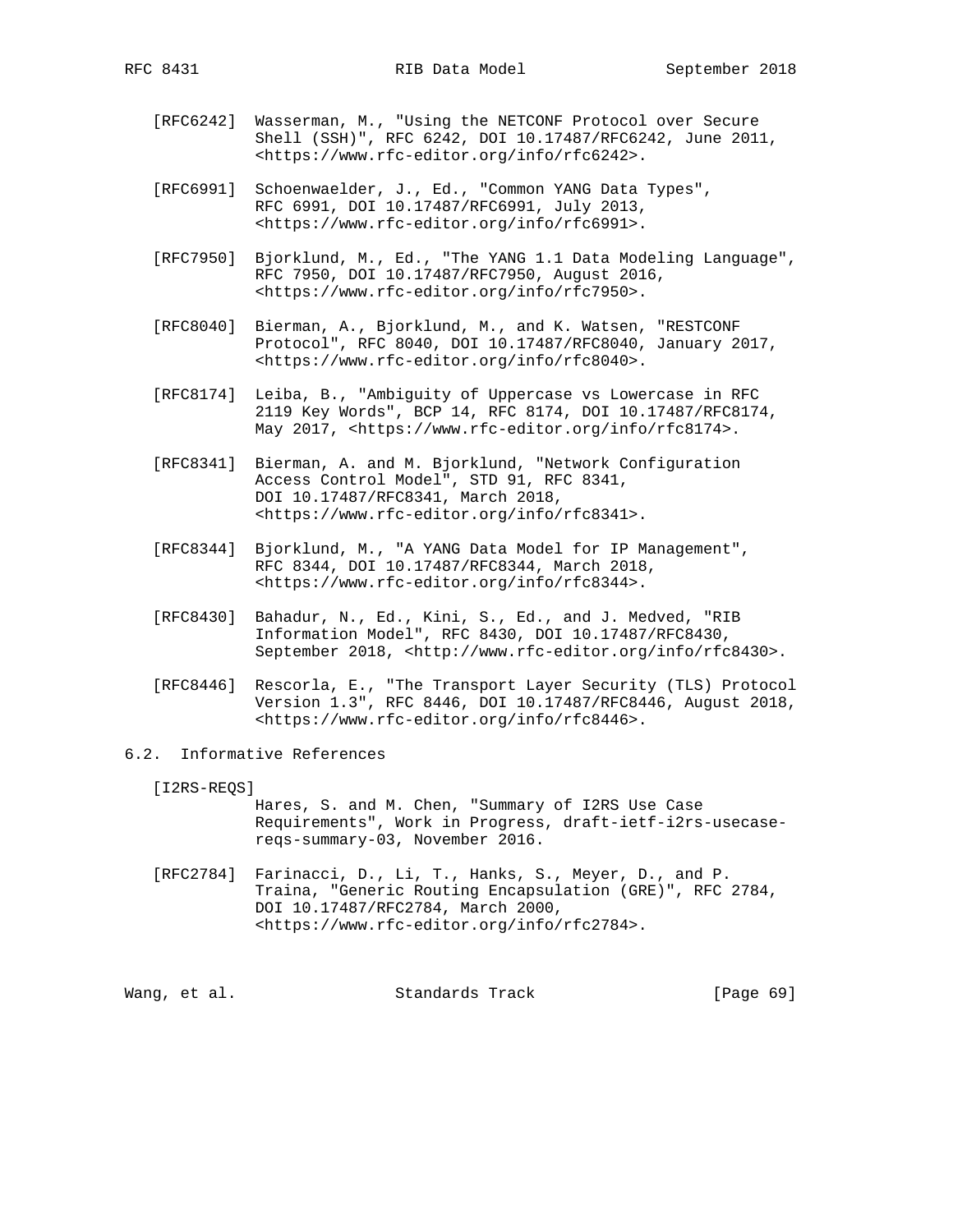- [RFC7348] Mahalingam, M., Dutt, D., Duda, K., Agarwal, P., Kreeger, L., Sridhar, T., Bursell, M., and C. Wright, "Virtual eXtensible Local Area Network (VXLAN): A Framework for Overlaying Virtualized Layer 2 Networks over Layer 3 Networks", RFC 7348, DOI 10.17487/RFC7348, August 2014, <https://www.rfc-editor.org/info/rfc7348>.
- [RFC7637] Garg, P., Ed. and Y. Wang, Ed., "NVGRE: Network Virtualization Using Generic Routing Encapsulation", RFC 7637, DOI 10.17487/RFC7637, September 2015, <https://www.rfc-editor.org/info/rfc7637>.
- [RFC7921] Atlas, A., Halpern, J., Hares, S., Ward, D., and T. Nadeau, "An Architecture for the Interface to the Routing System", RFC 7921, DOI 10.17487/RFC7921, June 2016, <https://www.rfc-editor.org/info/rfc7921>.
	- [RFC8340] Bjorklund, M. and L. Berger, Ed., "YANG Tree Diagrams", BCP 215, RFC 8340, DOI 10.17487/RFC8340, March 2018, <https://www.rfc-editor.org/info/rfc8340>.

### Acknowledgements

 The authors would like to thank Chris Bowers, John Scudder, Tom Petch, Mike McBride, and Ebben Aries for their review, suggestions, and comments to this document.

## Contributors

The following individuals also contributed to this document.

- o Zekun He, Tencent Holdings Ltd.
- o Sujian Lu, Tencent Holdings Ltd.
- o Jeffery Zhang, Juniper Networks

Wang, et al. Standards Track [Page 70]